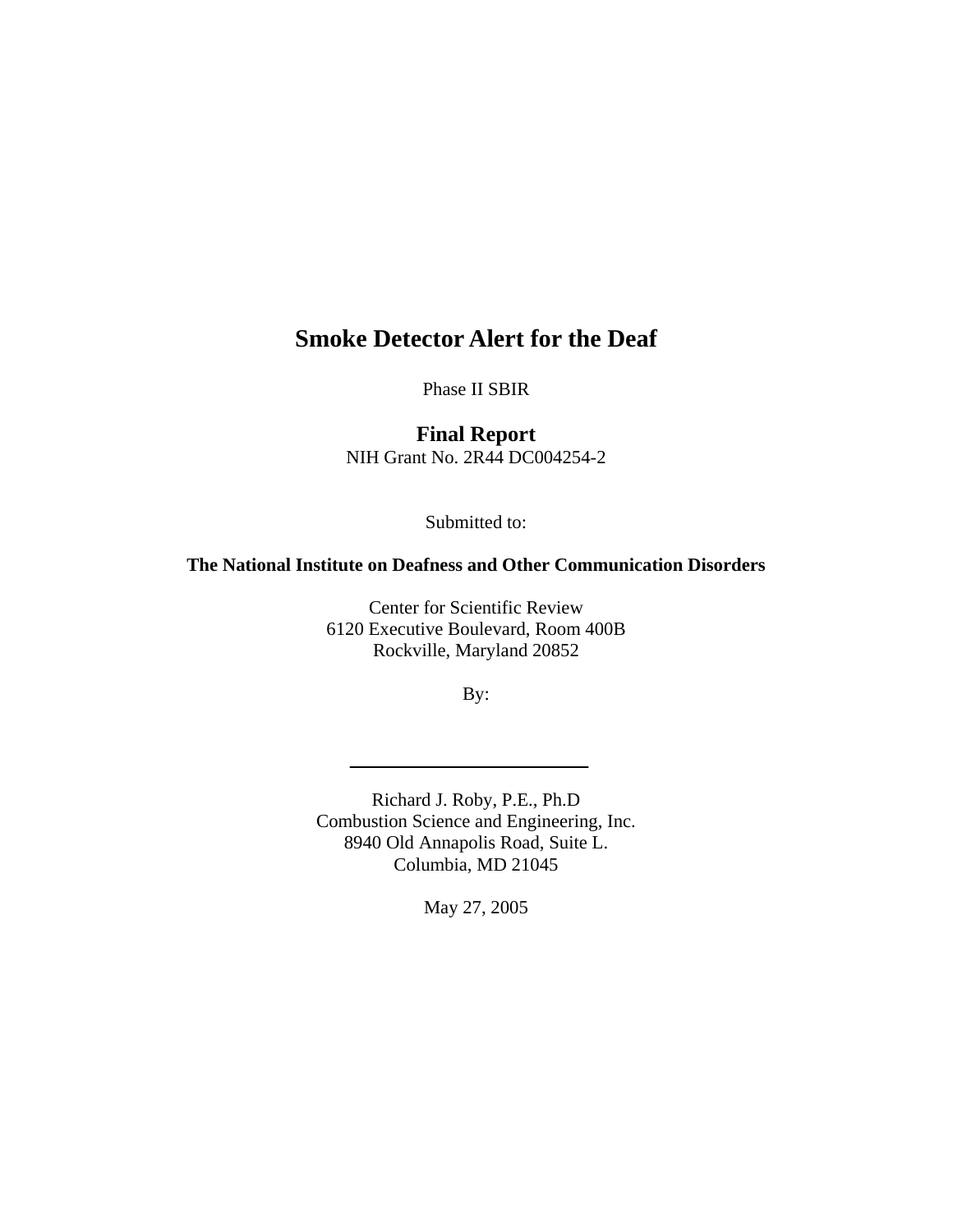## **I. EXECUTIVE SUMMARY**

 $\overline{a}$ 

This research study has led to the development of a device that first discerns the sound of a standard NFPA 72/ANSI S.341/ISO 8201<sup>\*</sup> compliant smoke detector and then activates a vibratory device to awaken a sleeping individual who may not have or can not hear the audible alarm. The product is primarily directed towards deaf and hard of hearing persons whose hearing capacity prohibits them from responding to an activated smoke detector. The current research has indicated that there is a pervasive need for audible alarm alternatives for not only the deaf but also the hard of hearing and the hearing able elderly population.

Several intermediary tasks were performed in order to arrive at a prototype emergency notification device. The tasks were divided into two research directives that were pursued simultaneously. The first task developed the Phase I audio recognition algorithm to better detect the sound of an activated audible smoke detector, and the second task involved human subject testing performed in cooperation with a national sleep laboratory to identify which alerting methods work best to awaken sleepers of various hearing abilities. The tasks associated with the development of the sound recognition algorithm included characterizing the sound attenuation due to distance and acoustic barriers, refining the algorithm to recognize the smoke detector signal in the presence of different audible interferences including other smoke detectors, and incorporating some additional methods to guarantee positive activation for pre-1996 alarms. The tasks associated with sleep testing of human subjects included, recruitment of deaf, hard of hearing, and hearing able subjects; selection of commercially available alerting technologies assumed to have the greatest awakening reliability; and evaluation of the reliability of each device for each hearing classification of the volunteers.

The algorithm development culminated in the development of a LabView<sup>TM</sup> virtual instrument that regularly scans the background noise, performs a Fast Fourier Transform on the processed data, determines the spectral content of the aural data, and checks whether the temporal pattern of an NFPA 72 compliant smoke detector alarm is present. Rigorous testing of the algorithm in echoic and anechoic environments and in the presence of continuous and pulsed

<span id="page-1-0"></span><sup>\*</sup> The pulsed temporal pattern incorporated into the NFPA 72 fire code in 1996 has been adopted by the American National Standard ANSI S3.41 "Audible Emergency Evacuation" and the International Standard ISO 8201 "Audible Emergency Evacuation Signal" standards. NFPA 72, ISO 8201, and ANSI S3.41 will be used interchangeably throughout this document ONLY with respect to the temporal requirements of an audible alarm. The NFPA 72 code in Appendix A-2-2.2 further specifies that the decibel level of a manufactured audible alarm should have a rating of 85 dB at 10 feet, while the audibility of an alarm must minimally register 15 dB above ambient noise in a bedroom or 75 dB at pillow height.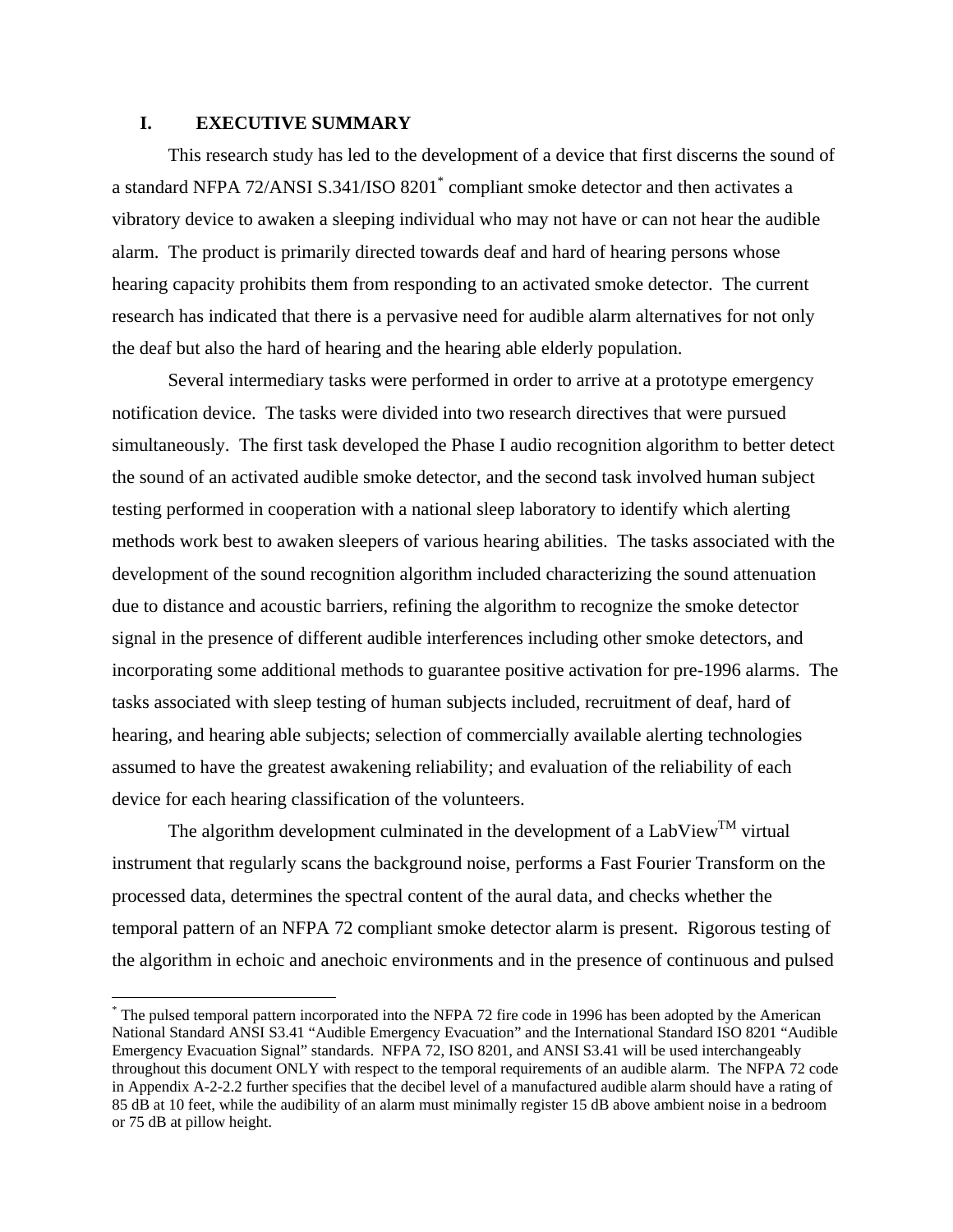interferences led to additional refinements of the algorithm's sensitivity. Likewise, a sleep mode was incorporated that reduces the data sampling interval from 30 seconds to 50 milliseconds when a 3200 Hz (+/- 10%) peak is not present in the background noise. This cuts down on the energy requirement of the device. Finally, a means of tuning the algorithm to detect pre-1996 alarms and industrial audible smoke detector signatures was arrived at to expand the range of applicability of the device. All of these features have been incorporated into the logic of the prototype device.

The sleep testing demonstrated that the audible smoke detector is 92% effective across all sleep stages for the hearing able population, 57% effective for the hard-of-hearing, and 0% effective for the deaf. The strobe effectiveness was 32% for hearing able, 34% for hard-ofhearing, and 57% for deaf persons. The vibratory bed shaker offered greater effectiveness: 82% for the partially hearing, and 93% for the deaf, while offering effectiveness comparable to the audible detector for the hearing able, namely 92%. Nonetheless, a bed shaker that made use of an intermittent vibratory signal similar to the three-pulse pattern of the audible smoke detector yielded 100% waking effectiveness for hearing able, hard of hearing, and deaf subjects across all sleep stages. As a result, the three-pulse bed shaker was rated the best actuation device to be coupled with the algorithm. Thus, the prototype contains the sensitivity of an algorithm that can be tuned to one's particular smoke detector with an effective tactile signal that can be easily distinguished as an emergency alarm.

## **II. INTRODUCTION**

When it comes to meeting the general public's need for adequate fire emergency notification devices, one is forced to consider whether the standard off-the-shelf audible smoke detector provides the most appropriate stimulus to prompt a sleeping person to take life-preserving action when the alarm activates. A small fire that starts in a corner and spreads to adjacent home furnishings can render an entire bedroom untenable in less than five minutes. Therefore, selecting an alerting stimulus that can expediently reach a person's consciousness across all levels of sleep is paramount to reducing a person's awakening latency. More importantly, selecting a device that does not depend solely on one's hearing capacity (which can change imperceptibly over time) may have a broader applicability as an emergency notification and fire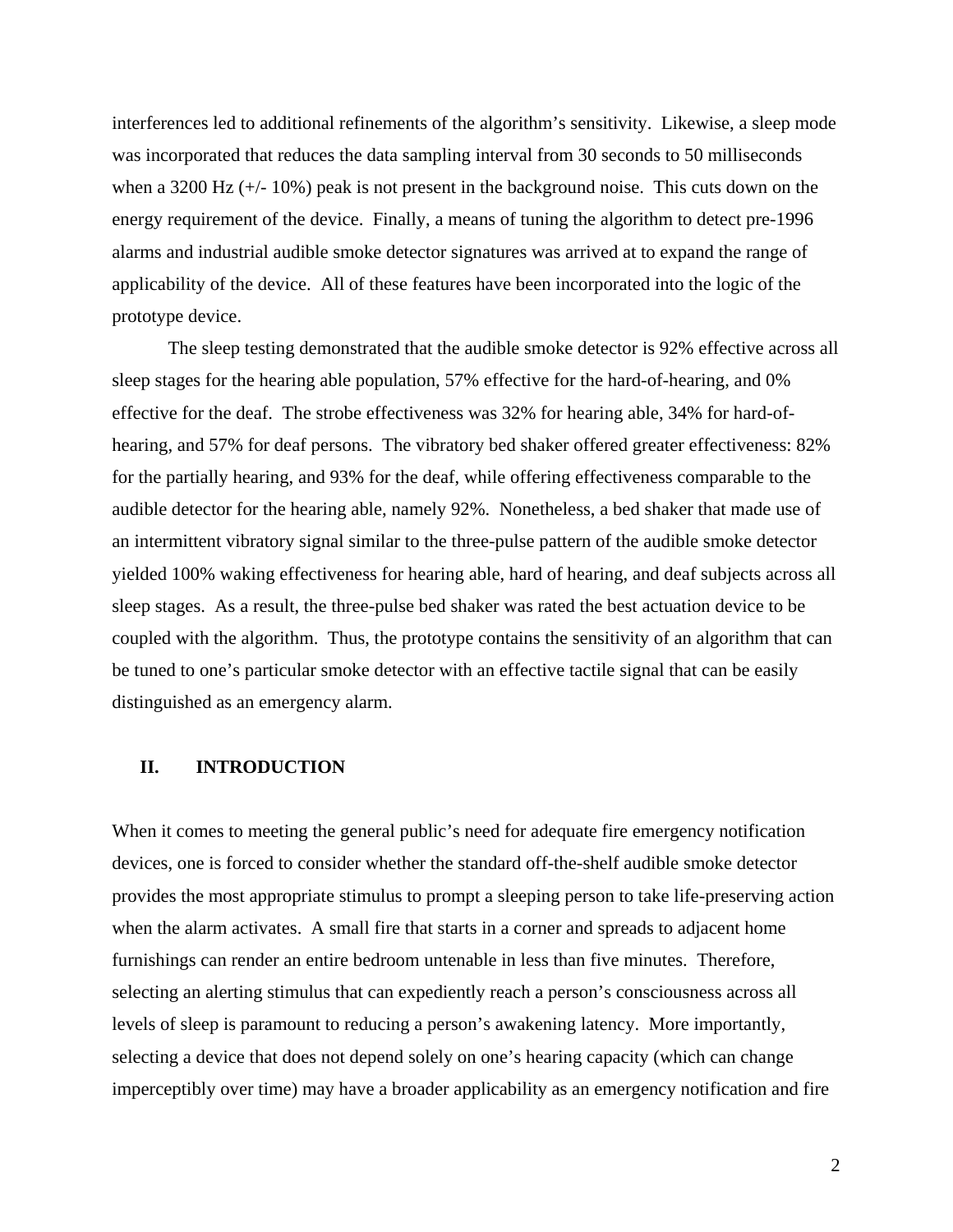protection device. The most recent statistics from the National Center for Health Statistics indicate that 17% of Americans over the age of 18 (35 million people) have some form of hearing loss, and over 3% of those people are severely hearing impaired or profoundly deaf [[1\]](#page-45-0). Thus, a significant portion of the American population is at a great disadvantage of not receiving timely notification of a fire event from an audible alarm alone. And as the population grows due to the influence of longer life expectancies, the public health risk associated with people's inability to respond to audible alarms will increase.

Legislation, such as the Americans with Disabilities Act (ADA) in conjunction with regulations imposed by local fire officials, has helped the public recognize the disadvantage that deaf and hard-of-hearing people have concerning notification of fire alarms. Likewise, legislative efforts have established government entities such as the Interagency Coordinating Council on Emergency Preparedness and Individuals with Disabilities very recently. Most residential automatic fire detection systems generally provide notification with an audible signal. Most residential alarm manufacturers recommend special purpose alarms with strobes for locations where persons with hearing loss may sleep or reside. Nonetheless, the effectiveness of combination audible/visual alarms drops for the hearing impaired when assistive listening devices are removed for sleep or if the individual is out of the line of sight of the visual alarm. Research to date shows that the effectiveness of flashing lights is limited to high intensity strobes that are placed at a range of 6 to 10 feet from the sleeping subject [[2\]](#page-45-1). Waking persons from sleep is of significant importance because the majority of fire deaths in residential settings occur between the sleeping hours of 11:00 pm and 6:00 am. Although only 20% of fires are reported to have taken place during this temporal window, nearly 50% of fire fatalities occur during this time [\[3\]](#page-45-2).

Thus for the purpose of improving fire safety for the deaf and hard of hearing, Combustion Science & Engineering, Inc. (CSE) requested this Small Business Innovative Research Grant to investigate the following objectives:

- 1) Which of a number of commercially available methods of awakening people may best serve the public independent of hearing ability?
- 2) Is the waking effectiveness of emergency alerting devices affected by the sleep stage from which one is awakened?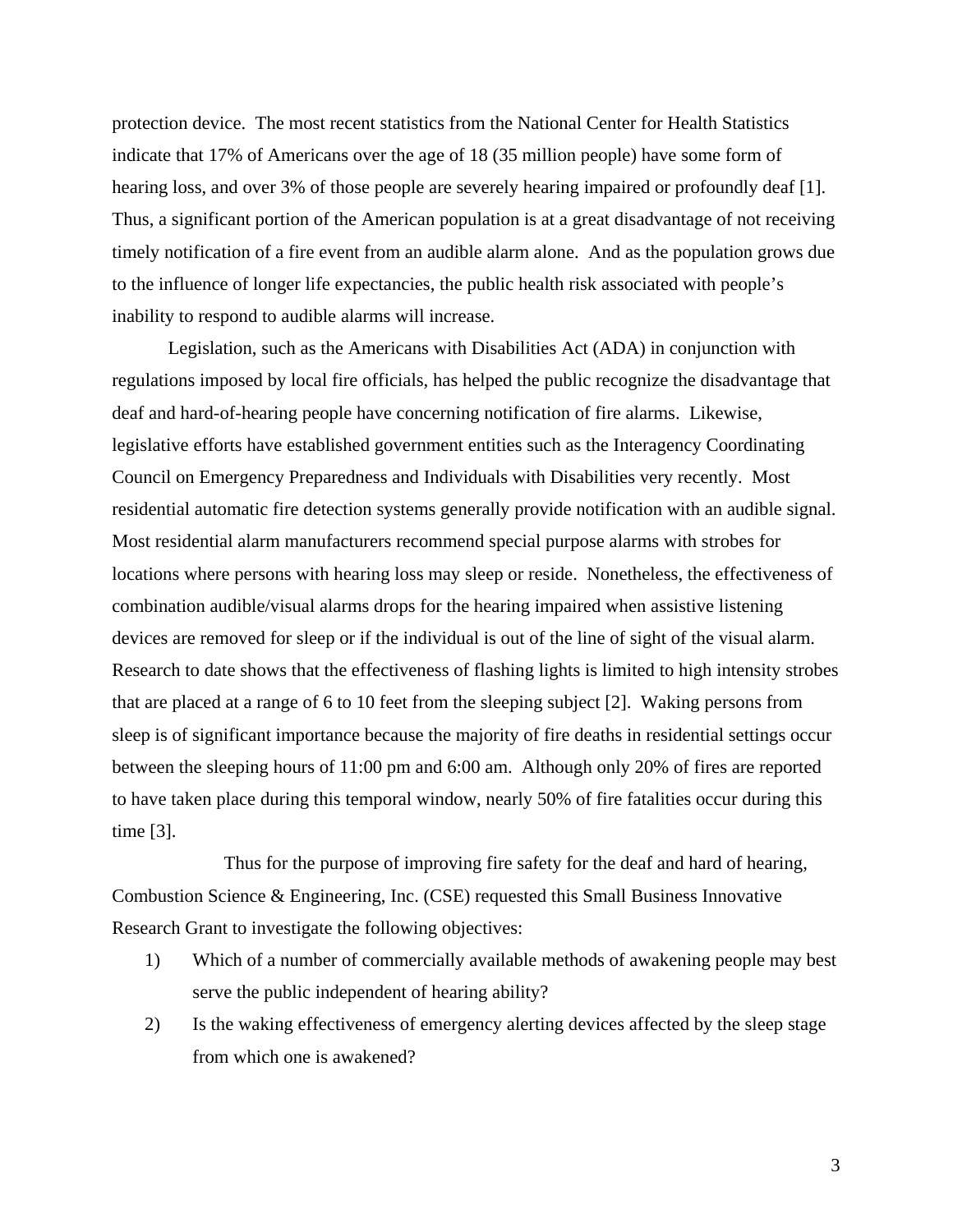- 3) Can the algorithm developed in the Phase I proof of concept study be further developed to positively identify an audible smoke detector amid background noise and physical sound barriers?
- 4) Can a new technology/prototype be developed that will take advantage of the algorithm's aural discernment of an audible detector and provide a waking alert for the deaf and hard of hearing that is as effective as the standard audible alarm for the hearing able?

Research conducted by the Center for Fire Research at the National Institute of Standards and Technology (NIST) found that most deaf people are "fully capable of self-preservation [from fires] if they are informed of the danger"[\[4\]](#page-45-3). Therefore, the use of fire alerts specifically designed for deaf individuals that can provide a timely mechanism of warning across all sleep stages could significantly improve the chances of surviving a fire for a hearing impaired individual.

## **III. BACKGROUND**

## **A. The Nature of Sleep**

Normal adult sleep is cyclic in nature and consists of five distinct phases [\[5\]](#page-45-4). Stage 1 sleep is characterized by drowsiness and is the first stage of sleep in the sequence. During this initial  $5 - 10$  minute stage, the eyes are closed. In stage 2 (S2) sleep, the brain and body prepare to enter deep sleep. Muscles tense and relax, the heart rate slows, and the body temperature decreases. Stages 3 and 4 comprise the DELTA phase of sleep, the deepest sleep requiring the strongest stimuli to awaken from. Brain activity slows during this phase. Stage 5 or REM sleep is unique in that the level of brain activity increases and is similar to stage 1, yet the body's major voluntary muscle groups remain paralyzed. REM is an "active" sleep characterized by rapid eye movements. Muscles twitch, and the heart rate and respiration may accelerate and become erratic. As a person sleeps, he or she initially "descends" sequentially through stages 1 through 4, ascends sequentially through stages 4 to 2, and then enters REM sleep. The first occurrence of REM is 10 minutes in duration and occurs 90 minutes into the onset of sleep for most adults. From REM, the cycle of descending and ascending begins with S2 and continues with the depth of the cycle tending to become less with each sleep period [5]. The REM sleep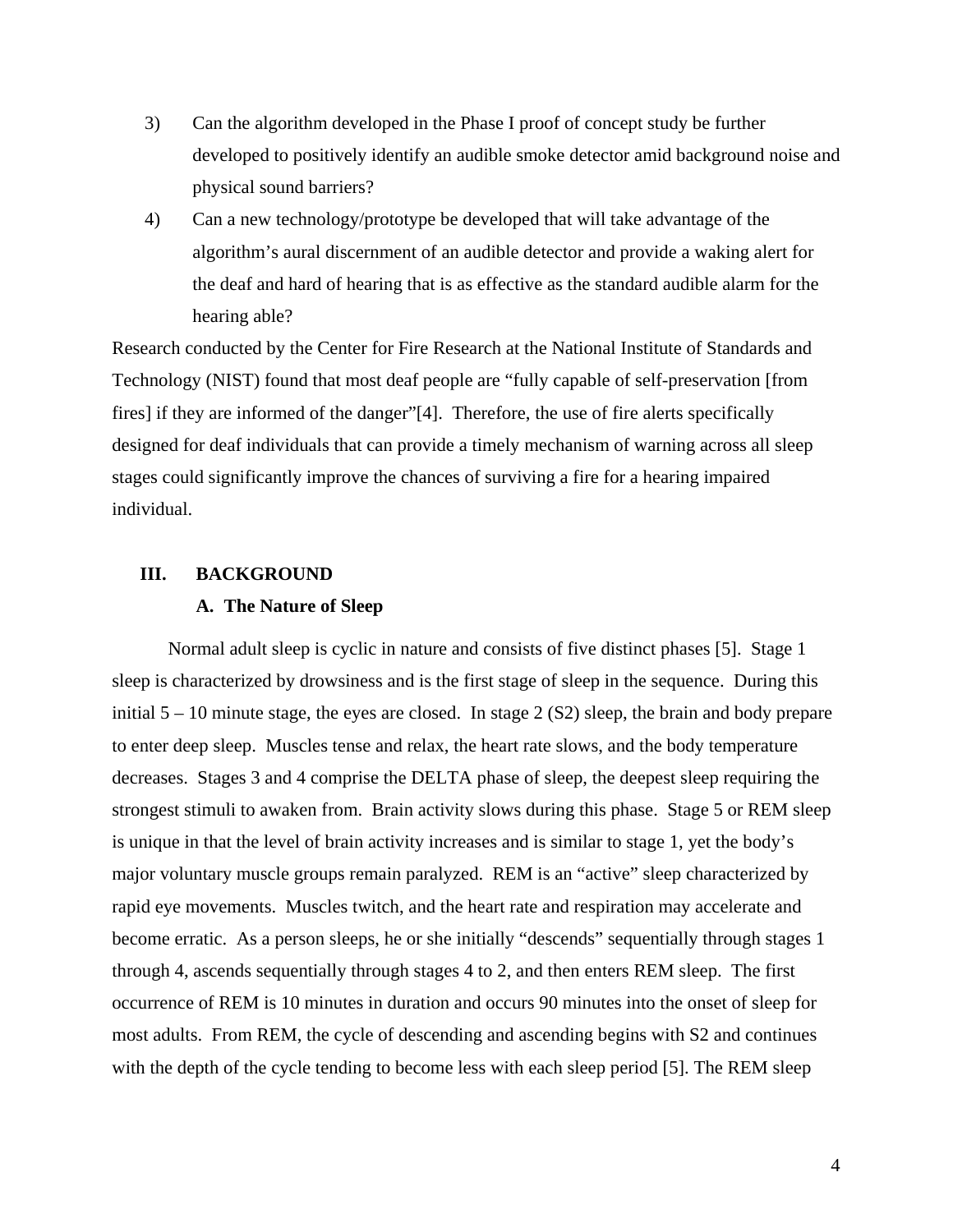phase tends to reappear every 90 – 100 minutes throughout the sleep cycle and increases in duration with each period to a maximum duration of an hour [\[6\]](#page-45-5).

The time the brain spends in each sleep phase is not equally distributed throughout the night. Stage 4 occurs predominantly during the first third of the night, while REM sleep is most prevalent during the last third [5]. The distribution of sleep across each phase is also affected by age. Pezoldt found among numerous sleep study reports that young adults could spend up to 20% of their total sleep in DELTA, while 50-60 year old male subjects spend approximately 2.7%, and 64-87 subjects spend 1.4% of their total sleep in the DELTA phase. Pezoldt is careful to point out that because of his limited sample size of people between 64-87 years of age, his conclusions regarding the range of differences in sleep character between human subjects of different ages can not be generalized to the population as a whole. Nonetheless, the multiple studies he cites demonstrate that as one ages the amount of time spent in DELTA sleep decreases. And therefore, arousal thresholds will vary with each person studied.

Bonnett provided a comparison between sleep level and arousal threshold [[7\]](#page-45-6). Twentysix hearing able young adult males were exposed to two second 1000 Hz tones at varying decibel levels while sleeping. The arousal thresholds were determined to be 70 decibels above ambient noise (dBA) in stage 2, 92 dBA in stages 3 and 4, and 83 dBA in REM sleep. His second study found that subjects awoke one half of the time to 1000 Hz 75 dBA tones. The delta phase of sleep requires the most intense arousal; the arousal threshold differences between stages 1, 2 and REM are minimal [7]. The literature points to several other sleep tests that demonstrate that stages 3 and 4 are most difficult to awaken from. The implication of this notion is that any newly designed emergency notification device must be sufficiently intense to provoke a response when the sleeper is in DELTA sleep.

#### **B. Literature Review**

While several studies have investigated arousal to audible tones, only a limited number of those studies have examined the waking effectiveness of audible smoke detectors while taking into account sleep stage. Bruck and Horasan studied the awakening effectiveness of smoke detectors with twenty-four young adults in various stages of sleep [\[8\]](#page-45-7). The subjects were not informed that the investigators were observing arousal to sound, but rather that they were looking at dreams and the volunteers' performance of a task. The detector was located outside of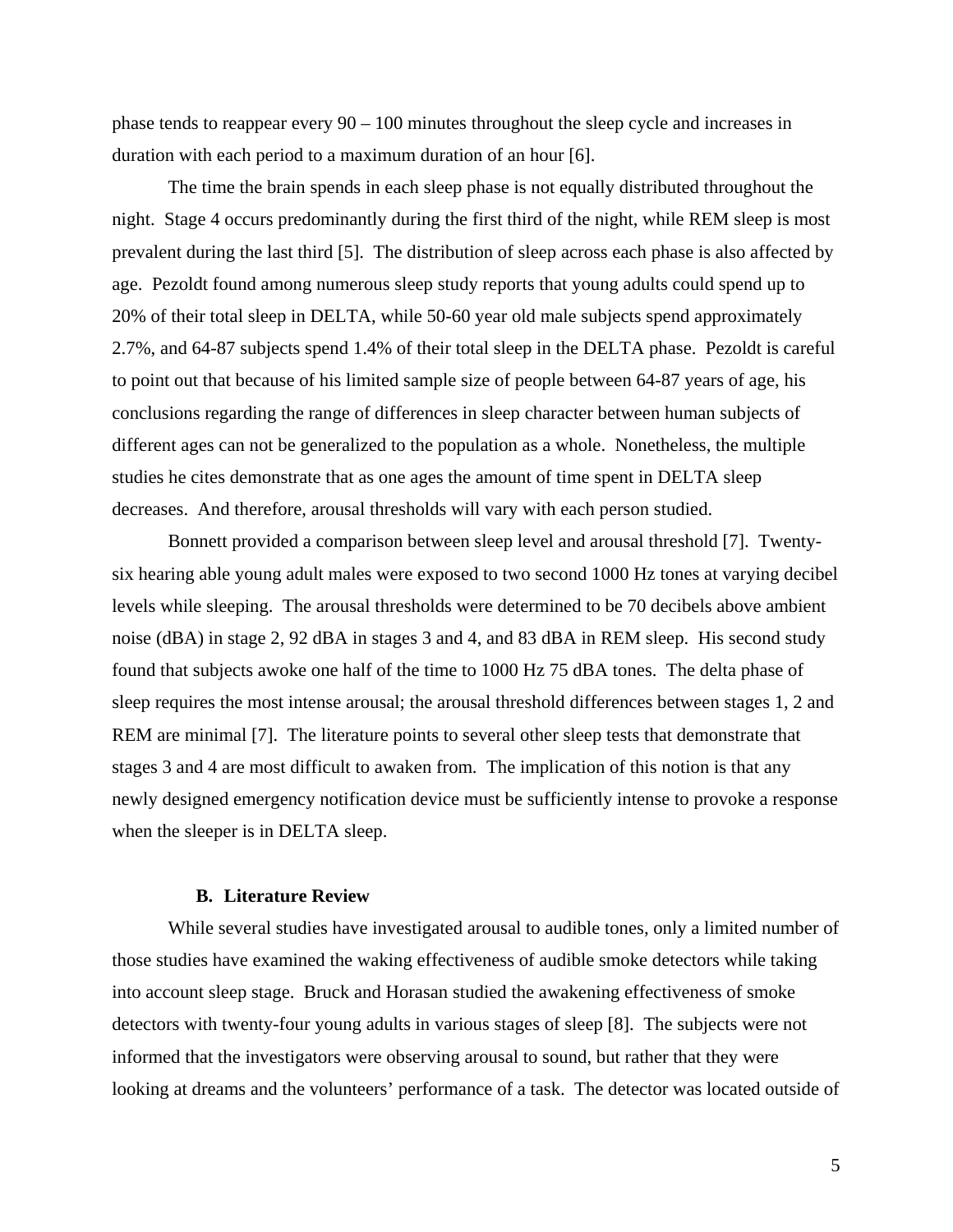the sleeping rooms and emitted a sound of 2000 – 4000 Hz at a volume of 60 decibels (dB) at the pillow. The sleep level of the subjects was monitored with scalp and facial surface electrodes. Each subject was awakened twice during the night while in sleep stages 2, 4 or REM. The alarm continued for ten minutes if the subject did not awaken and was repeated again once the subject returned to the specific sleep stage. The subjects who awakened to the alarm were monitored to see what actions they took. If no action was taken, the sleep technician entered the room, informed the subject of the true nature of the experiment, and then asked a series of questions to assess his or her mental activity or dreaming immediately prior to the alarm. The subjects were told that they would be awakened once more during the night and that they were to press the intercom button next to the bed to communicate with the sleep technician.

Of the twenty-four subjects studied by Bruck [8], five of them were not aroused by one or more of the alarm events. No significant difference was found in the time of arousal between the tests where the subjects were aware that an alarm was sounded to awaken them and those tests where the subjects were naïve to the true purpose of the alarm. Seventy-five percent of the awakenings occurred within 30 seconds of the alarm activation and 87% occurred within one minute. If the alarm did not wake the sleep test subject in one minute, the probability of awakening the subject dropped to less than 50%. Bruck found that the latency period to awaken from sleep was longer in stage 4 sleep than either stage 2 or REM, and that 23% of awakenings from stage 4 were longer than two minutes. Nonetheless, given the small sample size, these results were not found to be statistically significant [8].

Nober performed sleep tests to assess the alarm level needed to arouse subjects in their homes [\[9\]](#page-45-8). While aware of the importance of sleep stage, he was unable to incorporate sleep stage measurements into his experimental home testing protocol. Nober assessed sufficient alarm levels for waking on the basis of three sets of experiments. The first set measured the intensity frequencies of several smoke alarm signals and arrived at a mean smoke detector sound definition of 80 – 92 dB above ambient at 10 feet from the detector with the highest energy peaks between 3000-5000 Hz. The audibility of the smoke detector characteristic was found to drop to specific levels of 70, or 55 dBA depending on the position of the detector inside or outside of a bedroom door. The second set of experiments quantified the subjects' effective awakening to the mean detector signal against a number of variables: alarm sound level (85, 70, 55 dBA), background noise (63 dBA air conditioner), hours into sleep, gender, and night of the week. The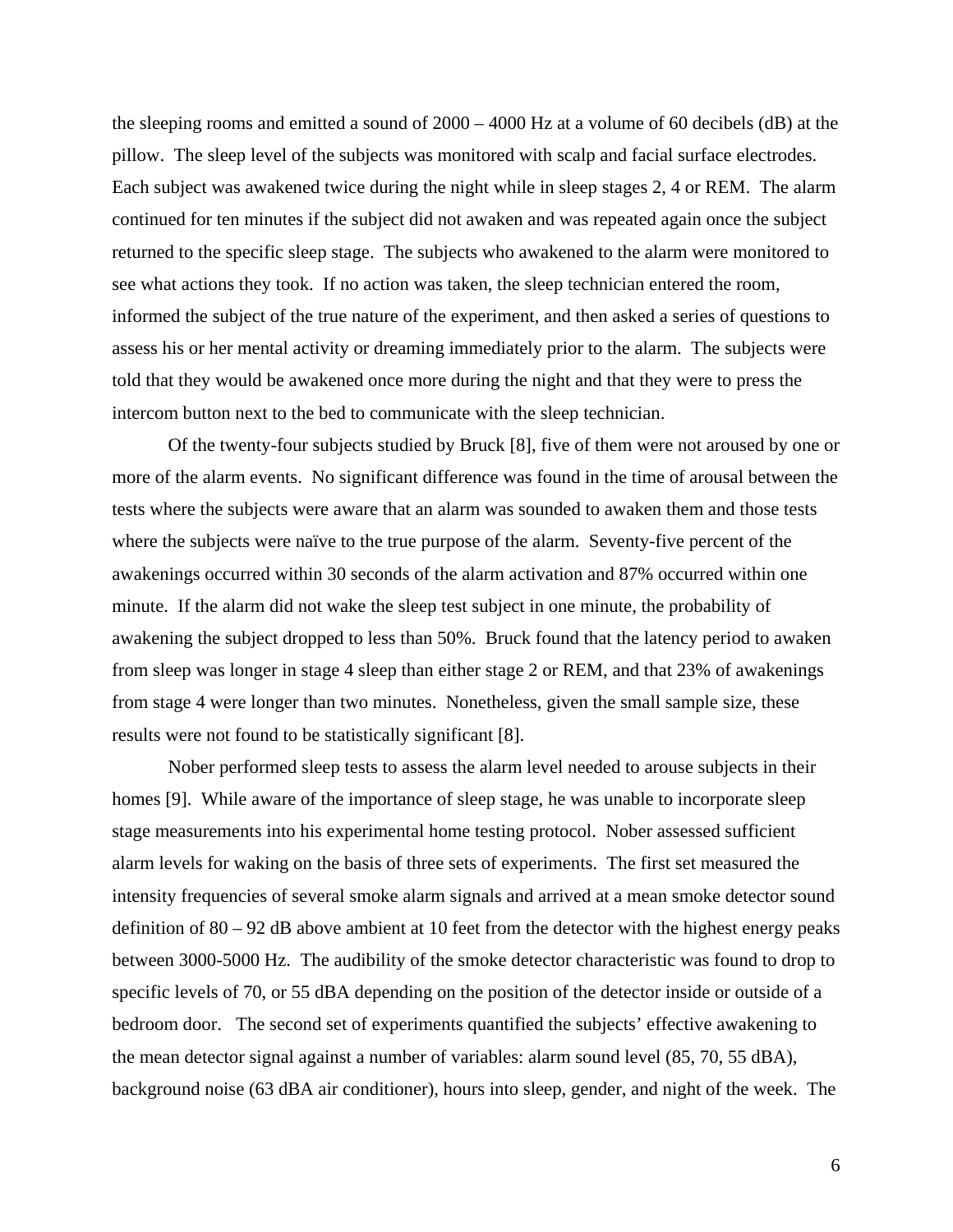final experiments looked at the behavior of a designated respondent in his or her home and the time for the entire household to evacuate. The respondent was the member of the household who when awakened was to deactivate the alarm and call the fire department. Nober looked at households with geriatric subjects, yet did not investigate age-related hearing loss as a specific factor affecting time to complete the required tasks.

Nober concluded that college age subjects are most effectively awakened by alarms with a sound level of 55 dB above ambient, if the subject is sensitized to the signal prior to the test. Regarding the household tests, audible alarms were found to be effective, and the egress time did not exceed two minutes for 75% of the cases investigated. The egress times for the elderly were found to be longer due to mobility issues rather than difficulty awakening from sleep.

A study by Khan investigated the alerting effects of not only sound but also other stimuli generally associated with fire, specifically heat and smoke odors [[10\]](#page-45-9). The experiments were conducted on two groups of hearing able college-age male subjects. The first group of test subjects was exposed to a smoke detector at volume levels of 78, 54, and 44 dBA. The second group was exposed to a smoke odor generated by the illumination of a spray painted light bulb, a separate heat presentation produced by the activation of a radiant heater, and a smoke detector presentation at 54 dBA. Each presentation of the smoke detectors, smoke, or heat occurred at distinct times: 2, 4, and 6 hours after the person initially fell asleep. Test subjects were told that the environment in which they slept would likely change and they should contact the experimenter by intercom to describe any change that awakened them. Each subject received only three stimuli throughout the course of the evening. Specific sleep stage was not monitored; however, presenting the stimuli in the specific time blocks was geared towards examining whether elapsed time from onset of sleep would impact response latency.

Khan found that 100% of the presentations of the 75 dBA smoke alarm, 41.7% of the 54 dBA smoke alarm presentations, and 25% of the 44 dBA smoke alarm presentations were detected by the first group of test subjects. In the second group, 58.3% of the 54 dBA smoke alarm presentations, 25% of the smoke presentations, and 25% of the heat presentations were detected by the test subjects. Khan attributed the lack of response to many of the smoke alarm presentations as attributable to students' lack of familiarity with the tone produced by the smoke detector used. Likewise, he pointed to lack of familiarity with the risk of fire and fire cues to the poor response to heat and smoke presentations. Nonetheless, Khan found a mean latency of 83

7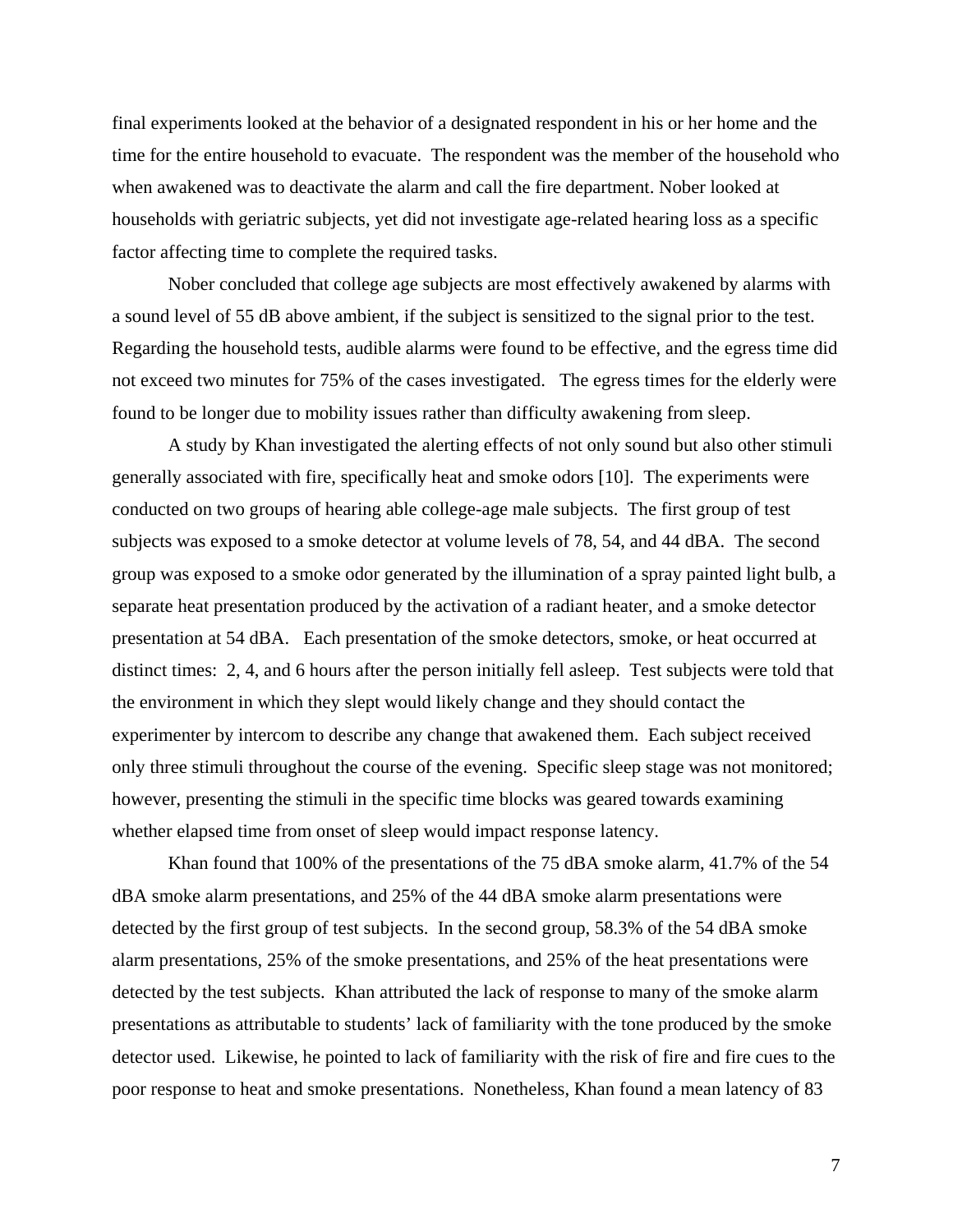seconds for the 78 dBA alarm presentation and was able to demonstrate with his results that test subjects respond most readily to audible stimuli which present at pillow height with a strong signal to noise ratio. In addition, he found response times to increase approximately 23 seconds/decibel as the signal-to-noise ratio of the alarm presentation dropped. While not statistically significant, Khan also noted reduced times to arousal during the 4 hour time band. The average times to alert to the 54 dBA detector, the smoke, and the heat presentations were 624, 974 seconds, and 1107 seconds, respectively, for the second group. Khan's work points to the importance of choosing stimuli that both hold significance to the population studied and are sufficiently different from everyday stimuli when designing fire-emergency notification systems.

Underwriters Laboratories' Subject 1971 "Report of Research on Emergency Signaling Devices for Use by the Hearing Impaired" is a cornerstone report in that the conclusions of the analysis have been instrumental in establishing the equivalency of 110-177 candela (cd) strobes in sleeping areas to the audible smoke detector[\[11,](#page-45-10)[12\]](#page-45-11). The report looks at the efficacy of strobes under different lighting conditions. In addition, the impact of a person's activity level in these environments on strobe alerting efficacy was also evaluated. The influence on air movement and vibratory stimuli on a person's ability to awake from sleep were also investigated.

The first series of experiments in the UL test exposed 110 hearing able UL employees to flashing light from a tunable strobe placed behind them seven feet above the floor. To replicate the conditions of the individual at home, each volunteer was placed in a room with an illuminated television and two 100W lamps. The volunteer sat on a sofa in front of the television between the two lamps, and he or she was given headphones to simulate deafness and eliminate the impact of hearing on his or her response. The light intensity of the strobe was adjusted by swapping in differently rated charging capacitors. During this test, the efficacy of the strobes was compared when the subjects' eyes were open. 92.7% of volunteers were able to perceive a 1 Hz, 17 cd strobe when their eyes were open. Those who were not alerted to the strobe attributed their negative response to poor eyesight. 92% were able to perceive a 1 Hz 75 cd strobe while awake with their eyes closed. All of the volunteers were alerted to a 150 cd strobe when their eyes were closed. UL's demonstration of the differences between closed and open eyes was intended to gain insight into how much additional light intensity was required to penetrate the eyelids. Although the protocol did not represent a true sleep test, these recorded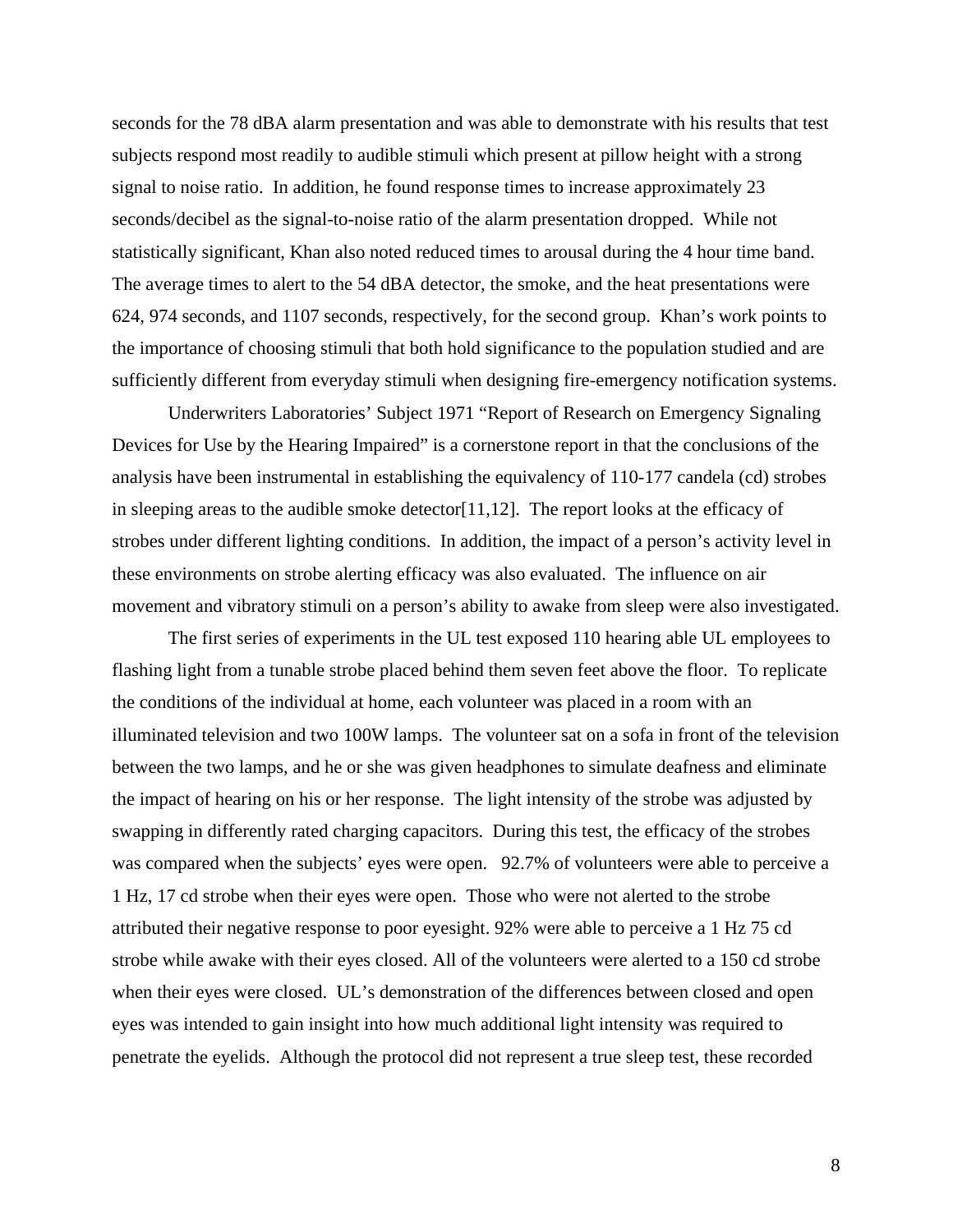measurements are thought to correspond to the lowest perceptible strobe intensities for sleeping subjects.

The second set of tests investigated the time for seated individuals to find an object on a table across the room and return to their seat while a strobe activated. Strobe intensities were rated at 20 cd and 120 cd , and the flashing frequencies varied from 0.33 Hz to 3 Hz. At 0.33 Hz, 95% of the volunteers performed the task within 35 seconds when working with the 20 cd strobe. At the same flash frequency, the 120 cd strobe elicited slightly longer completion times: 95% of the volunteers exposed to the more intense strobe finished the task in 50 seconds. The brighter strobe induced longer episodes of temporary blindness; however, according to the report, it was the frequency of the flashing more so than intensity that had the greatest impact on the alacrity with which volunteers performed the task. The faster the flashing rate (3Hz), the more reflected light was available to sufficiently illuminate the room for the individual to perform the task. Results for task completion for the high frequency strobe cases are not provided within the UL report.

To establish strobe intensity thresholds that are perceptible in windowed daytime work areas, legally deaf junior high students of the Illinois School for the Deaf were observed in their classroom environment. A strobe alarm was placed in the rear of the classroom behind the students on 7 ft poles. This third test series was conducted randomly in three different classrooms over the course of almost three months. While engaged in normal classroom activities, the students were observed for any indications that they were aware of the onset of strobe activation. What observers looked for in terms of behavioral cues from the students is not mentioned. Likewise, whether a teacher was present directing classroom activity is not clear. If the teacher stood at the head of the classroom facing the strobe, he or she would have directly observed the strobe and could have influenced the responses of the students. The strobes were activated for 4 minutes. UL's data indicates that within 60 seconds of activation, 12% of the 34 students exposed to the 5 cd strobe responded directly to the light and its reflections, while 6% were alerted by their peers, and 82% were unaware of the light after 4 minutes. When exposed to a 10 cd strobe, 76% of 76 students responded to the strobe light, while 4% were alerted by peers and 20% did not respond. At 15cd exposures, 92% of 27 students were alerted to the light within 30 seconds, and only 8% did not respond.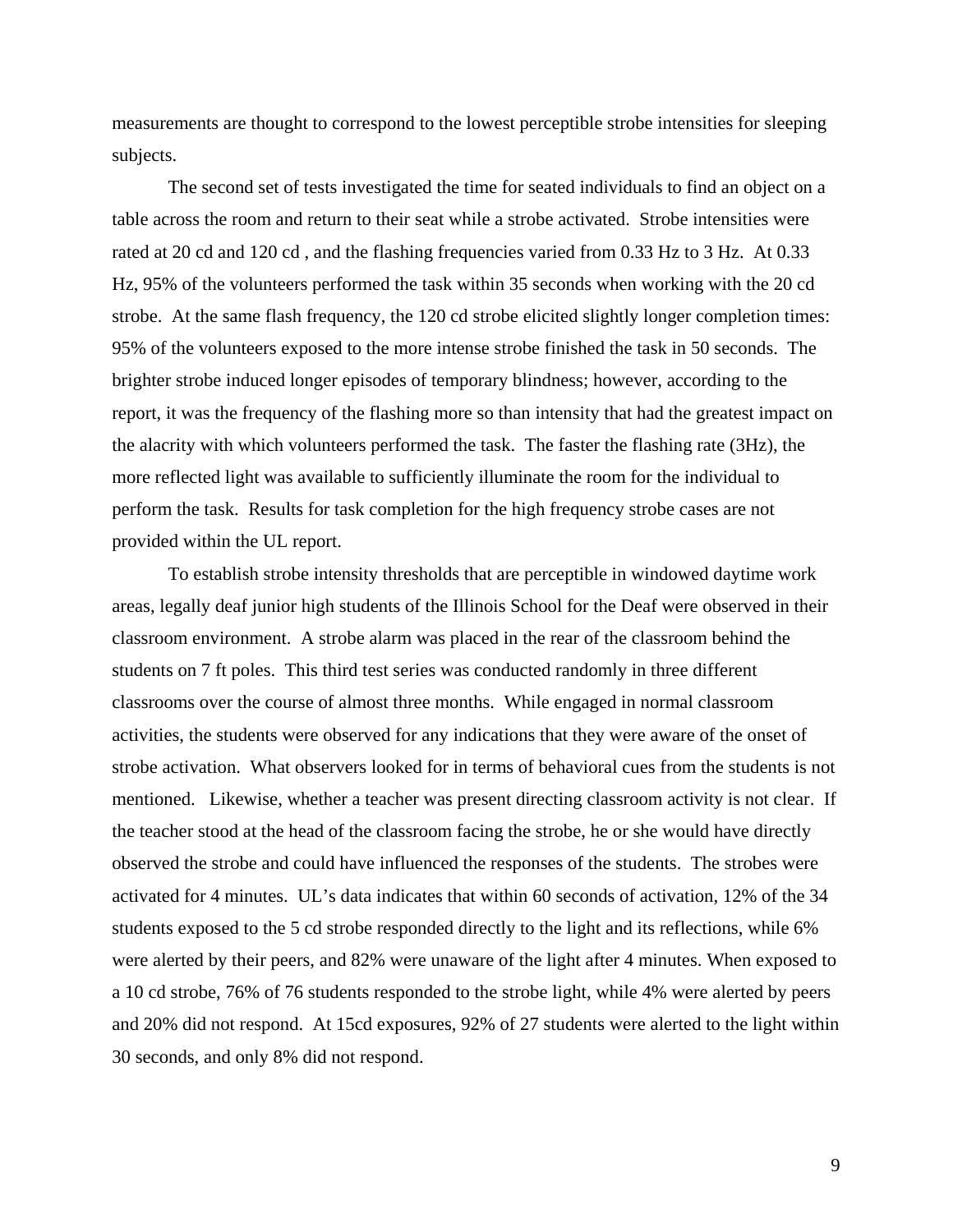Next, UL engaged in tests to determine strobe-awakening intensities for sleeping deaf individuals during the night. One hundred one individuals between the ages of  $10 - 65$  were tested in their homes. A strobe with tunable intensity was placed in the subject's bedroom on a 7 ft pole at the end of the room opposite the head of the bed. The strobes were activated once a night between 1:00 – 4:00 am by timers for 4 minutes. Activation intervals varied from every other night to once a week. Volunteers were directed to record both the time they first perceived the alarm, and whether they were asleep at the time of the strobe activation. If the subject's reported time was within 4 minutes of the true activation time, the subject was said to have successfully awakened to the alarm. The test protocol indicates that volunteers are exposed to lights of decreasing intensity after positive tests. Negative tests were repeated once at the same intensity and then resumed at higher intensities until successful results were again achieved. Volunteers were not monitored to determine their sleep stage or whether in fact they were asleep. Overall, 88% of all of the study participants were able to perceive the 110 cd strobe. Those individuals who were taking medication were found to perceive the brightest strobe only 28% of the time. Younger unmedicated volunteers were less likely to perceive the alarm while asleep: high school age volunteers had 91% positive responses to the 110 cd strobe, while junior high age volunteers reacted 86% of the time. Of the 22 adult subjects not taking medications, 100% awakened to 110 cd strobes while 95% awakened to 40 cd strobes.

What is intriguing about this second result is that it contradicts the lowest light intensity threshold established in the first set of tests. According to those preliminary tests only 10% of the volunteers could perceive a 45 cd strobe when their eyes were closed. The sleep test results should not exceed the sensitivity of the awake-with-closed-eyelids test. Similarly, 77% of the adults awakened to a 2 cd strobe. None of the individuals in the closed eye test perceived strobes below 40 cd. Subject's testimony of whether they were awake or not at the onset of the strobe initiation is not included in the published report. The peculiarities of this portion of UL's testing protocol will be revisited later in this Phase II report.

Finally, UL investigated air movement and vibratory stimuli on test subjects sleeping in their own home environment. The protocol for the fan and vibratory activations was similar to that used in the previously mentioned home study. The fans were placed such that they directed air onto the sleeping individual. Two fans in oscillatory mode were utilized. In order to deliver 140, 270, 320, and 480 ft/min of air at the bed, both the high and low fan settings were utilized.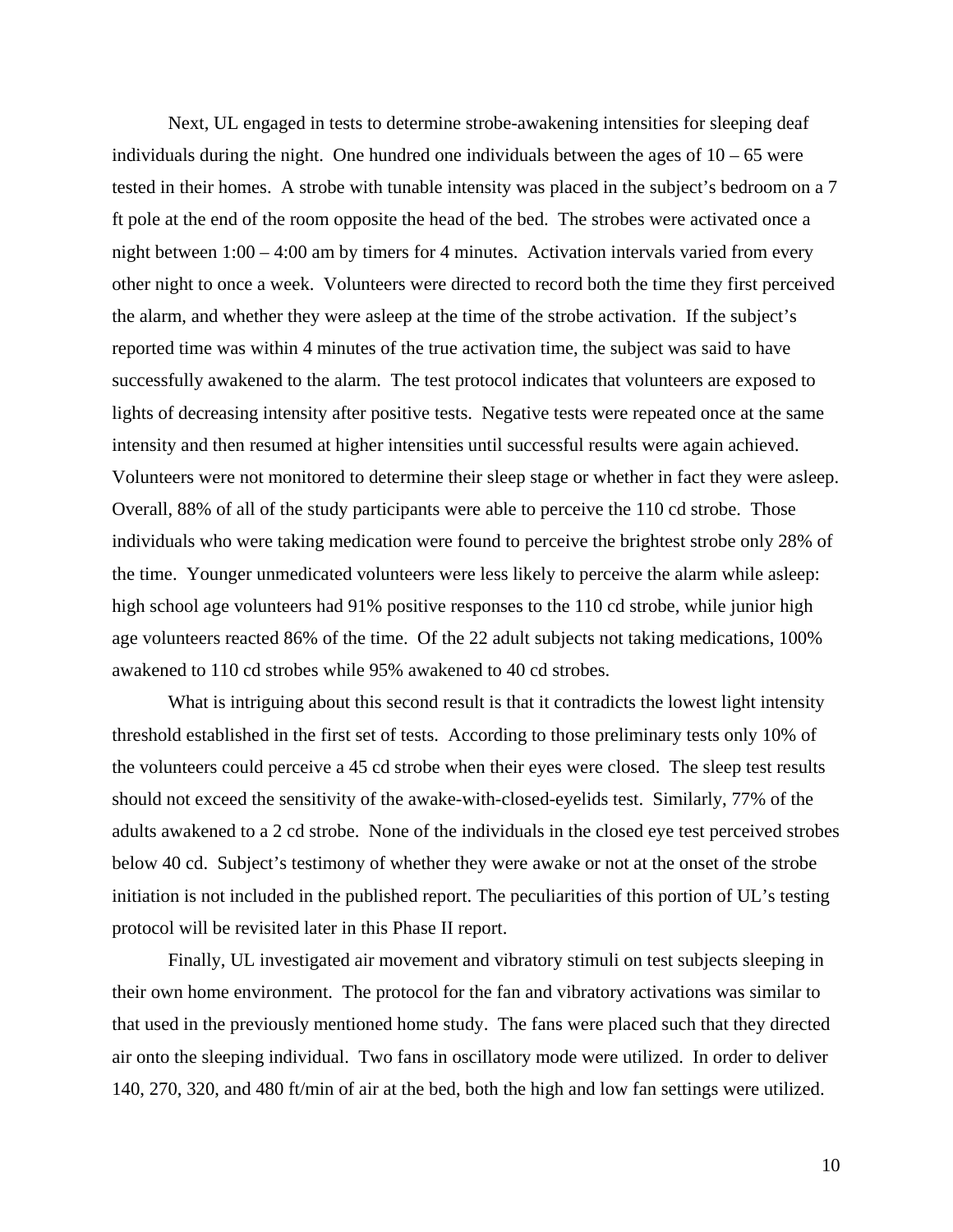The vibratory device operating at 100Hz was placed either under the subject's pillow or under the mattress directly under the individual's torso. Whether the subject was asleep when the vibrator or fan activated can not be discerned. Of the 69 unmedicated test subjects ranging in age from 10-65, 55% responded to the 140 ft/min air speed while 81% responded to air velocities of 270 ft/min and higher. As in the strobe test, children reacted less frequently than adults: 78% of high school age volunteers, and 77% of junior high age volunteers responded to air flows of 270 ft/min or greater, while 100% of the 10 adults tested responded to the same air exposures. Regarding the vibratory devices, volunteers in general responded more aptly to the device under their pillow than under their mattress: 90% responded to the pillow shaker while 84% responded to the mattress shaker. The 21 adults in the study responded equally, 95% of the time to the device independent of its placement. To summarize, UL was able to measure waking effectiveness of 95% or greater for legally deaf adults exposed to 1) strobes of 75 cd or stronger, 2) air speeds of 270 ft/min, or 3) vibratory devices with a minimum displacement of 1/8 inch at 100 Hz.

#### **IV. PROJECT DETAILS**

#### **A. Algorithm Development**

#### Residential Smoke Alarm Signals Characterized

The majority of the residential smoke alarms sold in the United States manufactured after 1996 adhere to NFPA 72 requirements for audibility. The standard for the temporal pattern, later adopted by ANSI S3.41 and ISO 8201, requires that the temporal pattern consist of three tones of  $\frac{1}{2}$  second separated by a  $\frac{1}{2}$  second with a 1  $\frac{1}{2}$  second pause after the third tone. The signal may deviate from these times by up to 10%. The sound power standard included in NFPA 72 states that the audible signal be no less than 75 dBA in sleeping areas when doors along the path of audio transmission are closed. In noisy environments, NFPA 72 includes a corollary suggestion wherein the power of the audible signal measure at least 10 dBA above ambient noise levels, except in sleeping areas where the signal should measure 15 dBA or above.

The signals from several smoke detectors manufactured both prior to and since 1996, were characterized based on temporal signal and spectral content. Smoke alarms, available as of April 2003, and produced by three different manufacturers were characterized. Three smoke alarms produced by different manufacturers prior to 1996 were also characterized. These audible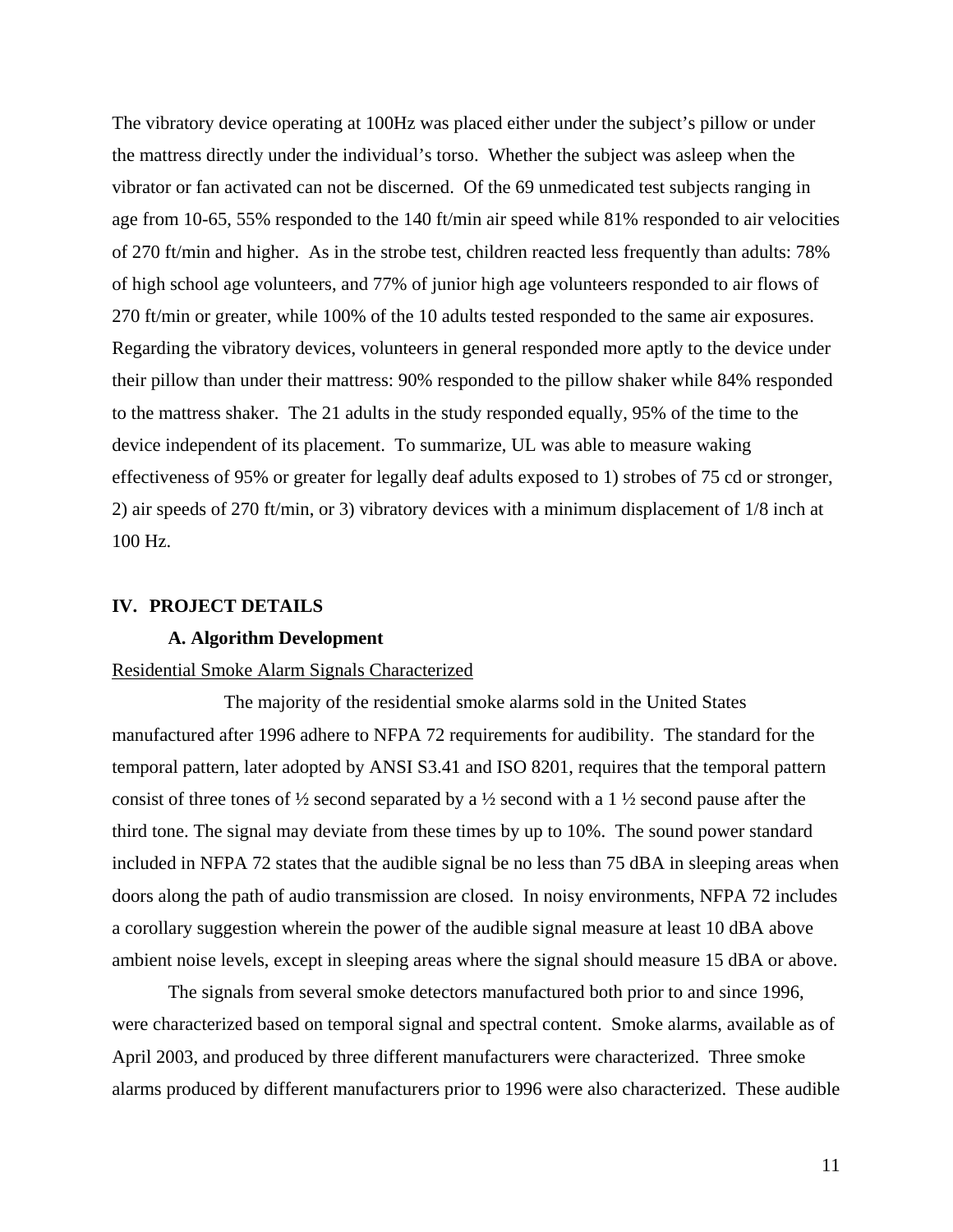smoke alarm signals were characterized in terms of pulse pattern, frequency, and strength of signal. The analysis took place in an anechoic environment in order to reduce interfering resonating signals. A unidirectional microphone with a flat frequency response was used to collect the audio signal. The signal was then recorded and processed by a dynamic signal analyzer using the data acquisition and analysis program Labview, developed by National Instruments.

The pattern of the signals of the smoke detectors produced after 1996 followed the temporal pattern prescribed by ISO 8201 within 10% of the times mandated. The smoke detectors manufactured prior to 1996, however, had varied time-domain signals. Some were continuous signals, while others were continuously pulsed. In the frequency domain, the signals from smoke detectors manufactured both before and after 1996 shared a common frequency peak between 3200 and 3400 Hz.

### Industrial Smoke Alarm Signals Characterized

Several audible signals from industrial smoke alarms were characterized in the same way residential alarms were analyzed. These alarms had user-selectable audible signals such as chime, continuous horn, bell, siren, and whoop. Each of these settings had a unique temporal pattern. The spectral content of the signals were also varied, however they all produced the largest peak between 2500 and 4000 Hz.

#### Interfering and Background Noises Characterized

Numerous household noises were characterized using the same method as described above to characterize the smoke alarms. The audible signals from a blender, cell phone, hair dryer, watch alarm, alarm clock, radio, and carbon monoxide detector were evaluated. These signals were characterized in order to help design an algorithm that would be able to distinguish a smoke alarm signal from the background noise. The background noises included signals that had a wide range of peak frequencies and were both continuous and pulsed.

#### Development of Signal Recognition Algorithm

An algorithm was developed to recognize the audible signal from a residential smoke detector among background noise and interfering noises. The scope of this project was limited to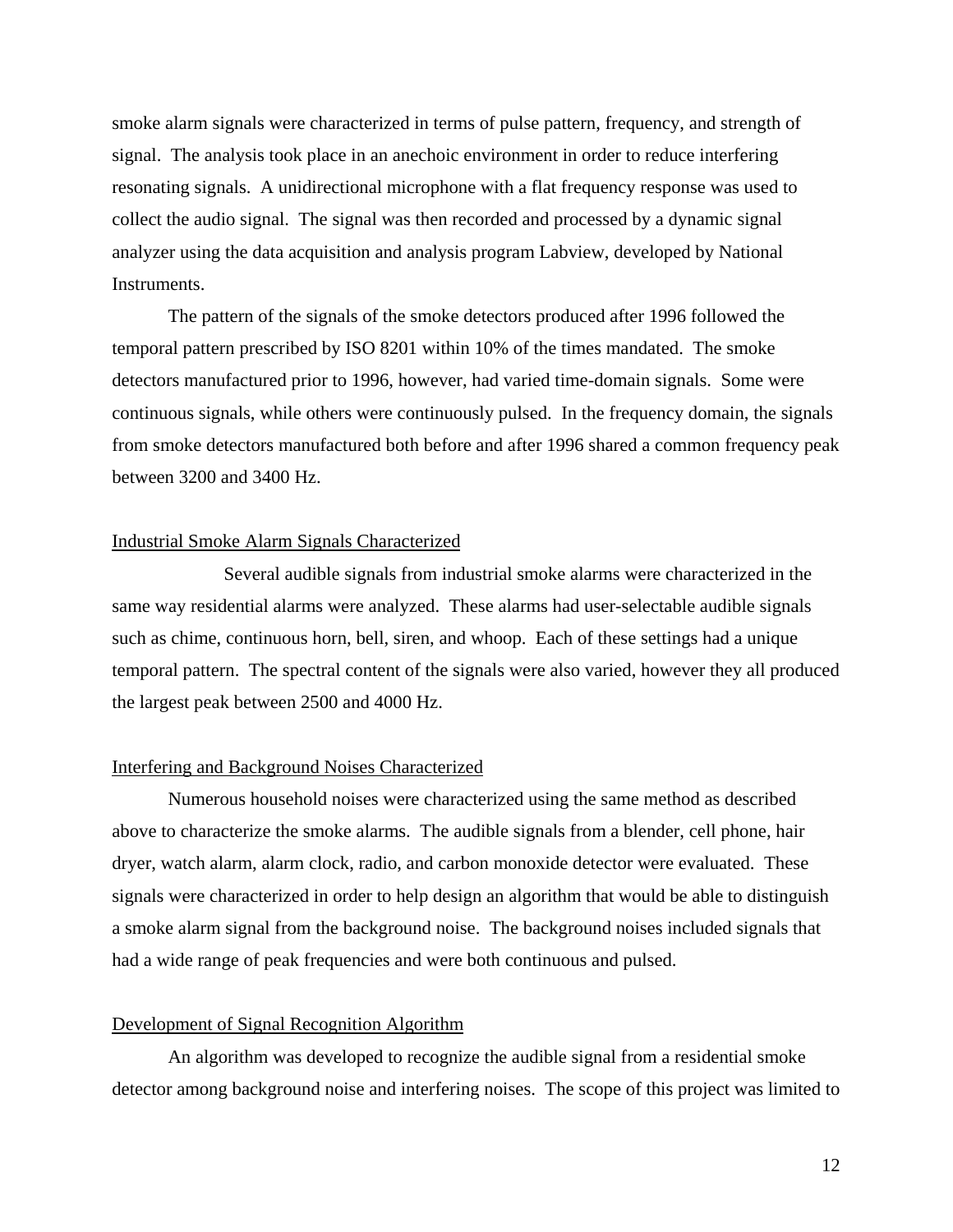the recognition of residential smoke alarms manufactured after 1996 due to the variety of alarm signals available from both smoke alarms made prior to 1996 and industrial alarms.

National Instrument's Labview was again used to develop this algorithm. The algorithm first requires the input of 12 audio data samples of 50 milliseconds spaced by 50 milliseconds. These samples were then processed using a Fast Fourier Transform routine to determine the spectral content. Based on the power of the signal and the temporal pattern present, the presence of an audible smoke alarm signal can be determined.

Further, because this constant scanning and analysis process would consume energy continuously, a routine was introduced to allow the recognition system to operate only when a smoke alarm signal may be present. The algorithm includes a "sleep mode", where a data scan is taken every 30 seconds, to determine if an audio signal containing a strong peak near 3200 Hz (+/- 10%) is present in the ambient noise. If this peak exists, the system will enter "scan mode", where it will begin collecting the 12, 50 millisecond samples required to determine if a smoke alarm signal is present. The system will run in "scan mode" for a maximum of 10 cycles or until it confirms the presence of a smoke alarm signal. If no signal is detected, the system reverts back to "sleep mode" where it will remain until a peak in the 3200 Hz range it detected.

The algorithm developed can be easily adapted to search for other patterns or signals with different spectral content. For instance, to enable to the system to detect the audible signal from smoke alarms produced prior to 1996, the pattern criteria could be eliminated and the target frequency peak would be widened.

#### Evaluation of Algorithm Performance

The performance of the signal recognition algorithm was then assessed in several different scenarios. Smoke detectors were activated with and without background noise including competing devices, with and without acoustic barriers, and in different acoustical environments. The algorithm was very successful in identifying a smoke detector alarm at varying distances in both echoic and anechoic environments. The algorithm was also able to identify the signal when walls and doors were placed between the smoke detector and the microphone of the audio acquisition system. Also, the detection algorithm was able to identify a smoke alarm amid competing background noises.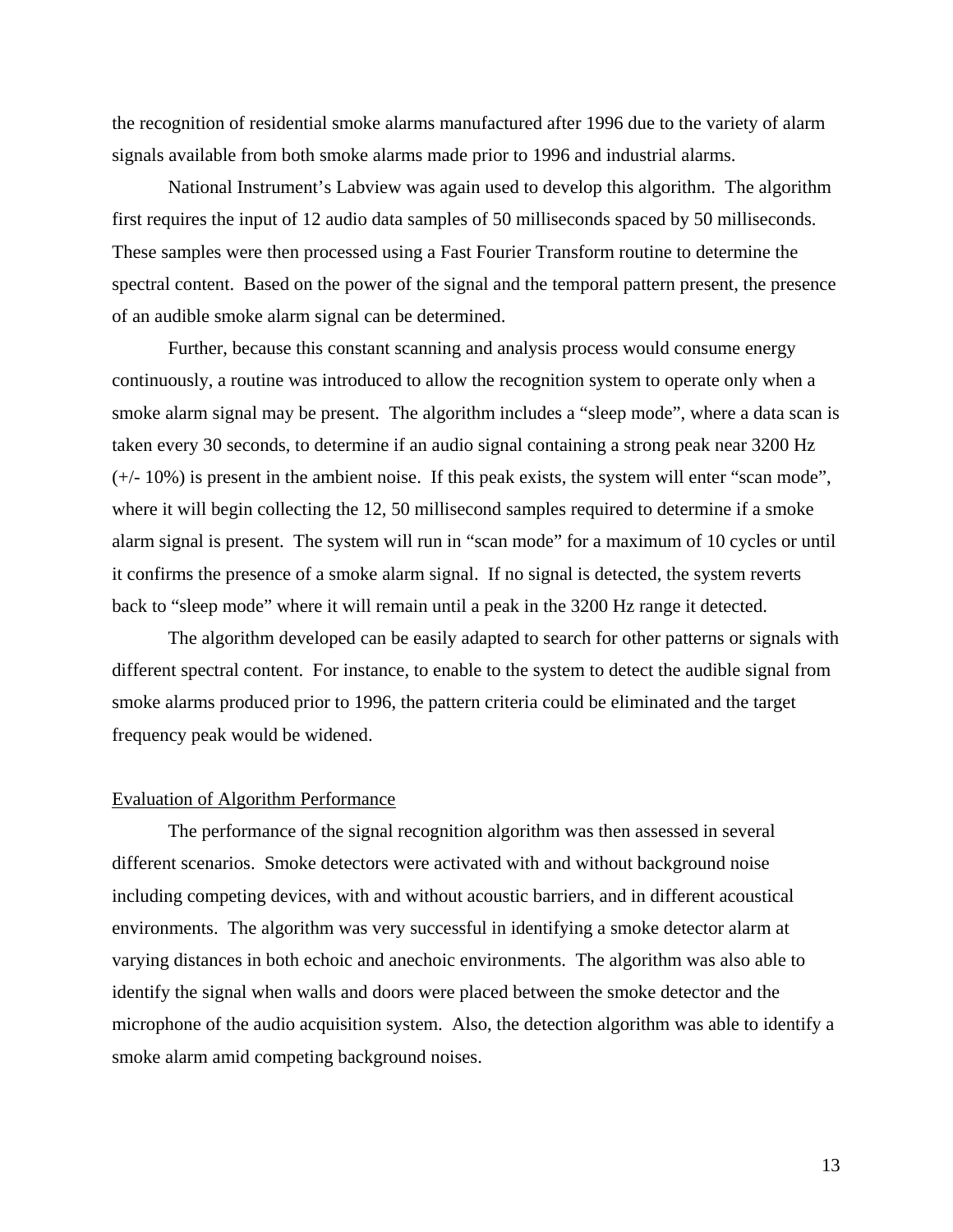The most challenging scenario for the recognition system was that of multiple smoke alarms sounding simultaneously. The detection algorithm performed very well when there was one pre-1996 smoke alarm and one post-1996 smoke alarm sounding simultaneously. However, when there were multiple post-1996 smoke detectors sounding, the detection algorithm had difficulty distinguishing between the two and identifying the temporal pattern of either of the smoke alarms. Certain parameters in the detection algorithm were adjusted to improve the ability of the system to identify a smoke alarm in such a scenario. Due to slight differences in the alarming devices of smoke detectors and the differences in the power of the alarm at different distances, any two smoke alarms will produce two distinct power spectra. There is a routine in the detection algorithm which compares the power of all frequency peaks close to 3200 Hz. If these peaks have comparable power and occur in a certain temporal pattern, the detection algorithm has found a smoke alarm. By adjusting the amount by which these power peaks must match, two smoke alarm signals can be separated. This parameter was therefore fine tuned to improve the performance of the detection algorithm in this scenario.

#### **B. Experimental Design**

The major push of this Phase II SBIR was to move the preliminary "Proof of Concept" human subject testing into a realm of experimentation in which statistical relevancy of waking effectiveness could be determined. Phase I indicated that a vibrating device held under the bed was more effective than using a device that was physically attached to the body. To better understand the waking effectiveness of any device proposed for the deaf, the effectiveness of the standard smoke detector had to be ascertained for the hearing able population. Thus, the test population had to incorporate both deaf and fully hearing able people. Hard of hearing people were also entered as their own category to assess whether their waking frequency ever paralleled that of deaf or hearing able people. The sleep stages investigated were stage 2 (S2), DELTA, and REM.

#### Population Selection and Recruitment

The initial goal was to test 120 people: 40 deaf, 40 hearing able, and 40 hard of hearing. Sample sizes of 40 are consistent with a binomial distribution (either success or failure in awakening) with previous success rates near or greater than 80% and a sample error less than 10%. Attempts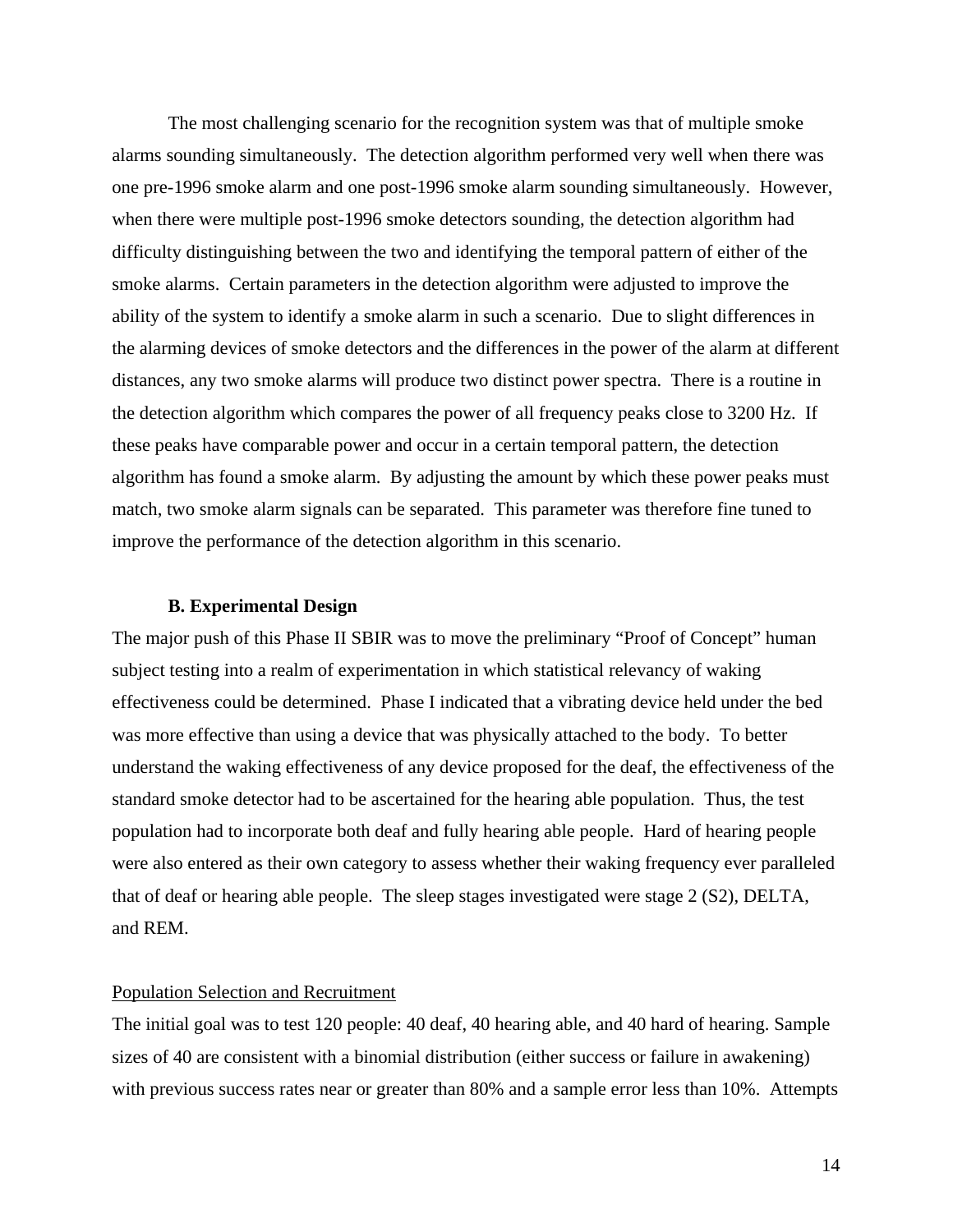were made to identify individuals who would produce a sample population as racially and ethnically diverse as the current U.S. population. The sample was chosen as a probability sample using the method of judgment-stratified sampling. Sampling methods can be classified as either probability or non-probability. In a probability sample, each member of the population has a non-zero chance of being selected. Therefore, any member of the population may be called to serve as a sample population. In a non-probability sample, the degree to which the sample differs from the population is not known. Due to time and financial constraints, a true probability sample could not be attained for this study. However, the lack of such a sample did not affect the results.

 The application for the study, the pre-trial questionnaire, required people considering enrollment for the study to indicate their name, contact information, race, age, hearing ability as they perceived it, and the manner in which they typically were awakened to emergency and nonemergency events. Each person accepted into the study was given a hearing test for the conduction of pure tones through both air and bone to validate each person's assessment of his or her hearing. The medical consultant on this project, Dr. John Biedlingmaier, interpreted the audiograms for each volunteer to assess which hearing category the subject should be placed in.

The study participants categorized as deaf on the basis of their audiograms were those with no hearing 90 dB or less over the range of 500 Hz to 8000 Hz. Fully hearing individuals had hearing of 20 dB or less across the frequency spectrum of 250-8000 Hz. Participants were said to be hard of hearing if their average hearing ability fell between  $20$  dB –  $90$  dB over the range of 250 Hz – 8000 Hz. It is important to note that while many of the hard of hearing participants in this study could fully understand speech, many of them were actually deaf at the 3100 Hz frequency of the smoke detector. Of the participants fifty years and older whose hearing loss was attributed exclusively to age (presbycusis), all experienced a rapid drop off of their hearing at 1000 Hz and above. The individual in this group with the best hearing ability at 3100 Hz could only perceive tones at 50 dB or louder. Assuming a closed door stood between that person and a sounding detector, he or she might not alert if asleep. This again points to the importance of rating the true reliability of the devices used by the public, and developing appropriate alternatives that can be used in conjunction with existing devices when the public is unaware of its risk-of-non-arousal to standard sounding devices.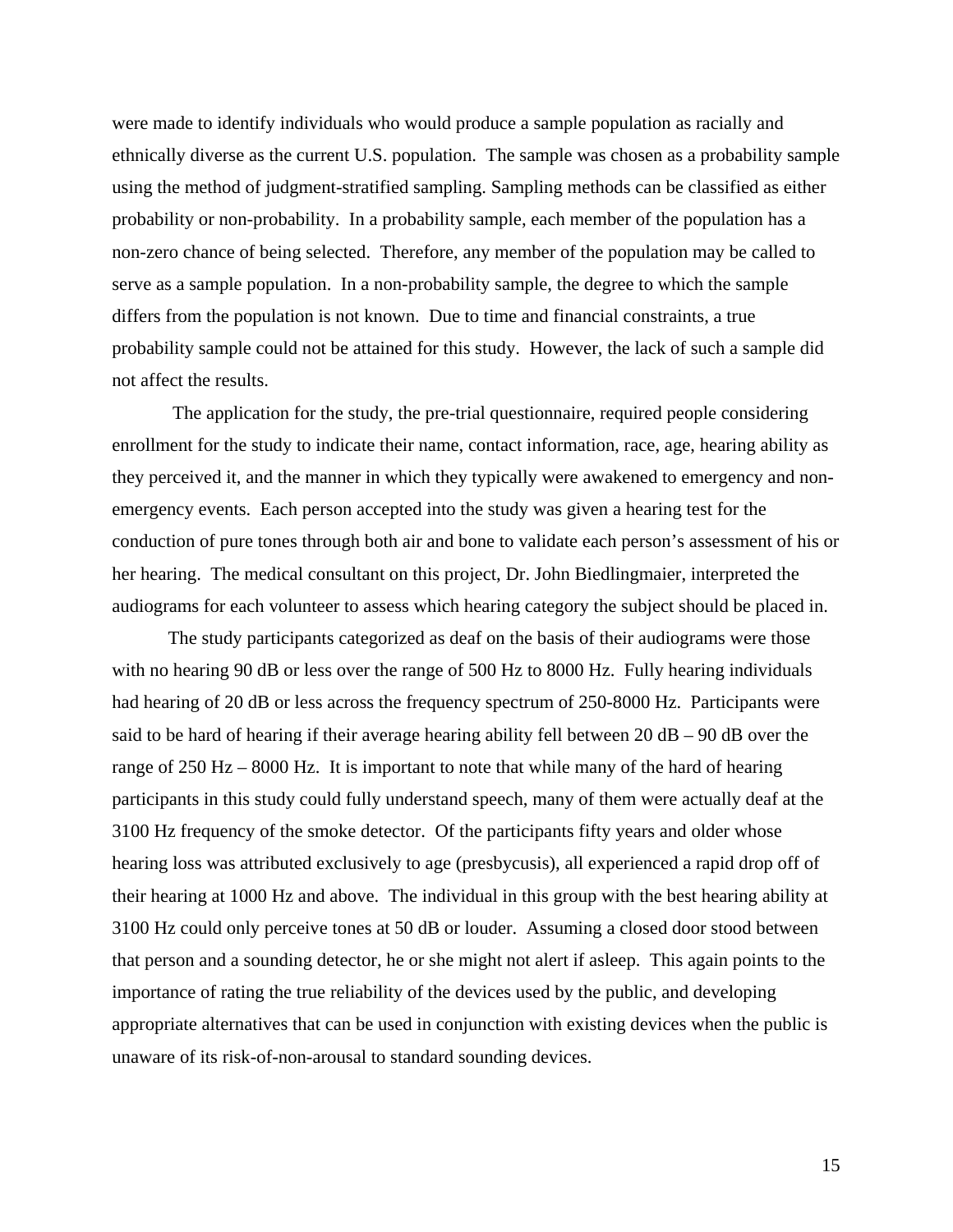#### Device Selection

 $\overline{a}$ 

Of the devices available for use as emergency alarms for the public, CSE selected three in addition to a standard audible smoke detector. The first device was an "off the shelf" strobe. The 1 Hz VA3 "Firewall M series" strobe was manufactured by SAE and rated at 110 cd. A light meter was used to quantify the effect of distance on luminosity, as shown in Fig. 1. Also selected was a pillow shaker, placed at the head of the bed in a pillowcase. The pillow shaker or "Motivator" was a Global Assistive Devices product with model number MV12. Lastly, a SonicAlert© Super Shaker Bed Vibrator (heretofore referred to as "bed shaker") was placed between the mattress and box spring in the center of the bed. An accelerometer was used to quantify the intensity of the vibration on the laboratory beds under the influence of the bed and pillow shakers. The root sum of each axis of acceleration squared (RSS) is shown in Figs. 2-3 for the pillow and bed shakers<sup>[\\*](#page-16-0)</sup>.



Figure 1: Luminous intensity characteristic for SAE 110 cd strobe

<span id="page-16-0"></span>See Appendix 1 for discussion of relationship between bed shaker acceleration and the force perceived by a person in contact with the device.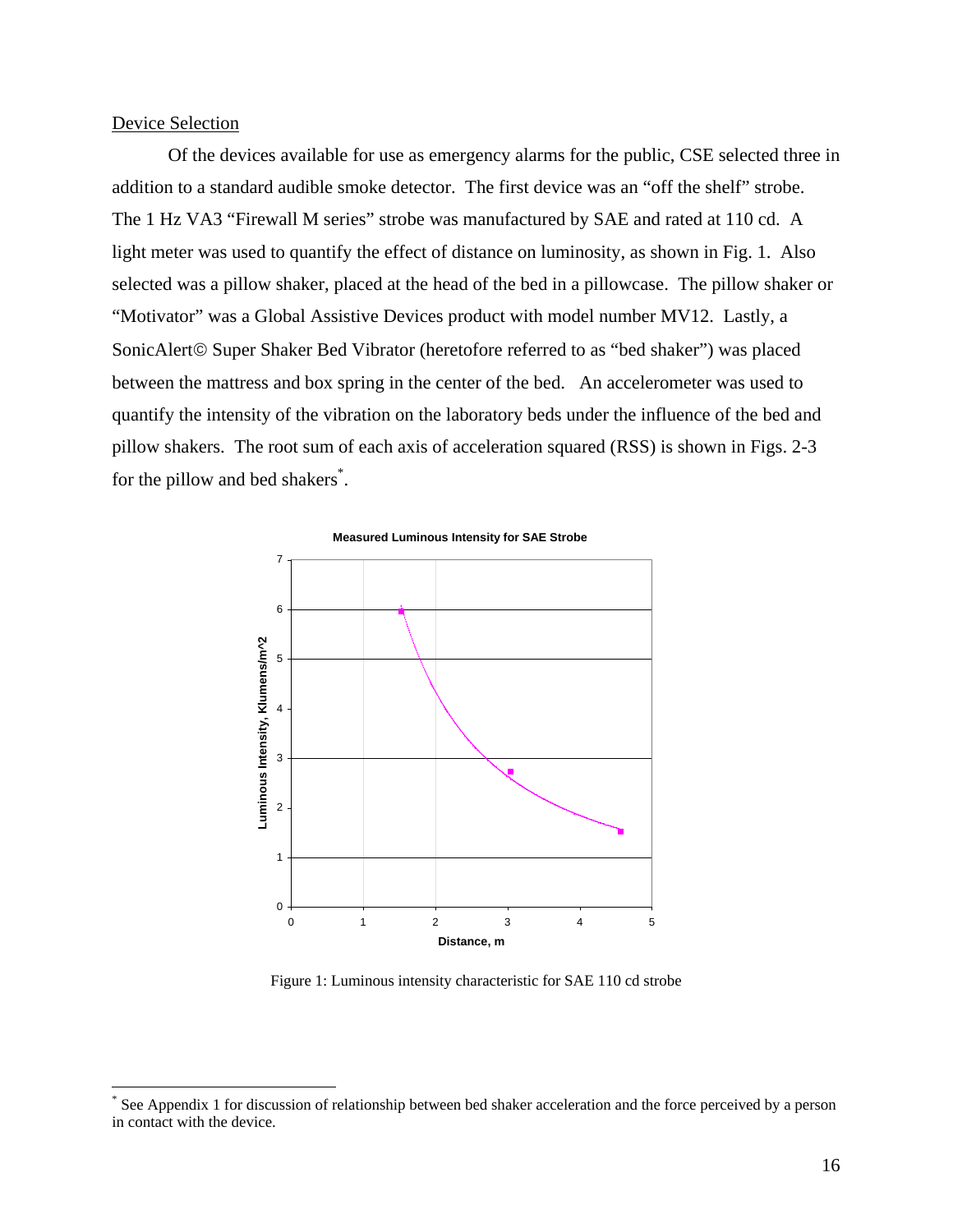The audible detector chosen was a Firex Model CC smoke detector. The audible detector's presentation was adjusted, such that a presentation of  $81 \pm 4$  dB at pillow height was attained. This rating was held fixed for all tests. Previous research by Khan[10], demonstrated that close to 100% of the hearing able would awaken to such a decibel level. Ambient noise at the testing facility measured approximately 45 dB. Thus, the 81 dBA rating exceeded both the 75 dB requirement and the 15 dB above ambient requirements of NFPA 72. By choosing this sound level, alarm salience was eliminated as a variable from the experimental test matrix.

A second smoke detector that operated in the frequency range of 400 – 500 Hz was introduced after the initial onset of sleep testing. This was done to determine whether a smoke detector with a lower tone would have a greater waking effectiveness for the hard of hearing specifically, and the entire population in general. The presentation of this alarm, a modified Darrow Company "Loudenlow", was 80 dB at pillow height.

Comments from deaf test subjects indicated that their likelihood of awakening to the bed shaker may be slow because they use the device as a non-emergency alarm clock when at home. As a result, Combustion Science & Engineering applied the innovation of the three-pulse standard temporal signal of the audible alarm to the vibration signature of the bed shaker. This yielded a secondary expression of the bed shaker as providing a tactile stimulus very different from the continuous pulse used by many as a non-emergency signal. Both the low frequency audible alarm and the "T3 bed shaker" were introduced after the initial onset of sleep testing.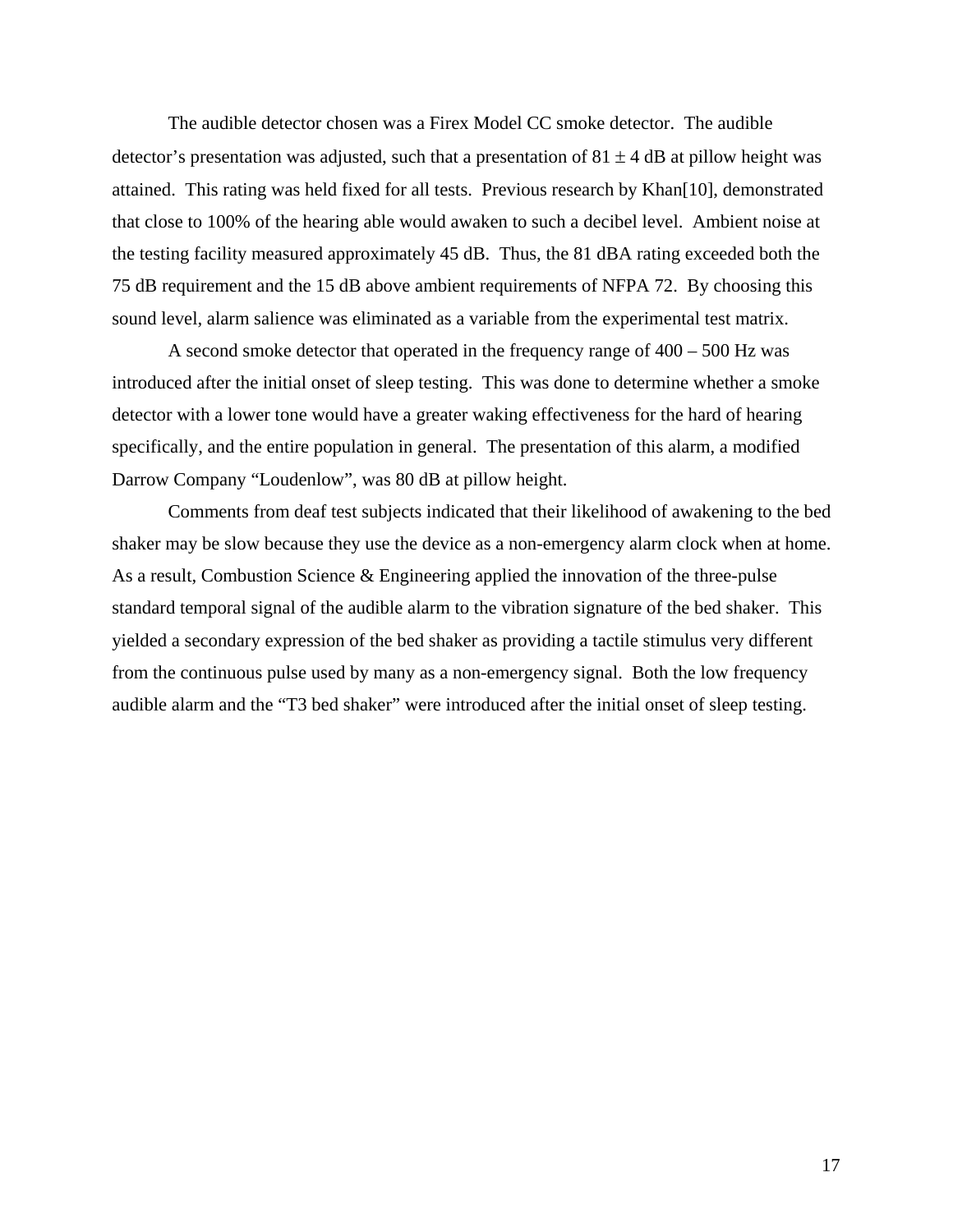

Figure 2: Global Assistive Devices "Motivator" (Pillow Shaker) Output



Figure 3: Sonic Alert "Super Shaker Bed Vibrator" (Bed Shaker) Output

#### Protoco l

The decision to test the six devices across three distinct sleep phases for three subpopulations defined by hearing ability yielded at test matrix of eighteen device-sleep stage combinations for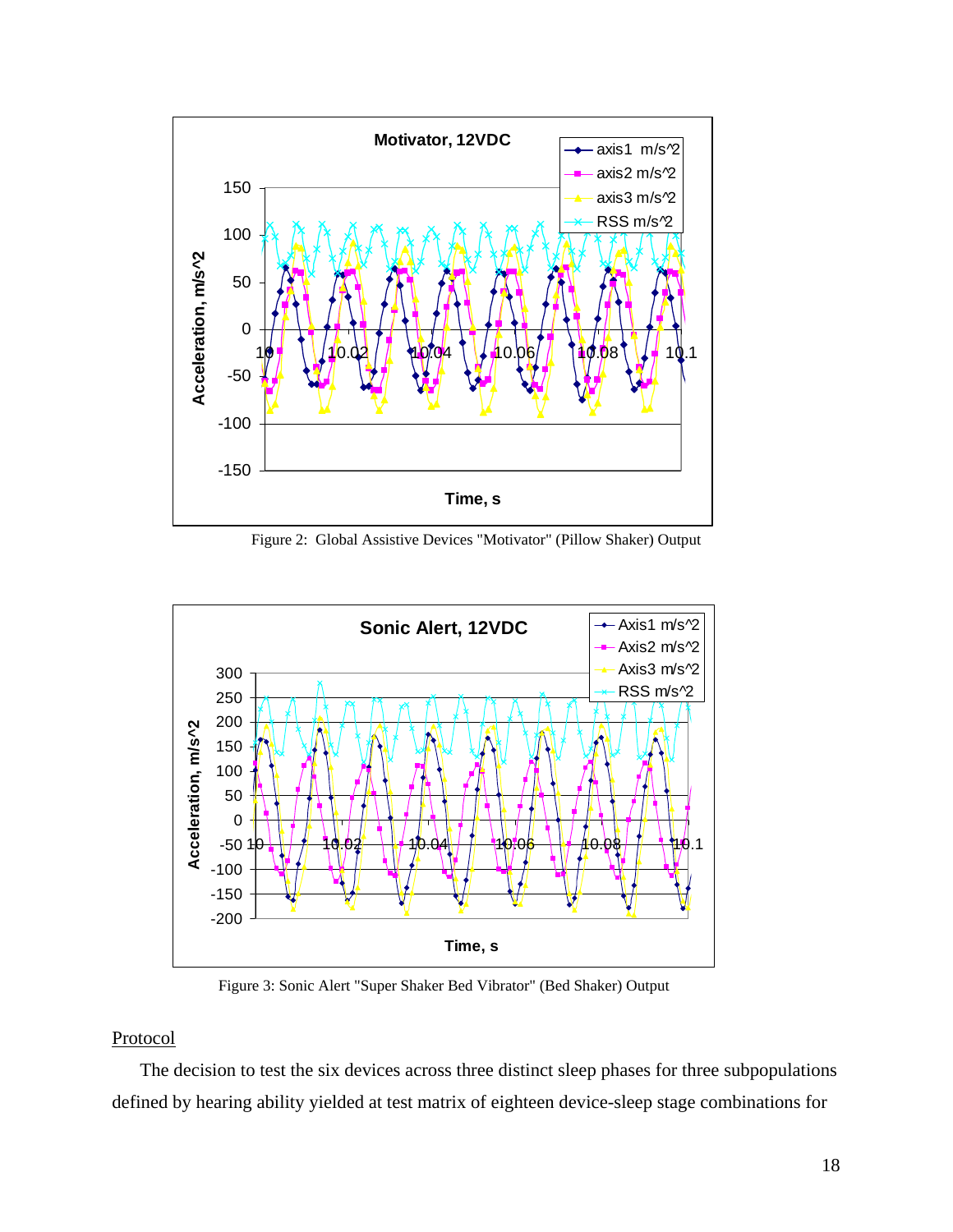each hearing level. The following protocol was established in conjunction with Sleep Services of A merica to determine the waking effectiveness of each device in each sleep stage for each hearing subpopulation:

- his/her experimentation room. The volunteer was shown how each awakening device in the room works unless they decline the demonstration. Consent forms were collected and 1. Each volunteer was introduced to the sleep laboratory staff and permitted to assess the individual was prepared for the test.
- 2. Preparation of the subjects was performed by a Sleep Services of America technician. heart monitor was placed on the person's back to record heart activity. Once properly Electrodes were affixed to the subject's scalp to monitor brain activity(sleep stage), and a placed, calibrations were performed to facilitate tracking of the test patients' vital signs and brain activity while he or she slept. The test started when the patient fell asleep.
- 3. The strobe and both audible smoke detectors were placed 7 feet from the floor of the shaker was placed at the head of the bed in a pillow case. The bed shaker was placed in room, and 10-13 feet away from the head of the bed on the opposite wall. The pillow the center of the bed under the mattress.
- 4. The organization providing outside review of our testing protocol, Chesapeake Research Likewise, a period of 4 hours of undisturbed sleep was required at the end of the testing. Review, Inc., limited the number of awakenings per patient to three times per night. Thus, once the subject was asleep and in a particular sleep stage for at least two minutes, different awakening devices were activated for two minutes at a time until the person either awakened from the sleep phase or moved into a different level of sleep. This form of testing permitted more than one device to be tested for a single "awakening".
- 5. The time to awaken and the device used were recorded on data sheets by hand, and on the computer recordings of each person's brain waves. Times for awakening were compared and confirmed after testing has been completed.
- 6. Once the person was awakened they are asked a series of basic questions to help determine their level of coherence. The subject's answers were recorded on a data sheet.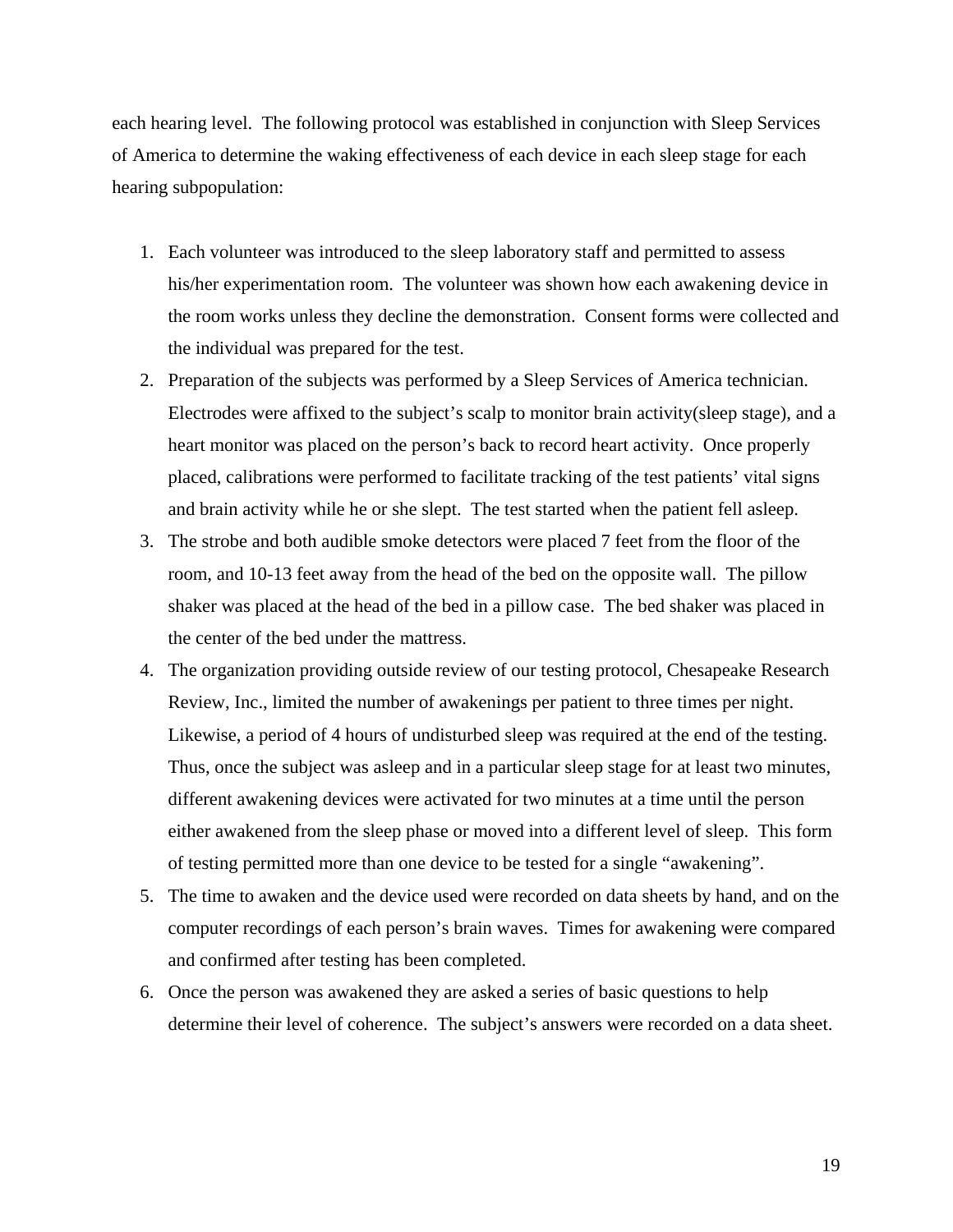Subjects reported to the sleep laboratory for one full night. The Sleep Services of America technicians monitored the subject throughout the night to ensure that the stage of sleep was known at the time of alarm activation. CSE engineers activated the alarms and recorded the subject s' responses.

### **V. RESULTS**

The data reported here details 429 individual tests on subjects with varying levels of hearing ability. One hundred twenty four tests were conducted on subjects with normal hearing, 142 tests were completed for partially hearing subjects, and 163 tests were completed for deaf subjects. The results are presented in Figs. 4-5. A total of 111 subjects were tested, of whom, 32 were deaf, 45 were hard of hearing, and 34 were fully hearing able.



Figure 4: Awakening percentage based on hearing level and preliminary devices

across all sleep levels for hearing able subjects. The bed shaker with an average effectiveness of Several significant results have been identified. For the hearing able subjects, the standard audible smoke detector was determined to be 92% effective across all sleep levels. The standard strobe, a device used in many hotel and boarding bedrooms, was only 32% effective 92 % was comparable to the audible detector. The pillow shaker was somewhat less effective at 88%.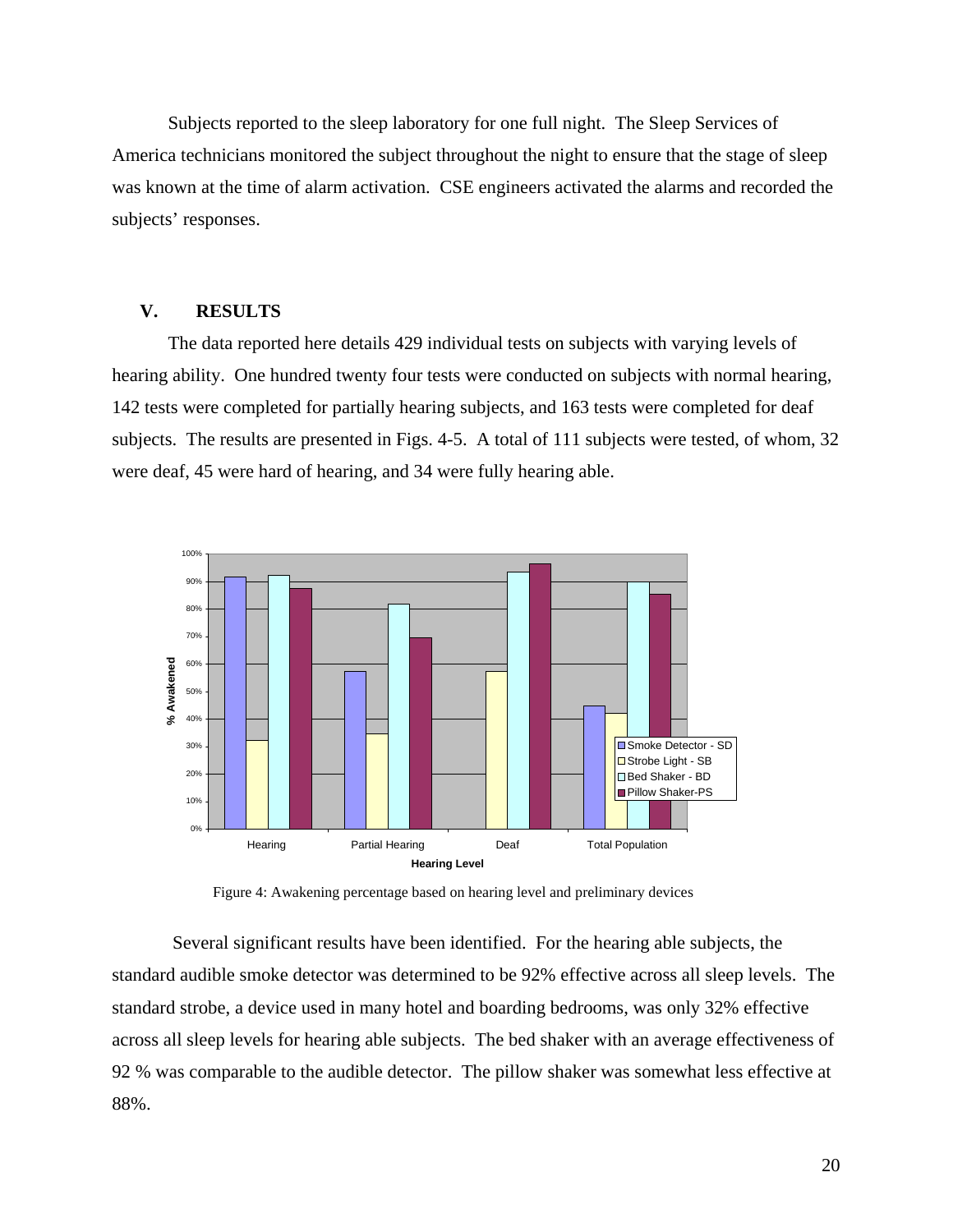

Figure 5: Awakening percentage based on hearing level and all devices

Among the partially hearing subgroup, the audible smoke detector was only 57% effective. The bed shaker was much more effective, eliciting a waking response of 82%. The response to the strobe for this group was similar to that of the hearing able subjects, namely 34% effective. The pillow shaker was 12 % less effective than the bed shaker for this group.

respectively. And, the strobe was almost twice as effective for the deaf population as the other The deaf subjects' responses differed drastically from the hearing able and partially hearing test subjects. The standard audible smoke detector did not awaken any of the deaf participants. The bed shaker and pillow shakers had comparable waking capacity, 93% and 96% two populations with an awakening effectiveness of 57%.

the bed shaker from which they were respectively derived. The hearing able subjects awakened to 100% of the low frequency alarm presentations. The 8% increase in effectiveness over the standard audible detector is statistically insignificant given the sampling error. The low The secondary devices introduced later, namely the low frequency audible detector and the T3 bed shaker, yielded greater waking effectiveness than the standard audible detector and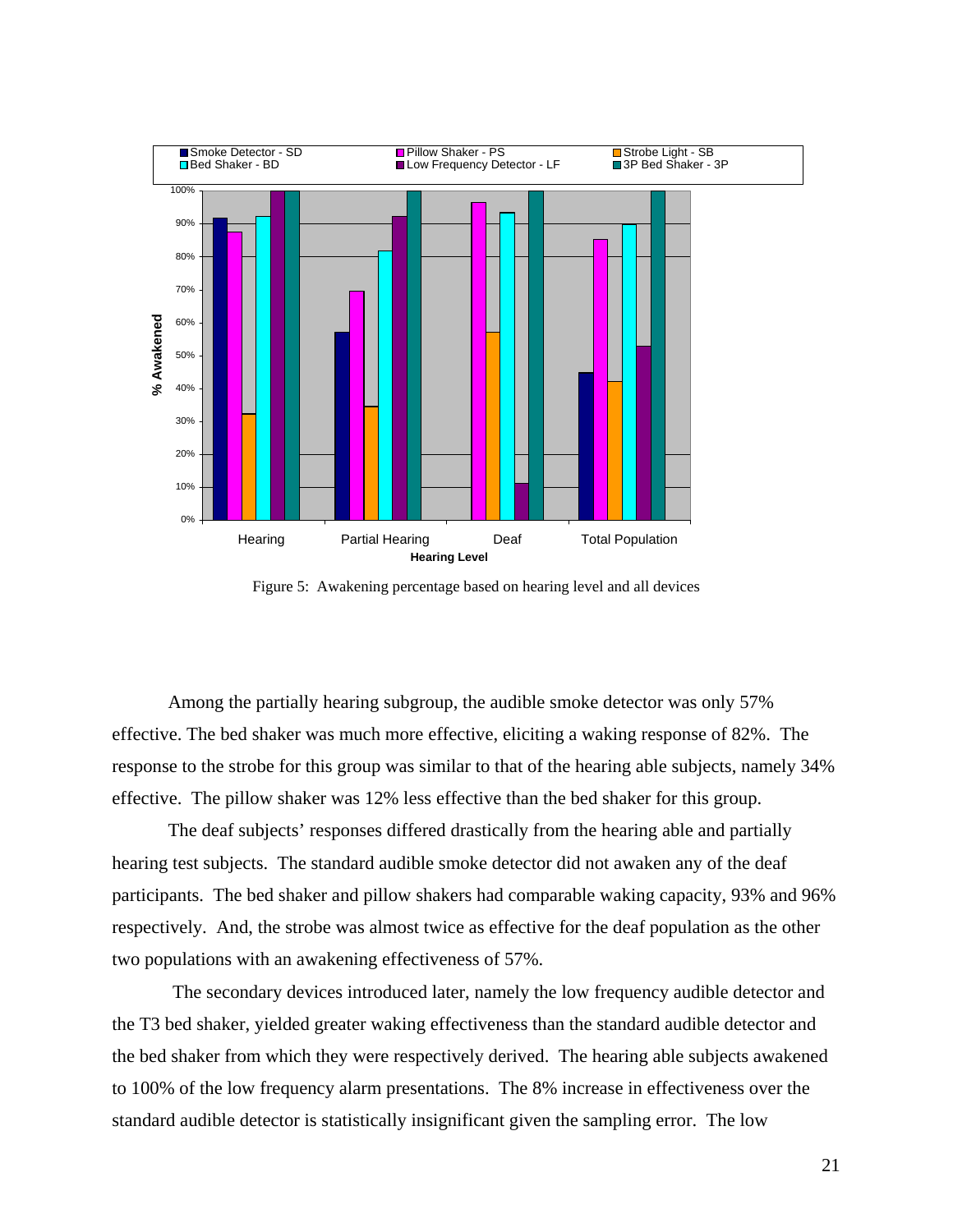frequen cy detector effectiveness was 92% for the hard of hearing: in two cases, deaf individuals effective for all of the subjects tested, and exceeded the effectiveness of all other devices for all awakened to the alarm presentations due to their residual hearing in the 450 Hz range, yielding an overall 11% effectiveness for the deaf. The bed shaker with the T3 pattern was 100% of the subjects tested.

#### **Weighted Average**

The results of this study were weighted against the population of the United States to hearing, and deaf as shown in Fig 6. Assuming a total American population of 204 million adults, the National Health and Vital Statistics census data suggests 3% of the population is profoundly deaf and 14% is hard of hearing [1]. The effective awakening for each of the hearing sub-populations was multiplied by the percentage of the population that they represented in the account for the differences in demographics between the subpopulations of hearing able, hard of United States. The following equation was utilized for this study:

- *A* Percentage of hearing able subjects awakening per device
- *B* Percentage of partially hearing subjects awakening per device
- *C* Percentage of deaf subjects awakening per device
- 3% Percentage of US population who are profoundly deaf
- 4% Percentage of US population who are partially hearing 1
- 83% Percentage of US population who are hearing able

Weighted Average Awakening Effectiveness =  $(A \times 0.83 + B \times 0.14 + C \times 0.03)$ 

The weighted average as compared to the raw data presented earlier is significant in that it specifically relates the waking effectiveness of each device for each hearing subgroup to the United States population as a whole instead of generalizing for all hearing levels. Again, it can be seen that the T3 bed shaker is the most effective across all hearing abilities at 100% effectiveness followed by the continuous bed shaker and low frequency audible detectors with 91% an d 90% respectively. The standard audible detector is only 83% effective when taking into account the true demographics of the American population. The pillow shaker was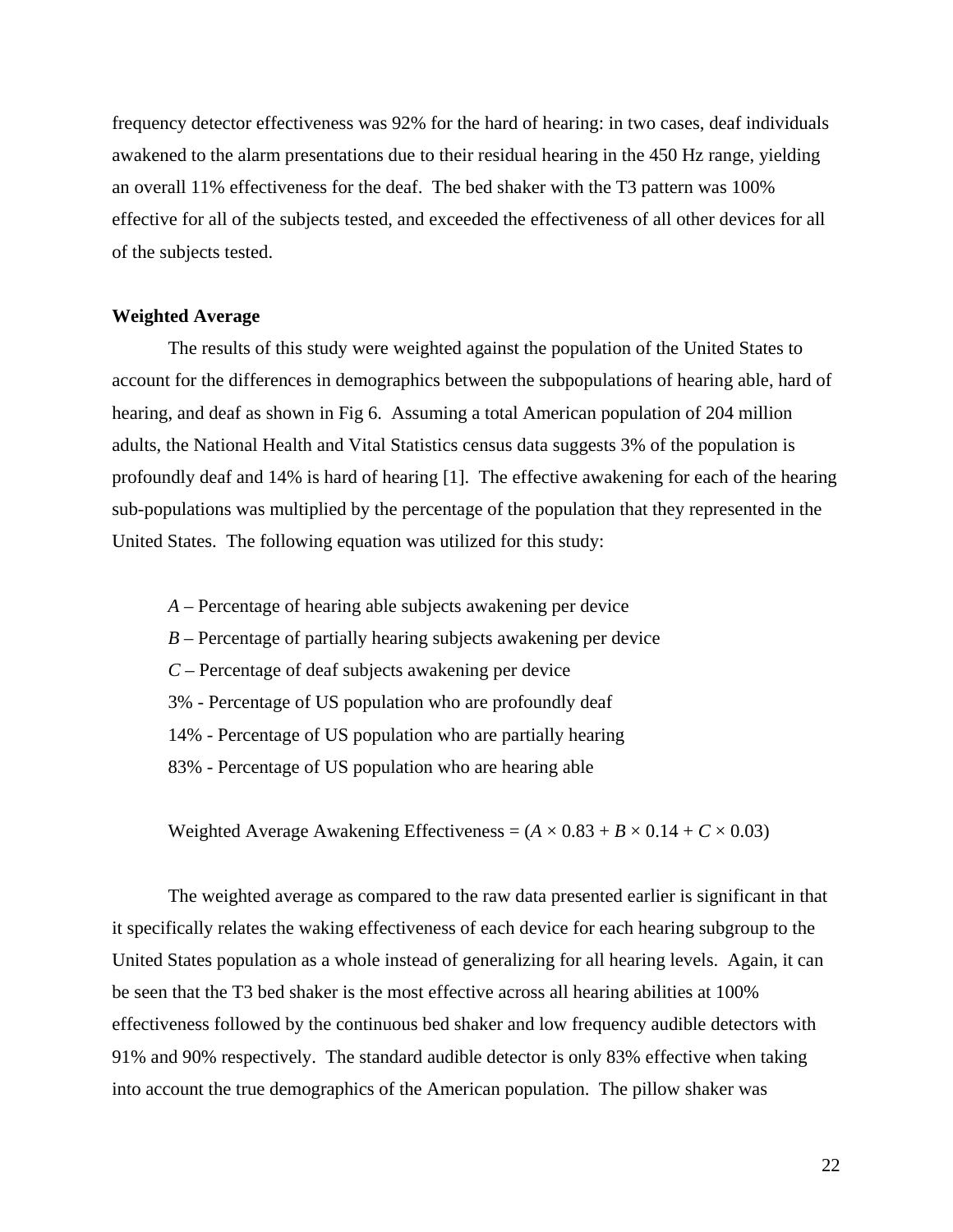comparable to the audible detector with 85% waking effectiveness. The least effective of all of the devices was the strobe which yielded only 33% waking effectiveness for the general population.



Figure 6: Awakening effectiveness weighted by US population hearing demographics

#### **Sleep Level Results**

The awakening effectiveness ratings of the devices tested followed the results found by Bonnett -- na mely that the DELTA phase of sleep required the most intense arousal, but the differences between arousal thresholds for S2 and REM sleep were minimal. The results reported on the basis of sleep phase for each device and each hearing level are shown in Figs. 7 and 8.

most effective response of 50% in the S2 stage of sleep. The audible detector awoke 44% of the subjects in the DELTA phase. The bed shaker followed the same pattern, most effective in the response. Similarly, the pillow shaker was least effective in DELTA measuring 81%; however, The audible smoke detector was tested in each of the designated sleep stages with the S2 phase with a 96% success rate, and least effective in the DELTA phase with an 82% positive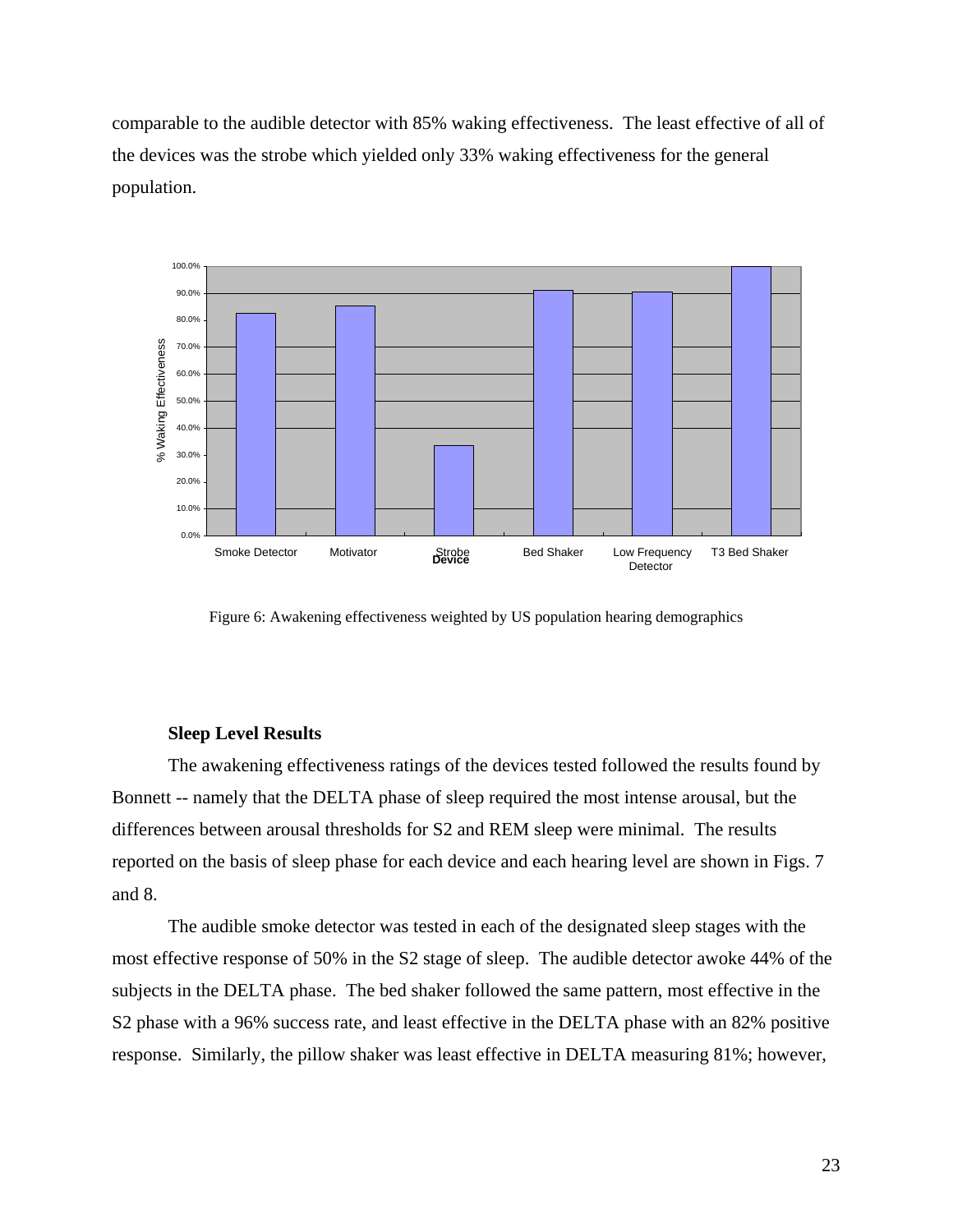

Figure 7: Awakening effectiveness based on device and sleep stage



Figure 8: Awakening effectiveness based on sleep stage and hearing level

the REM effectiveness of 94% exceeded the S2 effectiveness by 9%. Nonetheless, it is the strobe results that were most remarkable. The strobe provided more than one and a half times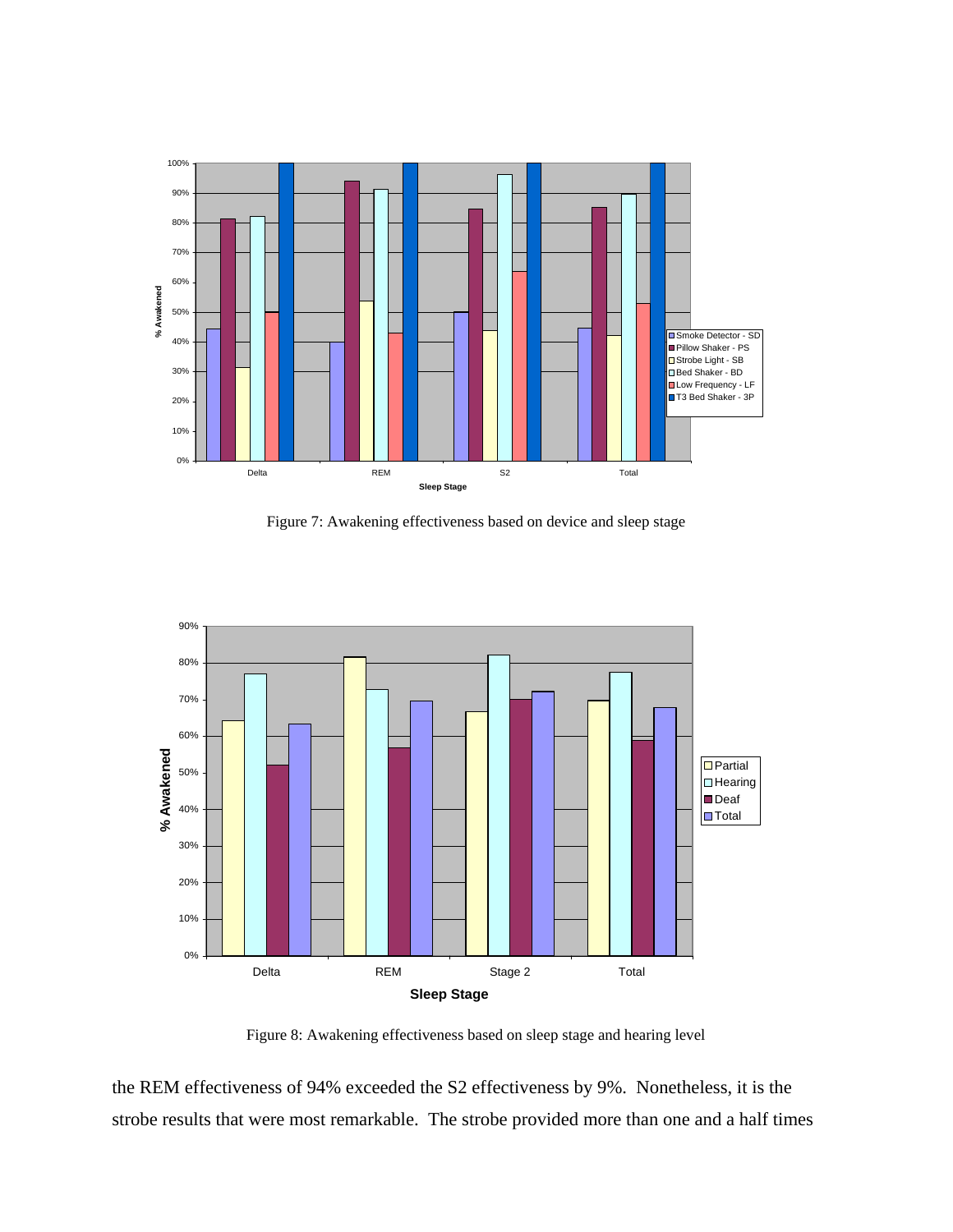m easured 100% effectiveness across all sleep stages. the awakening effectiveness in the REM stage compared to the DELTA phase: 54% REM and only 31% in DELTA sleep. Only the low frequency audible detector and T3 bed shaker elicited different sleep stage response patterns in the population tested. The low frequency detector was 50% effective in DELTA. And while 64% effective in S2, the low frequency detector was the only device that was less effective in REM sleep at 43% than in DELTA. The T3 bed shaker

dram atically with respect to each hearing subgroup. The partially hearing subjects awoke, on The distribution of awakening effectiveness as a function of sleep stage did not vary average, approximately 15% more readily in the REM stage of sleep than in either DELTA or S2. The hearing and deaf subjects awoke approximately 10% more readily in S2 sleep.

#### **Ethnicity Gender and Age**

may have on the awakening effectiveness of the devices tested. An attempt was made to have the ethnicity of the subjects tested mimic that of the United States. Fig. 9 compares the demographics of the United States population [\[13\]](#page-45-12) with the demographics of the test subjects. No significant difference was found in the awakening effectiveness of various detectors when compared to ethnicity. Table 1 below details both the planned enrollment numbers and the number of human subjects that were ultimately included in the study. Our recruiting efforts were unable to attract the interest of all those targeted, specifically Hispanic males. The two Native American men initially recruited could not be retained to participate in the study. Nonetheless, as we accumulated our data, we found very clear trends in wakefulness and used this to justify curtailing the study before we had identified all 120 planned human subjects. Ethnicity and gender were analyzed to account for any impact demographic differences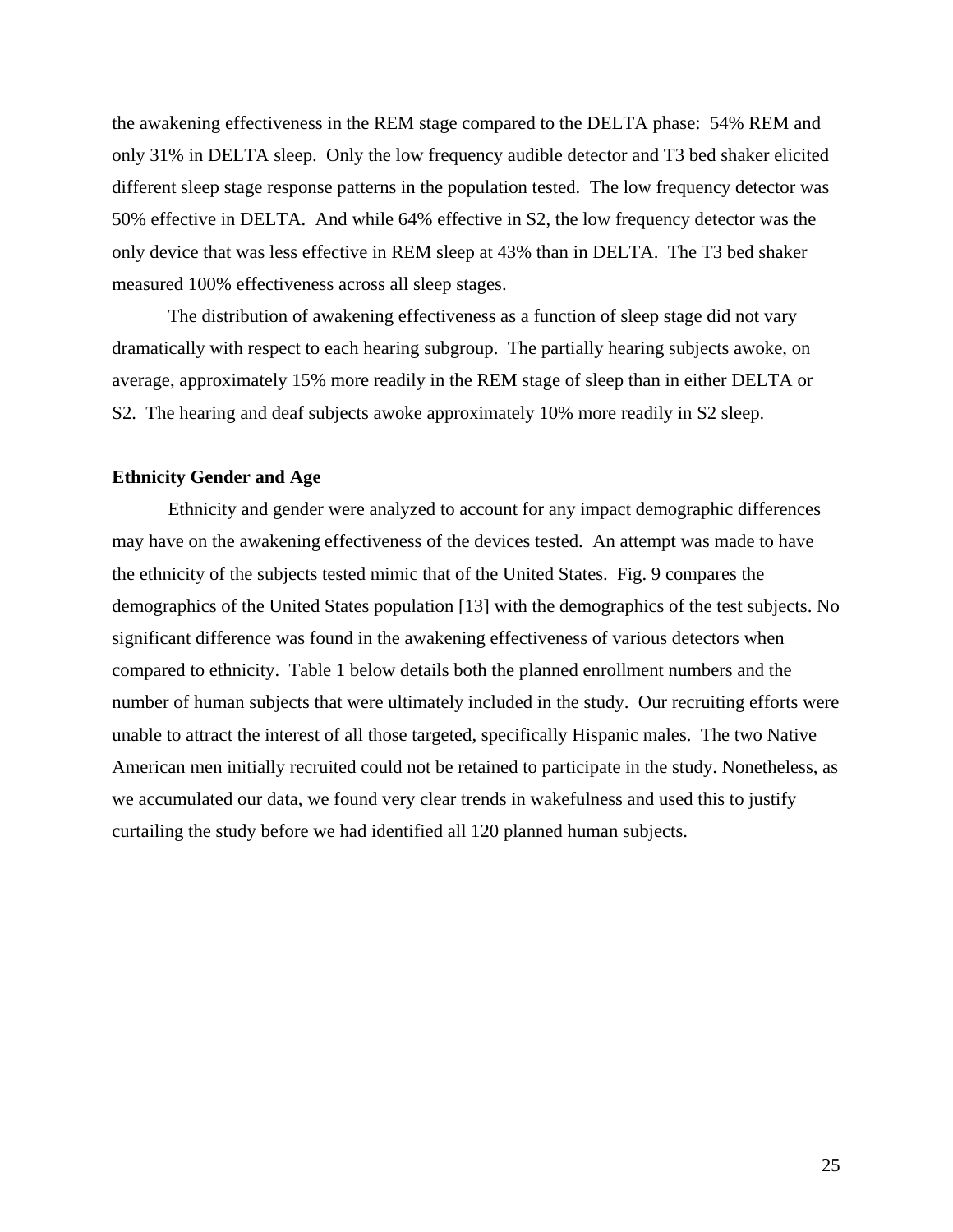|                                  |                | Targeted/Planned |                | <b>Inclusion Enrollment</b> |                |                |
|----------------------------------|----------------|------------------|----------------|-----------------------------|----------------|----------------|
|                                  |                | Enrollment       |                |                             |                |                |
|                                  | Sex/Gender     |                  |                | Sex/Gender                  |                |                |
| <b>Ethnic Category</b>           | Female         | Male             | Total          | Female                      | Male           | Total          |
| Hispanic or Latino               | 9              | 8                | 17             | 8                           | $\overline{3}$ | 11             |
| Not Hispanic or Latino           | 52             | 51               | 103            | 53                          | 47             | 100            |
| Ethnic Category:                 | 61             | 59               | 120            | 61                          | 50             | 111            |
| <b>Total of All Subjects</b>     |                |                  |                |                             |                |                |
|                                  | Sex/Gender     |                  |                | Sex/Gender                  |                |                |
| <b>Racial Categories</b>         | Female         | Male             | Total          | Female                      | Male           | Total          |
| American Indian/ Alaska Native   | $\overline{2}$ | $\overline{2}$   | $\overline{4}$ | $\overline{2}$              | $\overline{0}$ | $\overline{2}$ |
| Asian                            | $\overline{4}$ | $\overline{4}$   | 8              | 5                           | $\overline{4}$ | 9              |
| Native Hawaiian or Other Pacific | $\mathbf{1}$   | $\mathbf{1}$     | $\overline{2}$ | $\overline{0}$              | $\mathbf{1}$   | $\mathbf{1}$   |
| Islander                         |                |                  |                |                             |                |                |
| <b>Black or African American</b> | 9              | $\overline{7}$   | 16             | 9                           | $\overline{7}$ | 16             |
| White                            | 36             | 37               | 73             | 37                          | 35             | 72             |
| Other or Unknown                 | 9              | 8                | 17             | 8                           | 3              | 11             |
| <b>Racial Categories:</b>        | 61             | 59               | 120            | 61                          | 50             | 111            |
| <b>Total of All Subjects</b>     |                |                  |                |                             |                |                |

Table 1: Research study enrollment

Two hundred forty two tests were performed on female subjects compared with one hundred and eighty seven tests performed on male subjects. Women awoke to 68% of the alarm presentations where men awoke to 67%. No significant difference was found regarding awakening effectiveness per device or sleep stage when based on gender.

Sleep test subject data was also broken down according to the age of the participants. The study participants were predominantly young people under the age of 30; however, efforts were made to extend recruitment to the middle aged and elderly as shown in Fig. 10. Forty eight of the participants were between the ages of  $18 - 30$  years old, forty two were  $31 - 60$  years old, and twenty one subjects were 61 years of age or older. Fig. 11 is a hearing ability weighted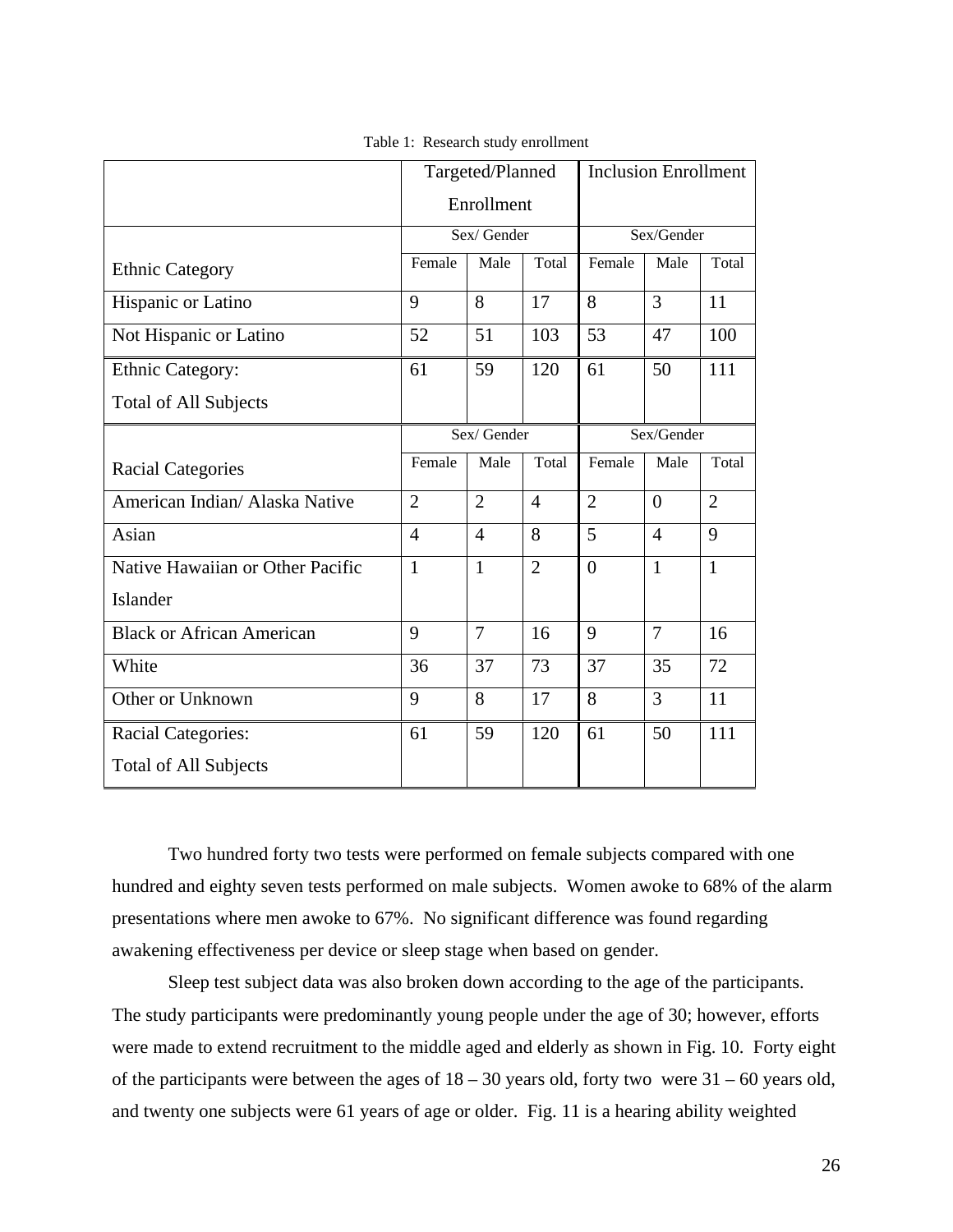

Figure 9: Test subject demographics relative to targeted enrollment and US population

profile that demonstrates that senior citizens are at a substantial risk of not awakening during the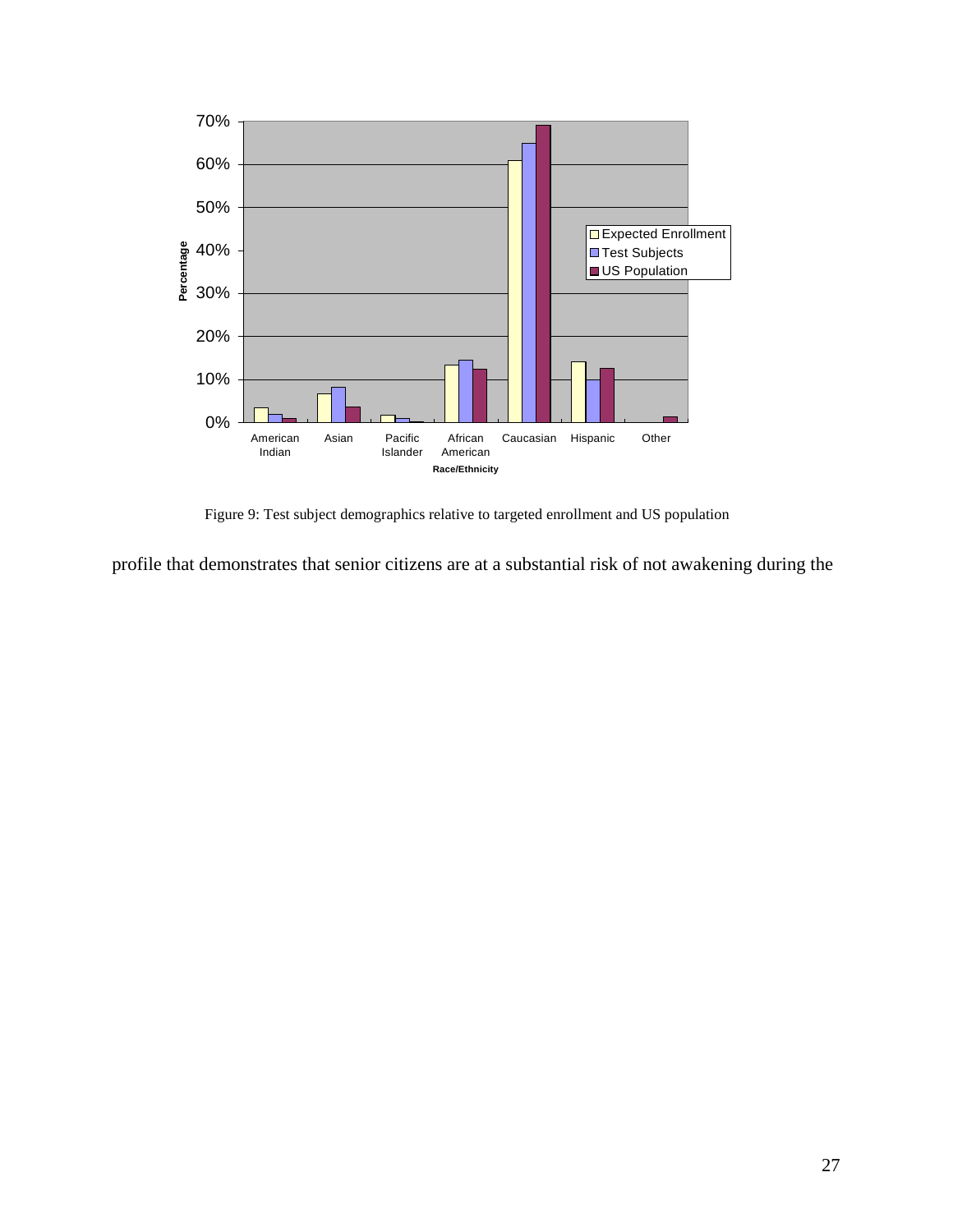

Figure 10: Test population hearing and age profile

deeper sleep stages. Waking effectiveness for subjects over 61 years of age was 58% in DELTA, and 12% in REM. Stage 2 waking effectiveness was however highest for this age range, namely 94%. The figure also shows that those individuals between the ages of  $31 - 60$  are comparably the most likely to awaken to any alarm presentation.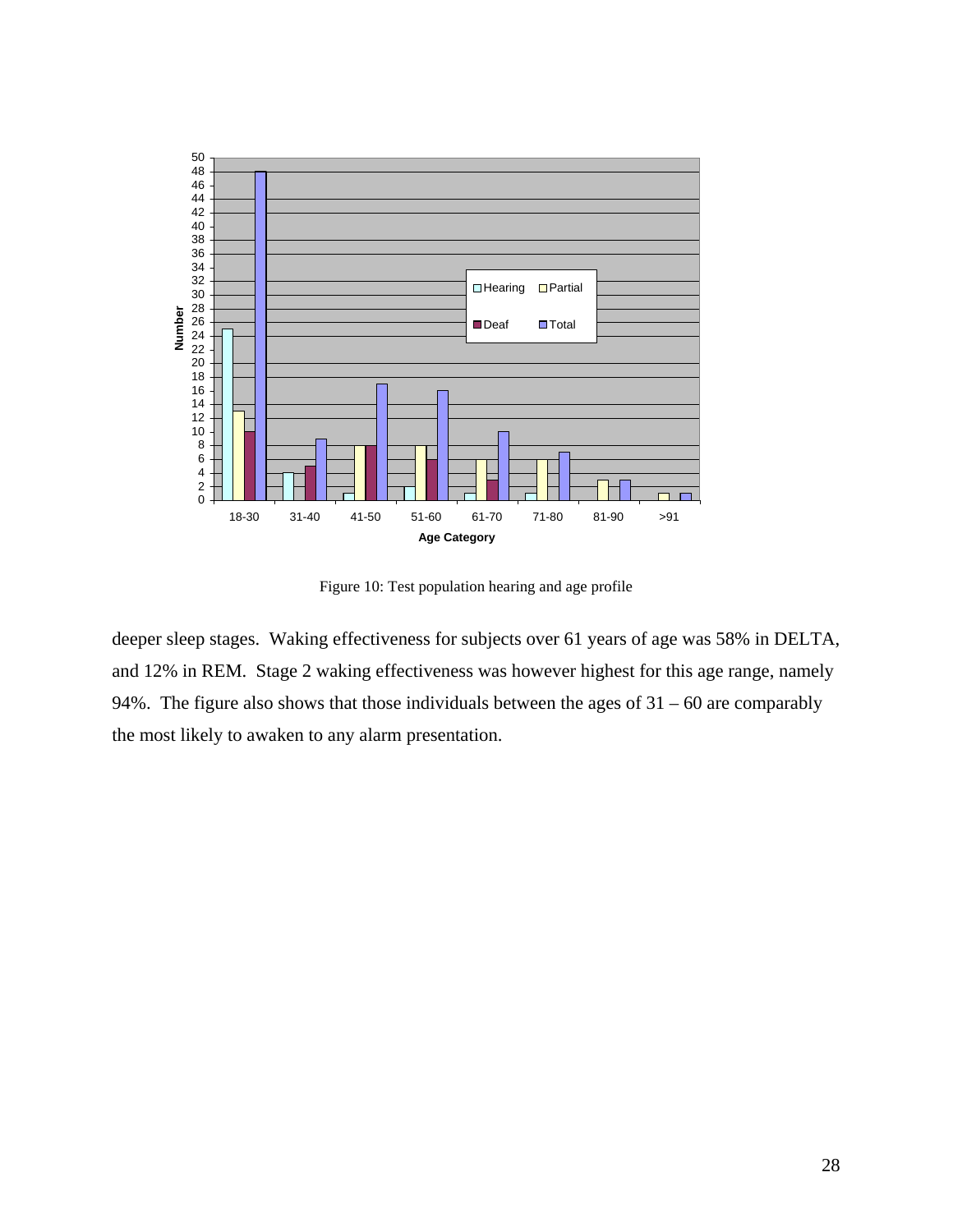

Figure 11: Awakening effectiveness based on sleep stage and age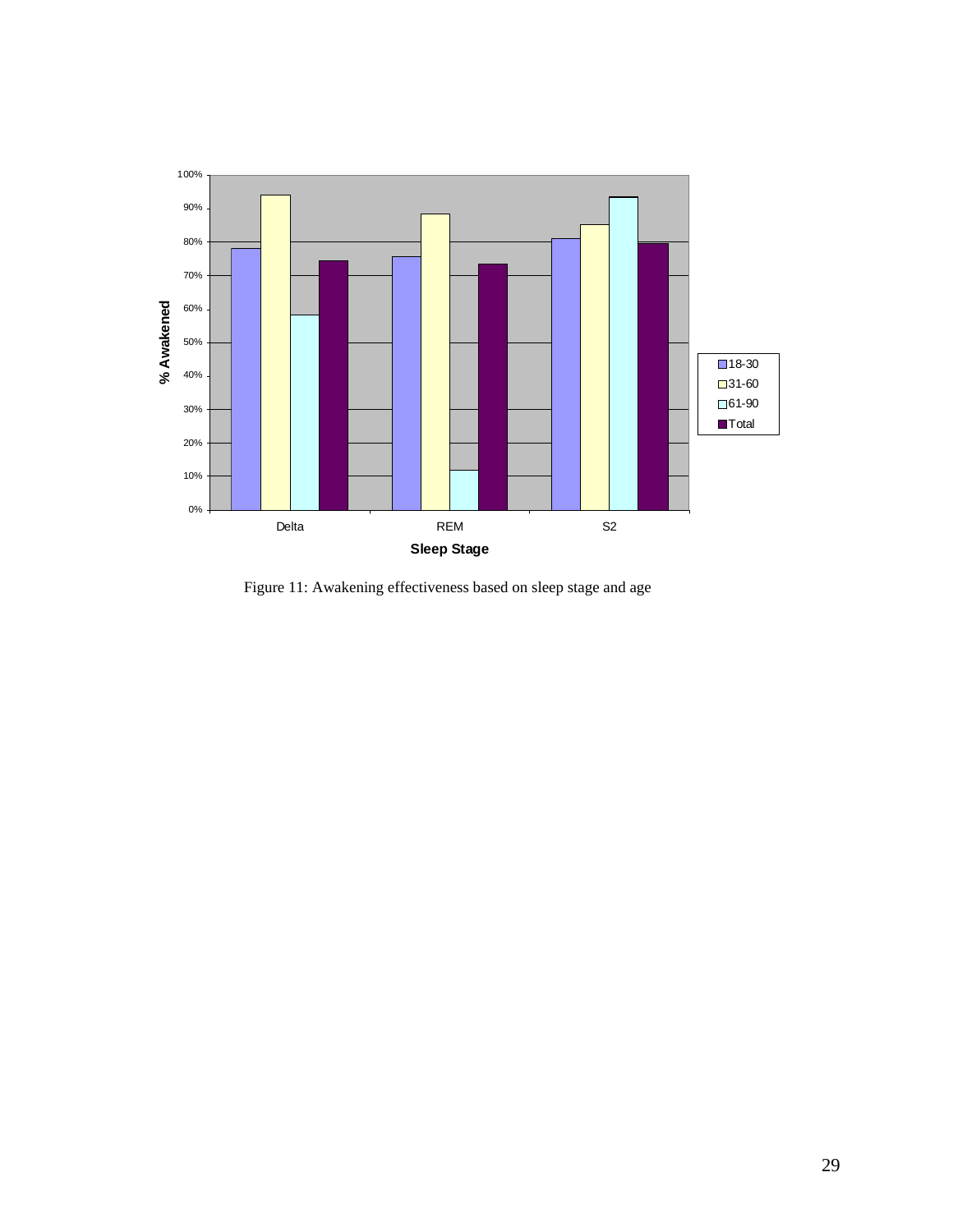#### **VI. ANALYSIS**

#### **A. Devices**

sm oke detector, which is installed in many homes throughout the United States, was found to be m eans that of the 204 million Americans over 18, thirty-five million might not awaken to the Several important points have been illuminated by this study. First, the standard audible only 83% effective when weighted across the US population on the basis of hearing ability. This standard audible detector. Many smoke detector manufacturers have already come to accept this reality and now include a statement in their mounting instructions pertaining to the fact that a properly powered activated audible alarm may not be able to awaken a sleeper even when installed to meet the 75 dB at pillow height or 15 db above ambient requirements specified in the NFPA 72, national fire alarm code.

audible smoke detector presentations. But the effectiveness of the standard audible detector must be brought into question when one's hearing ability is even marginally compromised. The waking effectiveness of the standard audible detector was found to be approximately 57% for the hard of hearing population and completely ineffective for the profoundly deaf. Nevertheless, the standard audible detector is required in most new residential construction and has been the standard for emergency smoke alerting devices for decades. This device has been promoted as an effective means of alerting individuals of residential fires. And, for the hearing able population, this is the case. Hearing able subjects awoke to the 92% of the

Concern for the lack of effectiveness of the audible detector is greatest for the hard of hearing population. Of the hard of hearing subjects studied, the test results indicated that one can not presume that those individuals with hearing in the range of the smoke detector will respond to the device while those with hearing only at 80 dB or louder in the 3000 Hz range will not. Subjects with hearing in the detector range responded to the 67% of the3000 Hz audible alarm presentations, while the fully hearing able responded with a waking effectiveness of 92%. Likewise, those hard of hearing subjects who did not have hearing in the range of the detector also responded differently than the profoundly deaf subjects. While one may expect that they would have a zero response rate, their residual hearing in the lower harmonics of the detector may be responsible for yielding the measured 50% waking effectiveness for this set of subjects. This latter group of hard of hearing subjects was particularly at risk in the DELTA stage: they awakened to only 40% of the alarm presentations in this particular sleep stage.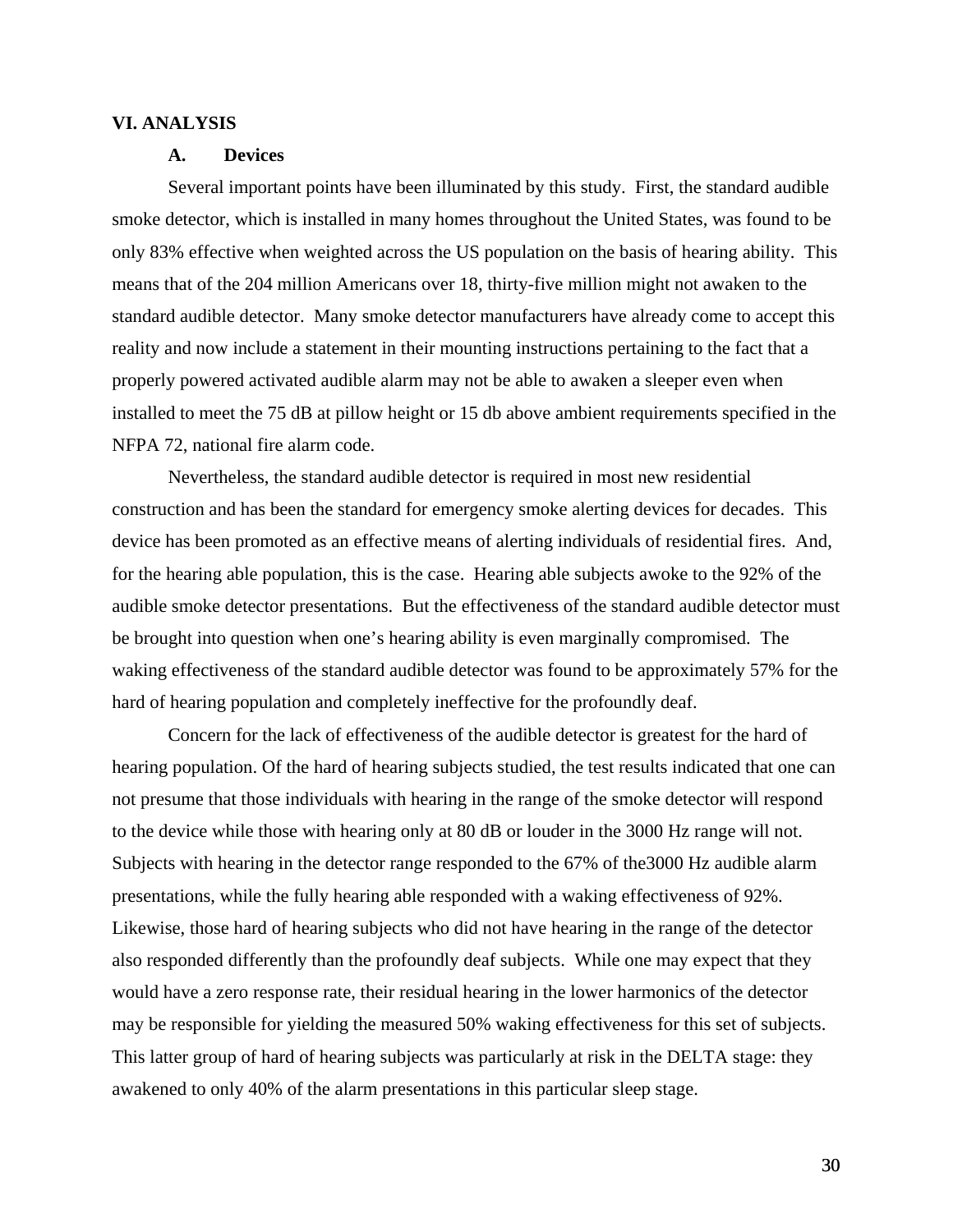The risk for the elderly is also augmented for those who depend solely on an audible detector to awaken to a fire emergency. In the elderly population, hearing loss is more prevalent. And, th e hearing loss is often unrecognized by the person experiencing it. Several studies have to be an affect of the limited mobility of the elderly. However, this study, which does not require been performed which indicate that if a subject is greater than 65 years of age, their fatality rate in a residential fire can increase by 24%[\[14\]](#page-45-13). This increase in risk of death was initially thought actual evacuation, indicates that decreased awakening effectiveness may be the cause.

The strobe has been marketed as an alternative to the audible smoke detector for deaf and hard of hearing. The Americans with Disability Act (ADA) recommends the strobe for use in and building codes for sleeping areas in hotels. The assumption is that if a person is not awakened by the audible smoke detector, the strobe will provide the means for alerting the deaf people may be due to this subgroup's increased sensitivity to light as a means of alerting or flashing strobe to signify non-emergency alarms such as telephone rings and doorbells. This constant use of light as a means of alerting may be the basis of their sensitization. Persons who sleeping. This finding definitely calls into question the statement that the strobe is a device with . a waking effectiveness for the deaf that is equivalent to the audible detector for the hearing able both work and sleeping areas. Audible alarms with strobe attachments are required by most fire individual to the emergency. According to our test data, if the person is asleep, the strobe only has a weighted effective awakening of 33% across all hearing levels. The effective awakening is greater for the deaf community, 57%. Although comparably less effective for deaf people than the audible alarm is for the hearing able, the increased awakening effectiveness of the strobe on awakening as mentioned above. Often, persons in the deaf community use a strong light or mild have experienced a gradual loss of hearing over time might not be sensitized to light alerts. This would make the strobe less effective as demonstrated in our results for the hard of hearing: strobe effectiveness measured only 34 % for the hard of hearing. Nonetheless, these results show that many deaf people would be awakened by neither audible alarms, nor strobes while Fully hearing able people responded to 32% of the strobe exposures.

subjects not using medication" [11]. To gain insight on the discrepancies, inquiries were made The results collected here differ radically from those presented in UL's Subject 1971 report. According to the independent laboratory, "a light intensity of about 10 cd was needed to alert a majority [~61%] of the test subjects, and that the 110 cd signal alerted about 92% of the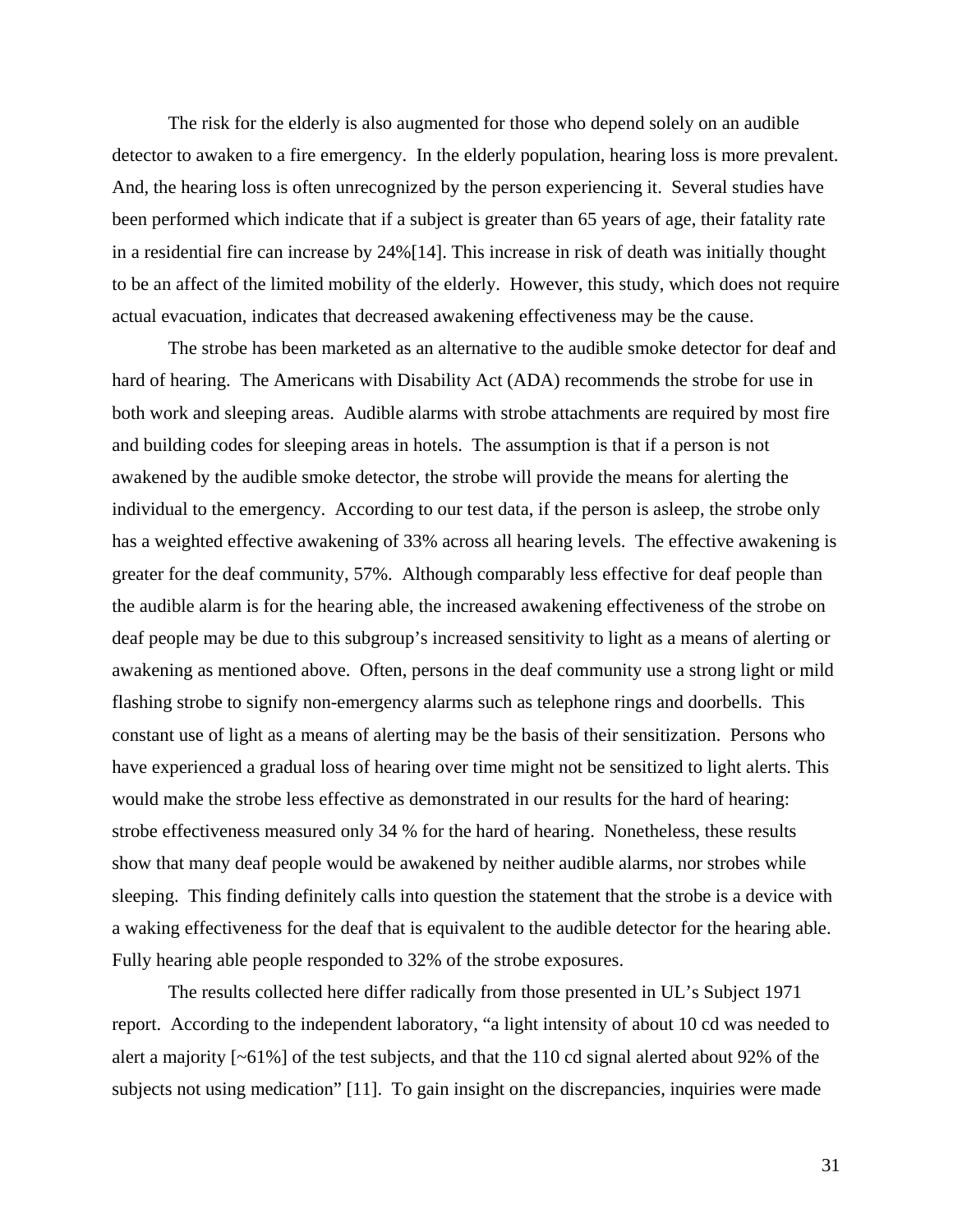to the a uthor of the UL report, Ferdinand De Voss, Engineering Group Leader of the Burglary abnormalities in conjunction with the expectation of a visual alert indicate that UL's positive strobe a wakening results are as high as they are because the majority of test subjects were either not asleep at the moment of the strobe activation or they were in the lightest levels of sleep. CSE activation of the alarms and 2) the exact sleep stage the subjects were experiencing was known. Protection and Signaling Department at Underwriters Laboratories, Inc. While the bedroom arrangements were similar in both the current study and the UL study, the human subjects' responses to the strobe light activation were quite different. Dr. De Voss indicated that some of the human subjects would sit upright in bed and wait for the strobe activation. Other subjects had been diagnosed with tunnel vision, sleep disorders, and sleep pattern disorders [\[15\]](#page-45-14). These utilized EKG and EEG sensor technology to assure that 1) all subjects were asleep prior to

of the tests, the subject initially slept on the pillow with the vibrating device placed under it, but he or she switched pillows or rolled over during the night leaving the device on the opposite side to the actual vibration, as many people indicated that the sound of the alarm woke them. A review of follow-up questionnaires indicated that many deaf individuals using the bed shaker as The pillow and bed shakers are also devices that are often used by deaf and hard of hearing people as alarm clocks when used in conjunction with a clock or timer. The pillow shaker with an 85% weighted waking effectiveness was slightly less effective than the standard audible detector across all hearing levels. The bed shaker, which is a similar technology, measured a greater weighted effectiveness of 91% making it the most effective of the three devices for the US population when broken down according to hearing ability. The hearing population responded to 88% of the pillow shaker exposures and 92% of the bed shaker exposures. The hard of hearing awakened to only 70% of the pillow shaker presentations and 82% of the bed shaker presentations. A condition supporting the disparity between the pillow and bed shaker waking effectiveness, is that subjects often shifted while asleep. During several of the bed. The deaf subjects awoke almost equally to the pillow and bed shaker: 96% for the pillow shaker and 93% for the bed shaker. The high effective awakening to the bed shaker for the hearing able may be attributed to the noise produced by the vibratory mechanism in addition a non-emergency alarm clock have reported sleeping through the alarm or activating a "snooze" option to temporarily arrest the alarm. This may account for the less than 100% effectiveness of the bed shaker among the deaf people tested.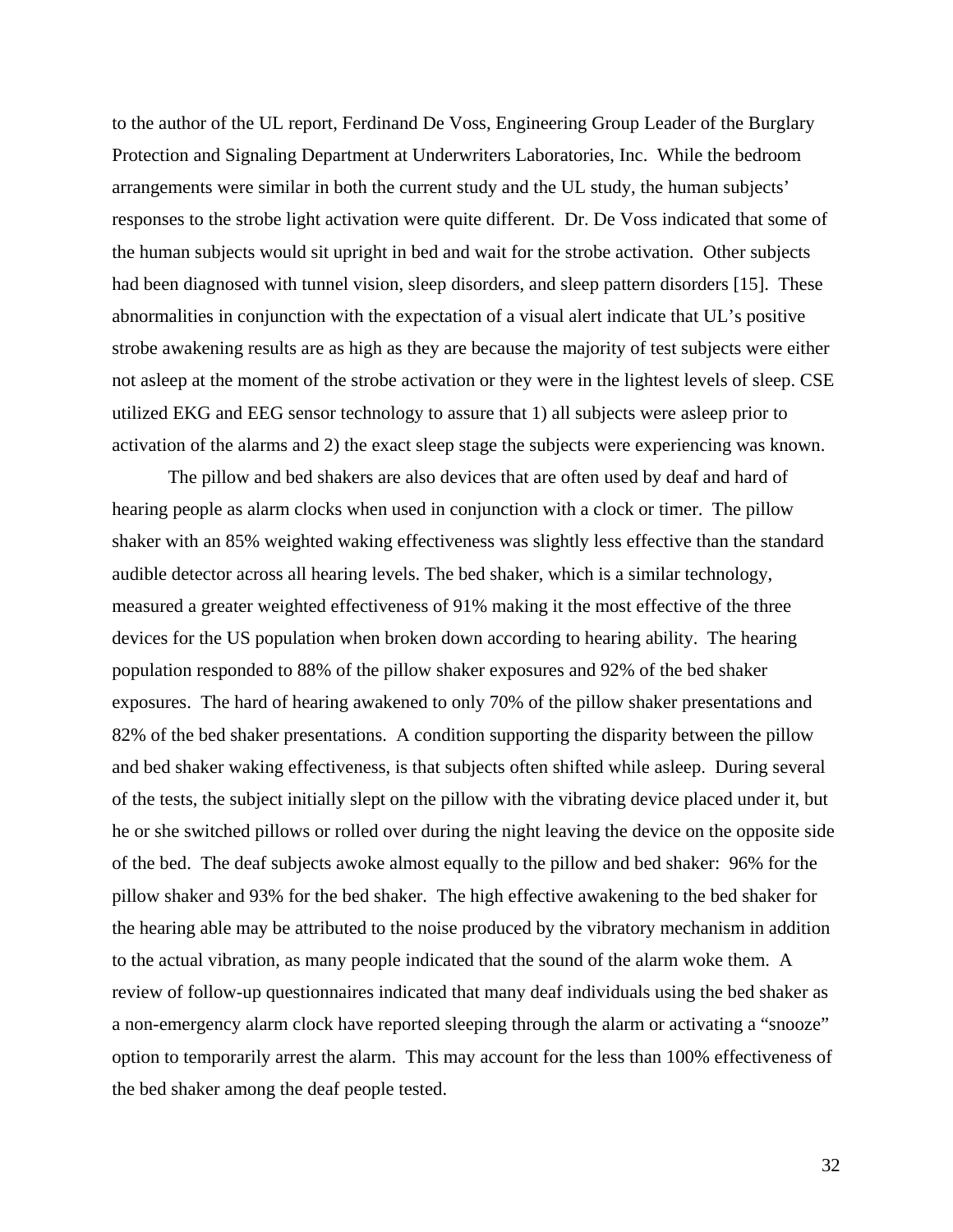The three-pulse (T3) bed shaker was introduced to see if a remarkable awakening distinction could be made between the conventional bed shaker continuous "alarm clock" sign al and the international standard three pulse emergency signal. The test subject response was dramatic in that everyone awakened to the modified bed shaker yielding a 100% waking effectiveness for this device. These results indicate that the intermittent alarm is sufficiently salient to overcome the "snooze" tendency of individuals accustomed to the continuous alarm. Likewise, the central location of the device under the mattress eliminates the "shifting sleeper" problem that plagues the smaller pillow shaker. Whether the hearing able subjects heard or felt the alarm is irrelevant. What is important is that there is a device that is more effective for all hearing populations than the standard audible alarm.

The Loudenlow low frequency audible alarm was introduced to investigate methods to improve the audibility of alarms for the hard of hearing. As mentioned earlier, presbycusis is a condition brought on by age that is characterized by a decrease in auditory sensitivity to audible Wisconsin, plotted in Fig. 12, show the rapidity of the drop off in mean perception thresholds lower frequencies is preserved. This trend was consistent with the results gleaned from the low frequency detector tests conducted by CSE. 92% of the presentations of this alarm to hard of hearing test subjects awakened them from sleep. 100% of the presentations of the low frequency awakening of a deaf subject was recorded and attributed to the existence of residual hearing at frequencies of 1000 Hz and above. The results of an epidemiology study conducted in above 1000 Hz [[16\]](#page-45-15). While hearing in the higher frequencies is compromised, hearing in the alarm in the DELTA and S2 sleep stages effectively awakened the hard of hearing subjects. These results demonstrate that a low frequency alarm provides better waking effectiveness for the hard of hearing – including those senior citizens who may not perceive their own hearing loss – than either a strobe or a standard audible alarm. It is also interesting to note that the waking effectiveness of the low frequency alarm on the hearing able also exceeded the standard smoke detector. More tests would have to be performed on the hearing able population, specifically in REM, to determine the degree of benefit realized by the fully hearing from this device. The frequencies less than 500 Hz in this individual.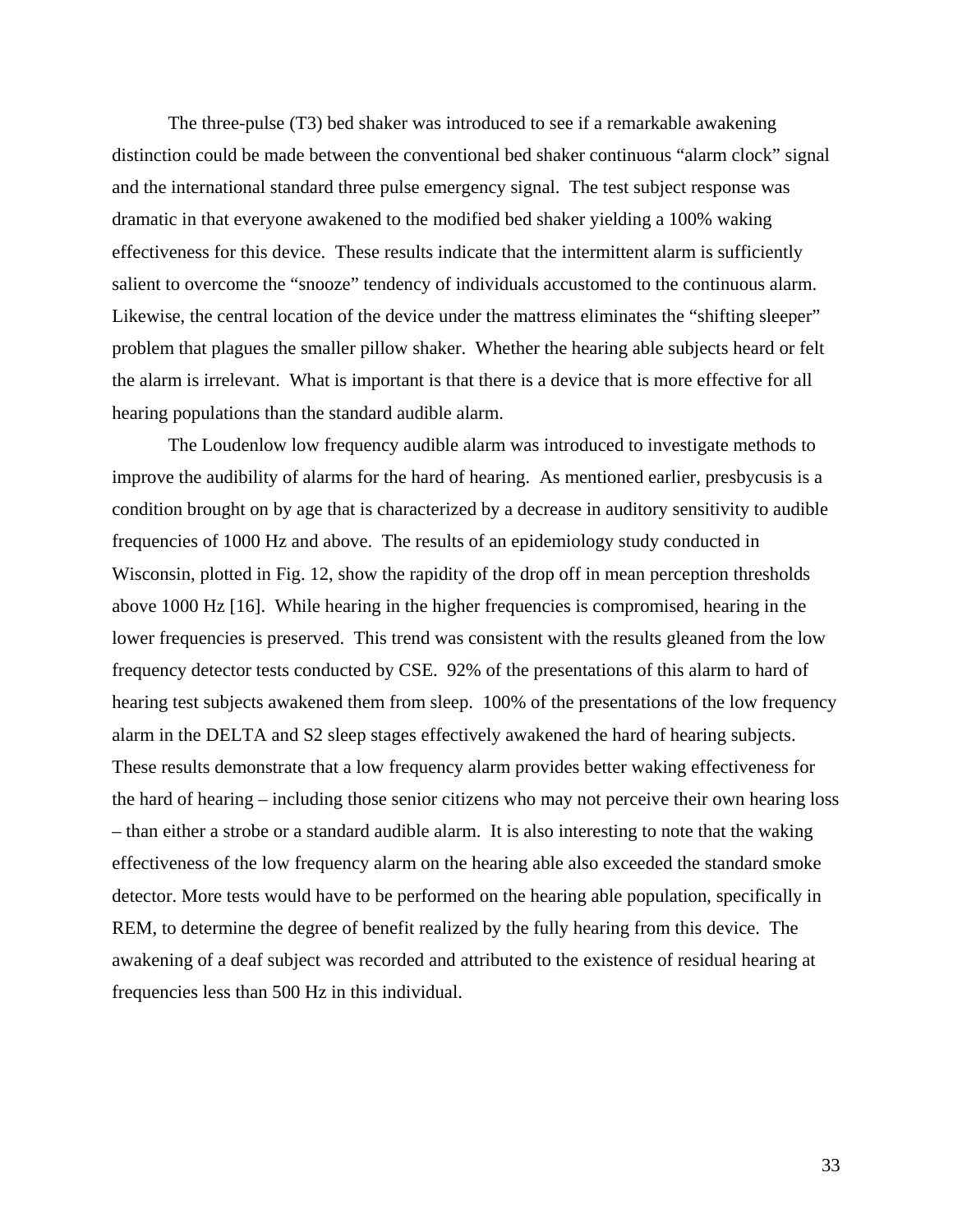

Figure 12: Age weighted hearing ability of Beaver Dam test subjects

#### **B. Time to Awaken**

There were no significant differences between sleep stage and time to awaken in the hearing able population. Ninety one percent of presentations made to hearing able subjects led to their awakening within thirty seconds, and 98% yielded awakenings within one minute. Of those awakening outside the 30-second window, individual subjects awoke within one minute to the standard audible alarm, the bed shaker, and the T3 bed shaker. Pairs of subjects awoke to the strobe and pillow shaker respectively within one minute. Two subjects awoke within ninety seconds to a visual strobe. If the subjects did not awaken to a device within thirty seconds, the chance that they would be aroused was reduced to only 9%.

Among the hard of hearing, 87% of alarm presentations yielded awakenings within the first 30 seconds and 97% yielded awakenings within one minute when all devices and sleep stages were taken into account. Of those awakening outside of thirty seconds, individual subjects awoke to the smoke detector and bed shaker, two subjects each awoke to the low frequency detector and T3 bed shaker, and 4 people awoke within one minute to the strobe. Beyond one minute, two additional awakenings were observed for the pillow shaker and one for the smoke detector. The most significant deviations regarding time to awakening occurred for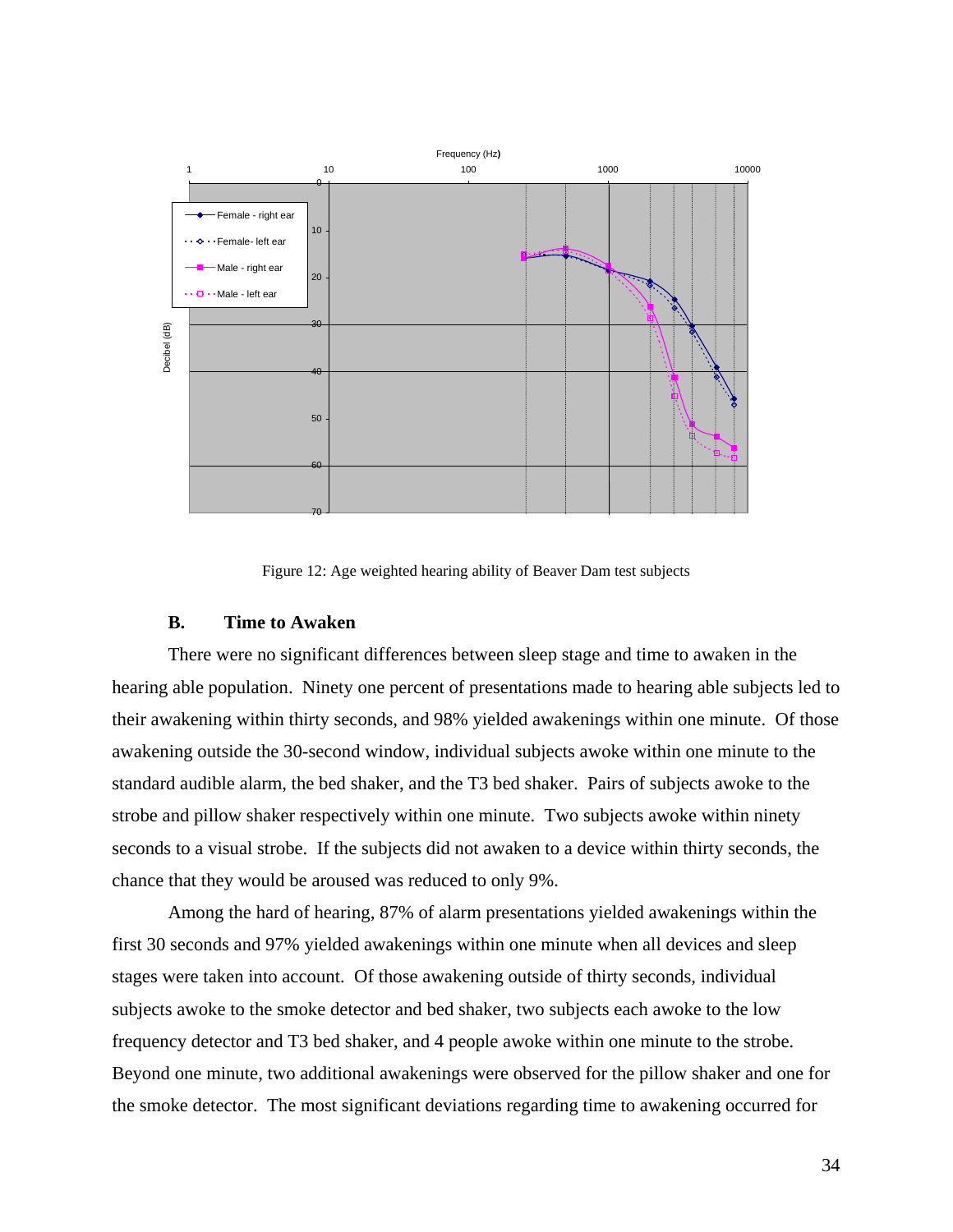the hard of hearing in the REM sleep stage. In the REM stage, only 68% of the awakenings REM, followed by 88% in DELTA and S2. occurred within 30 seconds, while 91% occurred in 30 seconds in DELTA and 100% occurred in S2. In contrast, the hearing able subjects experienced 100% awakening within 30 seconds in

Finally, the deaf population was found to have results similar to that of the hard of hearing population for awakening after the onset of the alarm signal. Again, taking into account all sleep phases and devices, a deaf individual's likelihood of awakening dropped to 13% after 30 seconds of exposure to an alarm. Of those awakening outside of the 30- second window, three awoke within 60 seconds to the strobe, individual subjects awakened to the T3 bed shaker and pillow shaker, and two subjects awoke to the bed shaker. Within 90 seconds, individual subjects awakened to the bed and pillow shakers. The increase in times to awaken to the bed and pillow shaker could be due to the test subjects' familiarity with the device as a non-emergency alarm as mentioned above. In the REM stage of sleep, deaf subjects' awakening patterns again mirrored those of the hard of hearing. In REM, 76% of the awakenings occurred within 30 seconds, while 92% occurred in DELTA and 89% occurred in S2.

Bruck reported that a subject's probability of awakening decreased significantly after 60 seconds [8]. Our results indicate the critical time to awaken from the alarm is within 30 seconds. If the subjects do not awaken within the 30-second window, the chance of awakening decreases to less than 14% for all hearing levels across all stages of sleep. In the field of fire safety, the amount of time required to awaken to a continuously activated alarm is significant because it is directly related to the amount of time one has to awaken before the alarming device is thermally deactivated and degraded by heat and also to the deterioration of tenable conditions within the room or along the exit path. Most smoke detectors activate when both the soot obscuration per foot reaches between  $7 - 17\%$  (as dictated by UL 217), and when a critical flow velocity of 15 cm/s is measured at the detector sensor [\[17,](#page-45-16)[18\]](#page-45-17). Likewise, smoke detectors become thermally degraded when the surrounding air temperature reaches 92 ºC; and they are no longer able to produce sound at 114 ºC [[19\]](#page-45-18). Based on a number of experiments, the time to thermal degradation after activation for a smoke detector mounted in the vicinity of flaming combustion can be as short as 45 seconds. Thus, awakening to the alarm within the first 30 seconds is crucial, especially if the alarm signal is terminated due to thermal degradation after that time. The time to awaken is also related to the amount of time one has to escape a building before the

35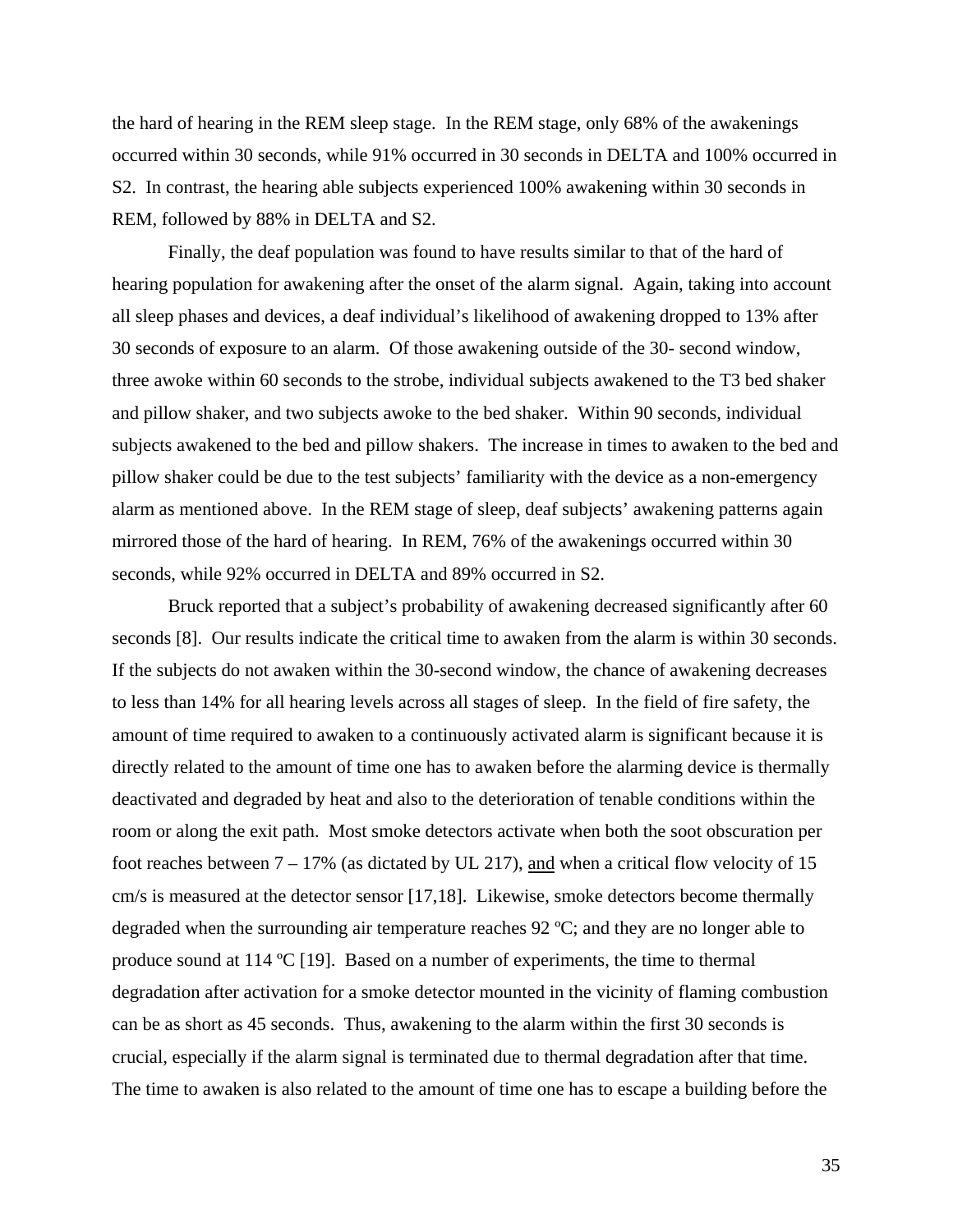building or corridor becomes thermally untenable. Given the rate of the flame spread, once the alarm is activated, there may only be a limited time to escape by a given egress path before it becomes thermally untenable.

Under the circumstances that one has g one to sleep within four hours of the onset of a fire, one's likelihood of awakening to any alert is diminished. Reiterating an earlier finding of signals or devices that provide strong yet similar awakening effectiveness across all levels of conscio usness. this study and data available in the literature, the DELTA phase requires the most intense stimuli for arousal, and the DELTA sleep stage dominates the first third to one-half of the average adult's sleep [5]. A review of National Fire Incident Reporting System (NFIRS) and NFPA survey data shows that fire fatalities peak between the hours of 11:00PM and 6:00AM [3]. Hypothesizing that the average adult sleeps for 8 hours, fire fatalities would most likely befall people while they were in the DELTA stage of sleep if they retired to sleep between 9:00 PM and 2:00 AM. Because most adults who work during the day do indeed retire between 9:00 PM and 2:00 AM, this hypothesis would suggest that all adults are desensitized to their sleeping environment during the early morning and, thus, have a heightened need for redundant alarm

### **C. Error Analysis**

As mentioned earlier, the population of our sample was divided into three distinct strata: hearing able, hard of hearing, and deaf. Thirty-two of the subjects tested were determined to be deaf, forty-five were hard of hearing, and thirty-four subjects were hearing able. Based on statistics provided by the National Center of Health Statistics [1], the United States general population demographic is 83% hearing able, 14% hearing impaired and 3% deaf. Using the National Health Statistics population assessment of 204 million persons, the associated sample error for the study can be determined. With a 95% confidence interval, the variance and the standard deviation were computed for the devices of particular interest to CSE, namely the audible smoke detector, the strobe, the T3 bed shaker and the standard bed shaker. The associated sample errors of all devices are provided in Table 2.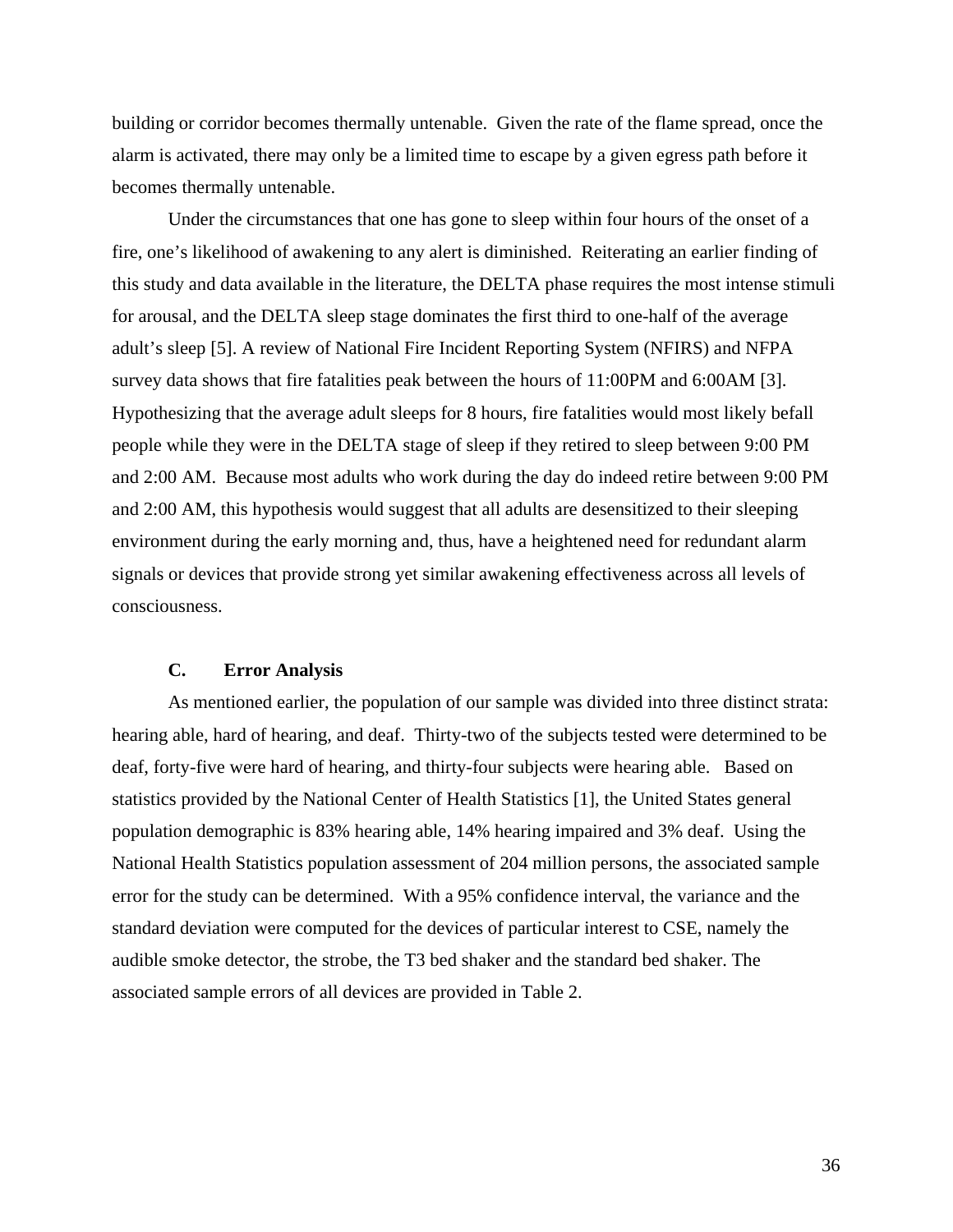| Sample Error               |                       |                              |        |                   |                  |                              |  |  |  |  |  |
|----------------------------|-----------------------|------------------------------|--------|-------------------|------------------|------------------------------|--|--|--|--|--|
|                            | <b>Smoke Detector</b> | T <sub>3</sub> Bed<br>Shaker | Strobe | <b>Bed Shaker</b> | Pillow<br>Shaker | Low<br>Frequency<br>Detector |  |  |  |  |  |
| <b>Total US Population</b> | 11%                   | 22%                          | 10%    | 11%               | 11%              | 16%                          |  |  |  |  |  |
| <b>Hearing Able</b>        | 20%                   | 26%                          | 18%    | 19%               | 20%              | 44%                          |  |  |  |  |  |
| Hard of Hearing            | 19%                   | 19%                          | 18%    | 21%               | 20%              | 27%                          |  |  |  |  |  |
| Deaf                       | 17%                   | 22%                          | 17%    | 18%               | 19%              | 23%                          |  |  |  |  |  |

Table 2: Associated sample error for stratus and device

In addition, visual representations of the associated upper and lower bounds for the waking effectiveness of the emergency alerting devices are shown in Figs 13 and 14.

For the total United States population and subsequently the hearing able strata, the audible smoke detector and T3 bed shaker provide the same effective awakening when taking into account the sample error. The bed shaker is approximately 5% less effective than the strobe when comparing the upper bound effectiveness of the bed shaker to the lower bound effectiveness of the strobe. The sample size of hearing able and hard of hearing people exposed to the bed shaker was insufficient to provide error ratings that would enable the results to provide a significant statistical difference between the effectiveness of the two devices. For the hard of the hea ring and the deaf populations, the T3 bed shaker provides significant improvement in the awakening tendencies of these subjects.

statistically significant better results in awakening the deaf and hard of hearing than all of the Overall, the error analysis illuminates the fact that the T3 bed shaker device shows other devices tested. The lower bound effectiveness of the T3 bed shaker is greater than the upper bound effectiveness of all other devices tested for the hard of hearing and deaf populations.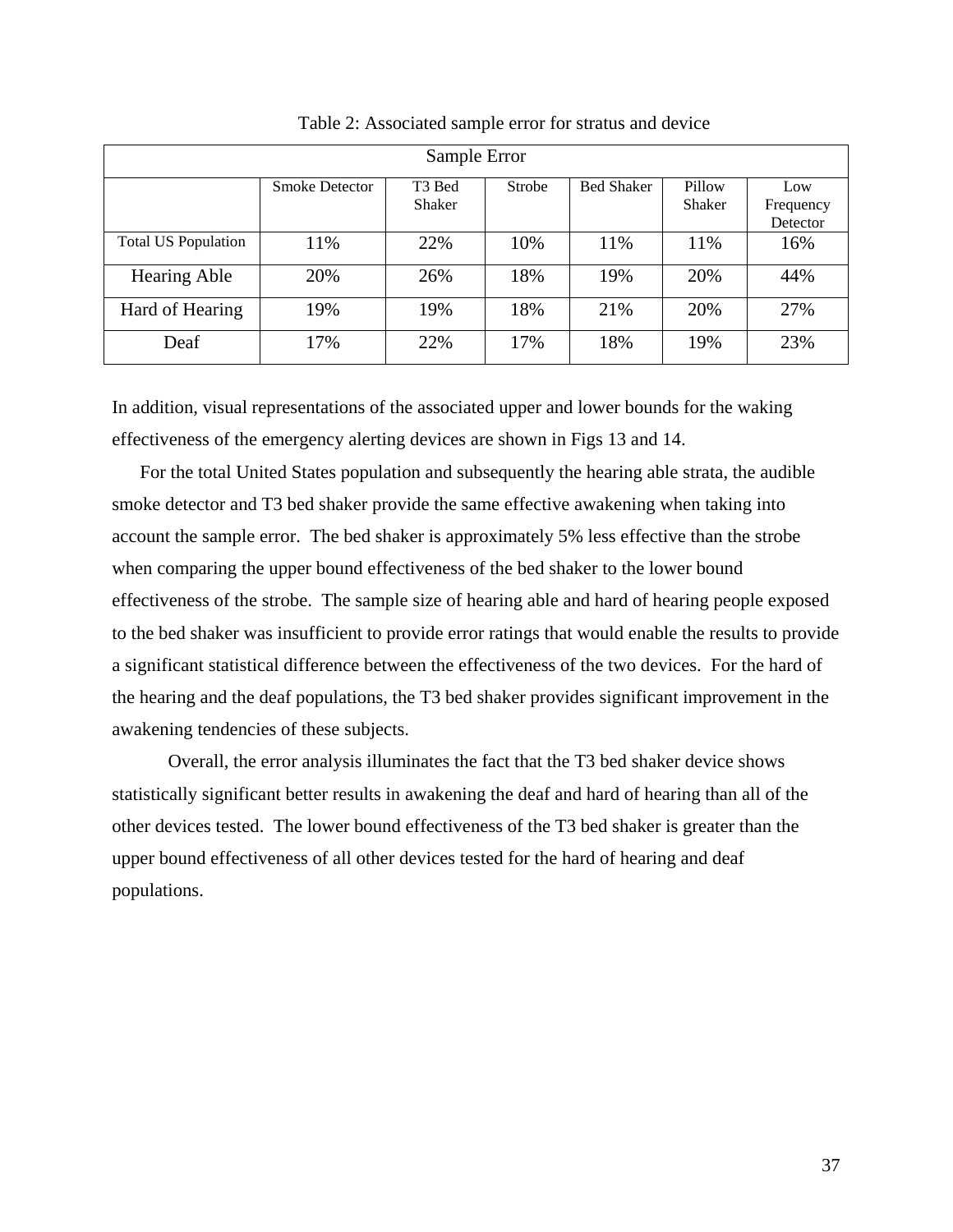

Figure 13: Upper and lower bounds of the effective awakening per device



Figure 14: Upper and lower bounds of effective awakening for all devices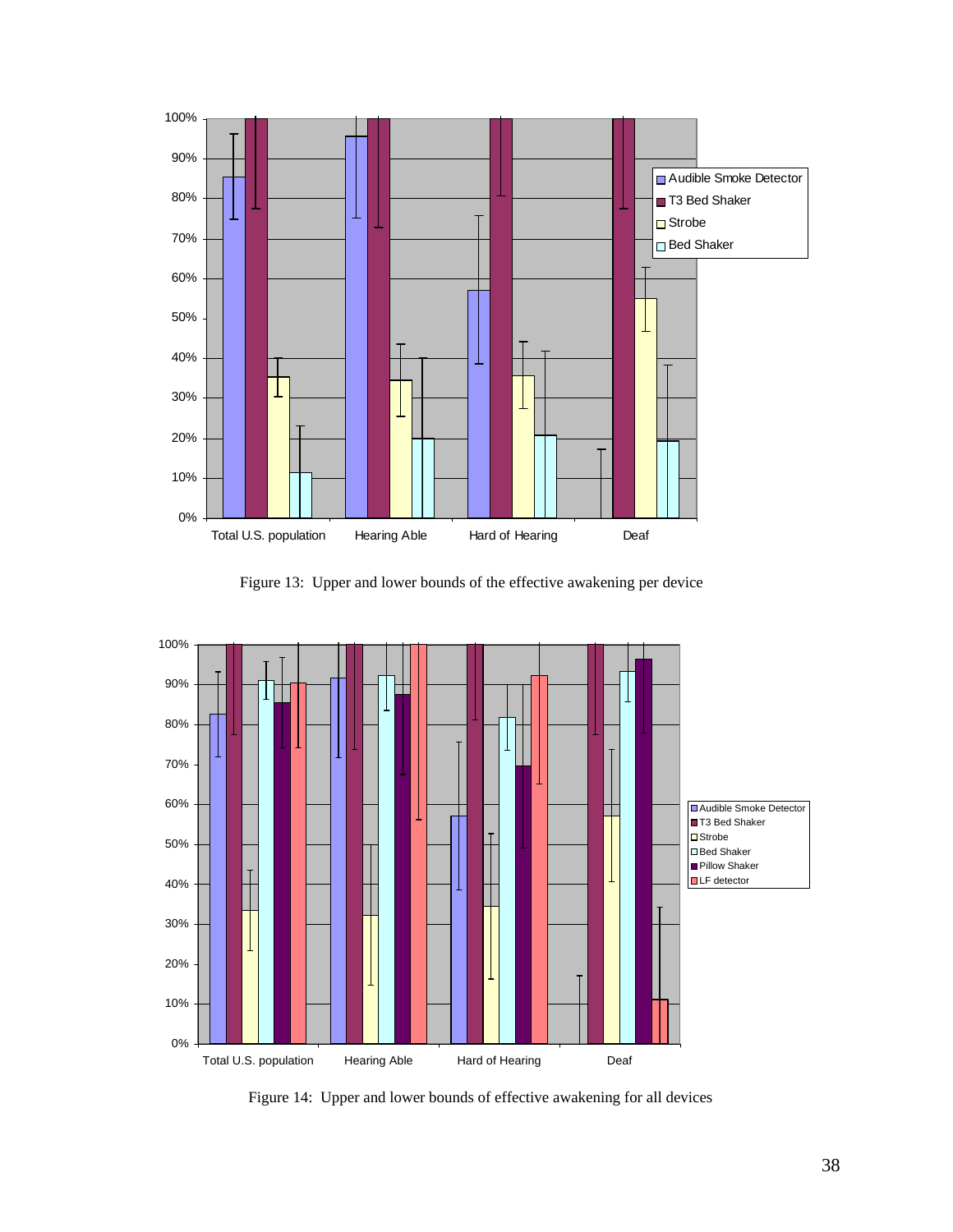## **VI. PROTOTYPE DEVELOPMENT**

A pre-production prototype has been designed and built following the human subject testing. It is currently being tested to assess the feasibility of implementing the LabView algorithm in a real world device. The prototype includes a custom multi-layer, integrated circuit board that makes use of surface-mount technology components and a MicroChip Digital Signal Controller. The digital signal controller combines the features of a microcontroller with the capabilities of a digital signal processor.

The circuit board is housed in a 5.5 inch wide by 3.5 inch long by1.5 inch high plastic housing. The housing contains a red light emitting diode to indicate when the device has detected an alarming smoke detector. The housing also includes a two-conductor jack into which the bed shaker is plugged, a two-conductor jack for the external power supply, and an eight-pin modular jack currently being used to program the device. Small holes are drilled in a portion of the housing for the internal microphone. The unit is powered by an external 12 volt wall transformer. Four AA lithium batteries mounted on the circuit board, provide backup power in case of loss of the external power. The detection algorithm includes a sleep mode, used in between detection periods. This significantly decreases the power consumption of the device, and concurrently ensures that the detection periods are sufficiently frequent to ensure prompt alarm detection. Patents have been filed to cover the algorithm and functioning of the device.

The algorithm generated and tested in LabView was translated as accurately as possible into the C programming language. The C program was then used to program the digital signal controller. A 512 byte window of data is processed in real-time by the integrated Fast Fourier Transform (FFT) algorithm, and the FFT spectrum is compared against the expected frequency spectrum for a smoke detector. The temporal pattern of the detected signal is also compared against the expected ISO 8201 pattern for an audible smoke detector. Upon successful detection, the digital signal controller generates the appropriate waveform to activate and drive the shaker.

At present, the prototype is being rigorously tested in echoic and anechoic environments and in the presence of continuous and pulsed interferences.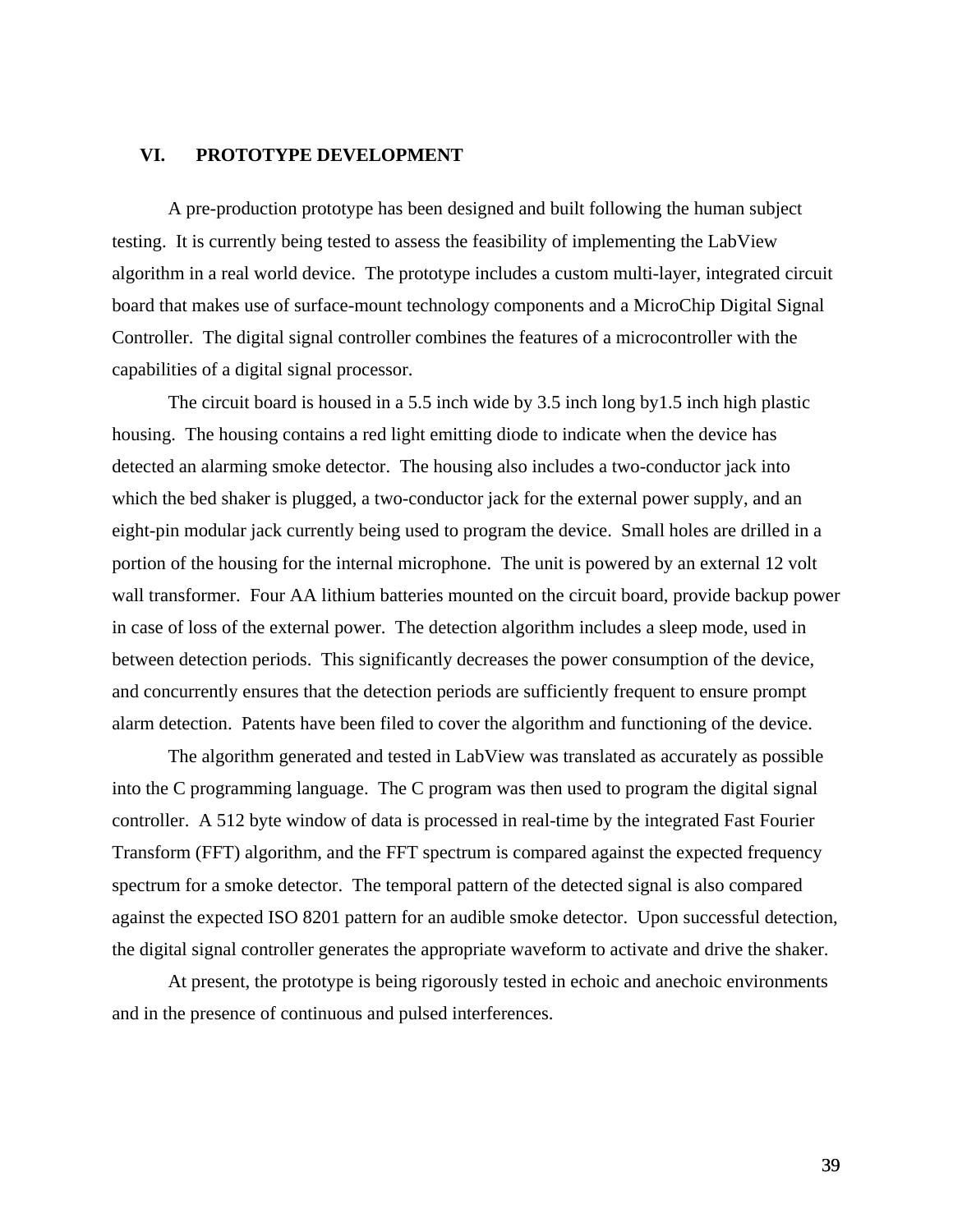### **VII. CONCLUSION**

Combustion Science & Engineering, Inc. has engaged in extensive research of both the aural characteristics of smoke detectors and the responses of human subjects to arrive at a piece emergency signal. This research has taken into account the phasic nature of sleep on difficulty of awak ening and compared the effectiveness of the dominant emergency alerting technologies on deaf and hard of hearing subjects. Fully hearing able subjects were used as both a control and of hardware that can be used by the deaf and hard of hearing as an extremely effective emergency awakening device. The technology developed makes use of an algorithm that can recognize and uses the conventional audible smoke detector with the ISO 8201 three pulse to trigger an intermittent tactile alert that is easily distinguishable to a sleeping person as an a means of establishing a quantitative measure of the effectiveness of the audible alarm for sleeping fully hearing able people. This quantitative measure was then used to rate competing technologies and determine whether alerting systems of equivalent effectiveness exist for the deaf and hard of hearing.

all sleep stages, while it was only 57% effective for the hard of hearing and 0% for the deaf. The Disabilities Act legislation as the audible detector's awakening equivalent for the deaf and hard deaf. D espite the sensitivity of many deaf people to awakening devices that use light, the the Un ited States demographics for hearing ability, the smoke detector rated 86% awakening effectiveness, and the strobe measured 35%. In sharp contrast, CSE's new technology measured a 100% awakening effectiveness. Test results revealed the audible detector to be 96% effective for the hearing able across strobe which has been accepted in the fire industry and established within the American with of hearing was found to be only 36% effective for the hard of hearing and 55% effective for the quantified awakening effectiveness for the strobe was much less than the baseline effectiveness of the hearing able to the audible detector. This result points to the need to not only provide a better alternative for the hearing disabled public, but also revisit the research that established the strobe as the smoke detector's equivalent. The data presented above also illuminates the heightened risk of injury that the deaf and hard of hearing face as a result of their reliance on inferior awakening technologies. Recasting the results in terms of weighted averages based on

The results were also assessed for the impact of age on outcome. The data addressed above agree with other data that demonstrate that the elderly are at a significant disadvantage of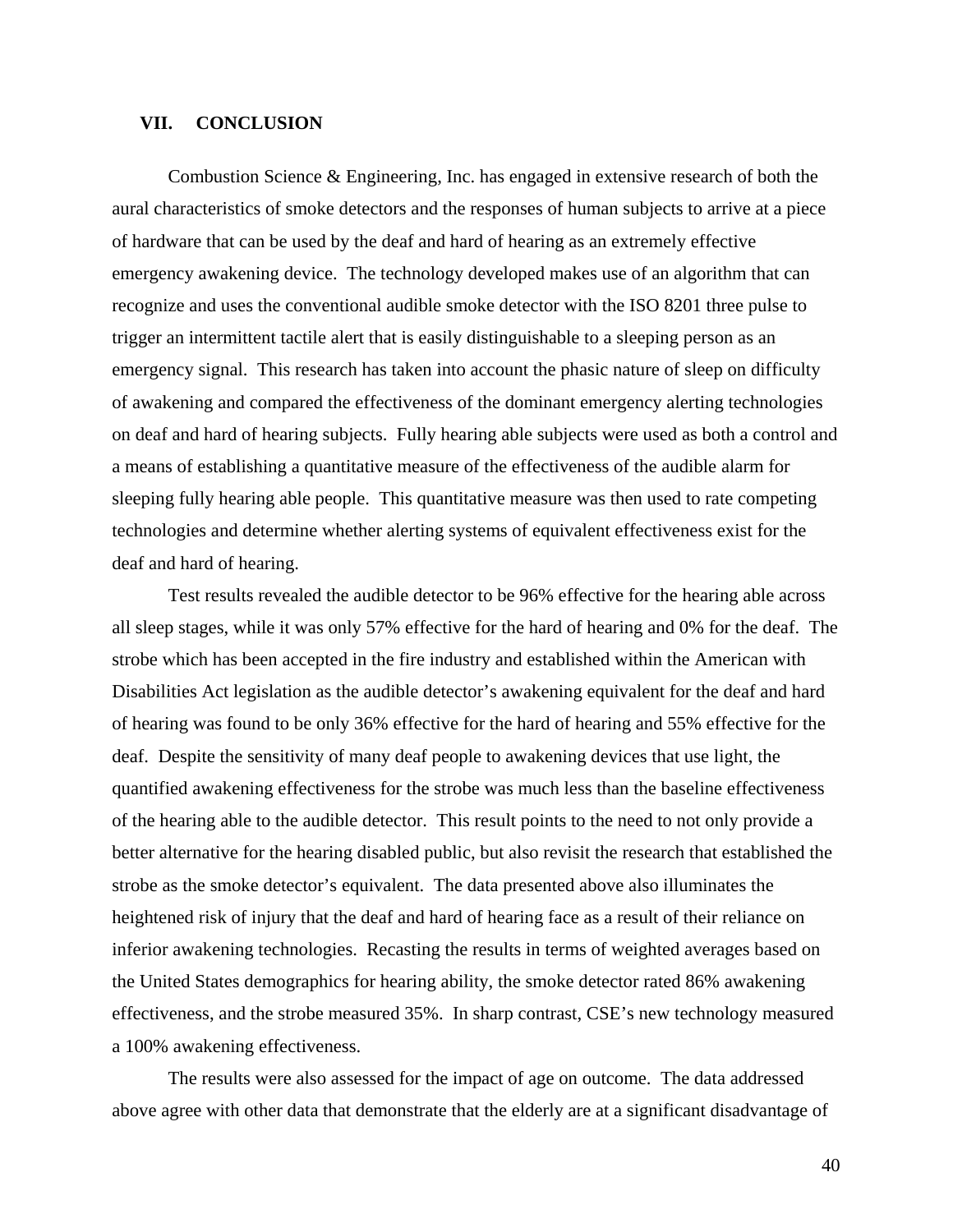succumbing in fires given their failure to awaken in a timely manner. Across all of the categories of hearing ability, those people age 61 to 90 and above were the least likely to awaken to emer gency stimuli presentations: their awakening effectiveness was quantified as 54%. This presentations (87%) was found to be 30 seconds. After one minute, the probability of awakening result supersedes mobility as the main cause of failure of the aged to escape from emergency situations. Nonetheless, time to awaken for all study subjects to the majority of alarm decreased to 4%.

With the prototype, CSE intends to engage in rigorous testing of the devices capabilities emergency awakening device. and effectiveness in real world environments. In addition, efforts will be made to improve the capability of the sound recognition algorithm to detector pre-1996 audible smoke detector signals. If additional funding is awarded, the monies would be used for the testing and to establish a new United Laboratories standard for vibratory awakening devices. Combustion Science & Engineering, Inc. will continue to oversee the development of the prototype device in order to uphold the rights of the hard of hearing and deaf to access to an effective and portable

#### **VIII. ACKNOWLEDGEMENTS**

Meigs Ranney of the National Institute on Deafness and Other Communication Disorders for emergency alerting device for the deaf and hard of hearing. We thank the Chesapeake Research classification of each test subject. Finally, we would like to thank Dorothy Bruck, Dana This work was completed with funding provided by the National Institutes of Health through SBIR grant 2 R44 DC 004254. In particular, CSE would like to thank Dr. Lynn Luethke and providing guidance and the financial support required to pursue our development of an Review, Inc. for providing outside review of our research study and human subject protocols. Likewise, we acknowledge the contributions of John Mathias and Christine Magruder for providing a sleep test facility, staff, and clinical assistance during our human subject testing. Gretchen Paige at ENTAA Care, Debbie Schirico of Total Hearing Care Dallas, and Valerie McKenna of Overlook Hospital in New Jersey, Gallaudet University, and Dr. John Biedlingmaier of Maryland General are acknowledged for their assistance with the auditory Mulvaney, Ester Kelly of The Deaf Action Center, and the Centralized Interpreter Referral Service for their immeasurable contributions.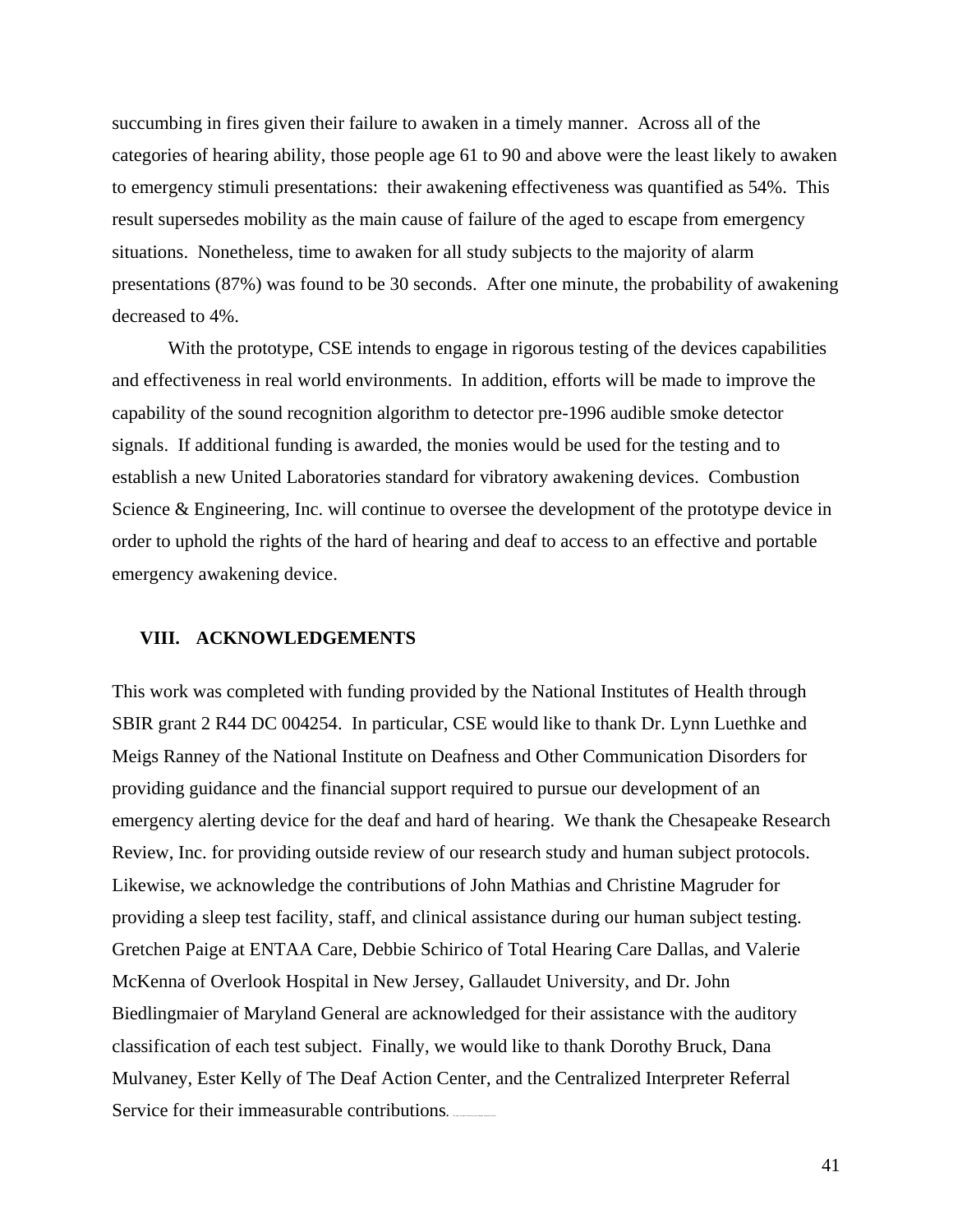# **IX. REFERENCES**

[1] Lucas, J.W., Schiller, J.S., and Benson, V. "Summary Health Statistics for U.S. Adults," *Vital Health Statistics*10 (218):5,34-37 (2004).

[2] Nober, H., Well, A., and Moss, S., "Smoke Alarms for the Hearing Impaired," *Fire Journal*, January/February (1990).

[3] Ahrens, M., "T he U.S. Fire Problem Overview Report: Leading Causes and Other Patterns and Trends," NFPA Publication, 2003.

. [4] Levin, B.M. and Nelson, H.E., "Firesafety and Disabled Persons," *NFPA Journal*, v. 75, No 5 (1981).

[5] Pezoldt, V.J., and van Cott, H.O., "Arousal from Sleep by Emergency Alarms: Implications from the Scientific Literature," National Bureau of Standards Consumer Sciences Division publication, NBSIR 78-1484(HEW),1978.

[6] "Sleep Stages", http://www.sleepdisorderchannel.net/stages, September 2004.

[7] Bonnett, M. H. and Johnson, L.C., "Relationship of arousal threshold to sleep stage distribution and subjective estimates of depth and quality of sleep," *Sleep*, 1:161-168 (1978).

[8] Bruck, D. and Horasan, M., "Non-arousal and Non-action of Normal Sleepers in Response to a Smoke Detector Alarm," *Fire Safety Journal*, 25:125-139 (1995).

[9] Nober, E.H., Pierce, H., and Well, A., "Waking Effectiveness of Household Smoke and Fire Detection Devices," National Bureau of Standards Center for Fire Research Publication, NBS-GCR-83-439 (1983).

[10] Kahn, Michael, "Detection Times to Fire-Related Stimuli by Sleeping Subjects," National Bureau of Standards Center for Fire Research publication, NBS-GCR-83-435 (1983).

[11] "Subject 1971: Report of Research on Emergency Signaling Devices for Use by the Hearing Impaired", Underwriter's Laboratories, Inc. (March, 1991).

[12] National Fire Alarm Code. NFPA 72 Section 6-4.4.3.2. (1977).

[13] "Profiles of General Demographic Characteristics, 2000", U.S. Census Bureau Publication (May 2001).

[14] Marshall, S., "Fatal Residential Fires, Who Dies and Who Survives?", *JAMA* 279, No. 20 (1998).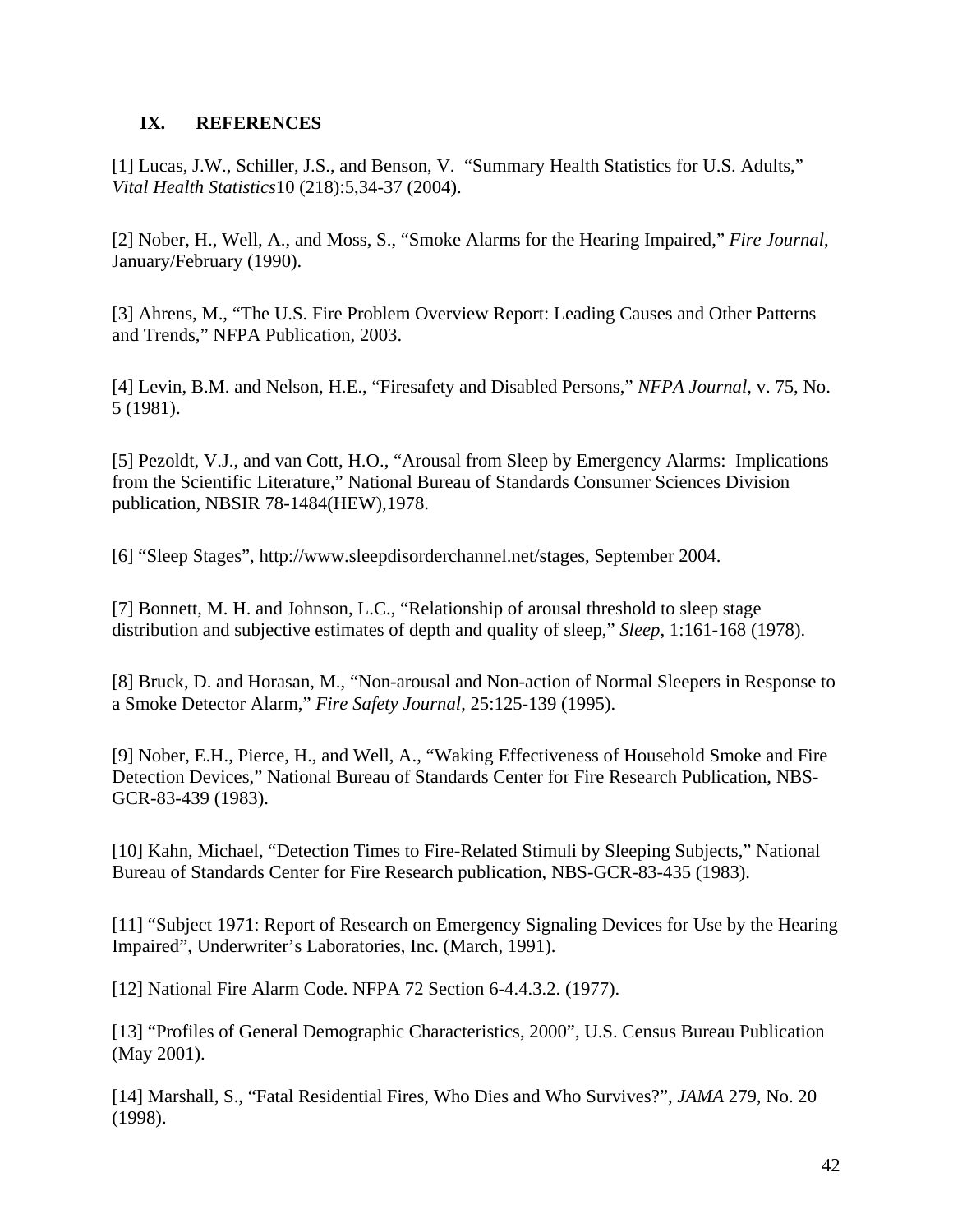[15] Private conversation with Dr. Ferdinand De Voss, 28 February 2005.

[16] Cruickshanks, K. J., Wiley, T.L., Tweed, T.S., Klein, B.E.K., Klein, R., Mares-Perlman, J.A., Nondahl, D.M., "Prevalence of Hearing Loss in Older Adults in Beaver Dam, Wisconsin: The Epidemiology of Hearing Loss Study", American Journal of Epidemiology 148, No. 9 (1998).

[17] D'Souza, V.T., Sutula, J.A., Olenick, S.M., Zhang, W., and Roby, R.J., "Use of the Fire Meeting of the Eastern States Section of the Combustion Institute, Hilton Head, NC, December 2001. Dynamics Simulator to Predict Smoke Detector Activation," Proceedings of the Fall Technical

Detector Activation using the Fire Dynamics Simulator," Proceedings of the IAFSS  $7<sup>th</sup>$ International Symposium on Fire Safety Science, Worchester, MA June 2002. [18] D'Souza, V.T., Sutula, J.A., Olenick, S.M., Zhang, W., and Roby, R.J., "Predicting Smoke

[19] Experimental tests performed at Combustion Science & Engineering, Inc., Columbia, MD  $2000 - 2002$ .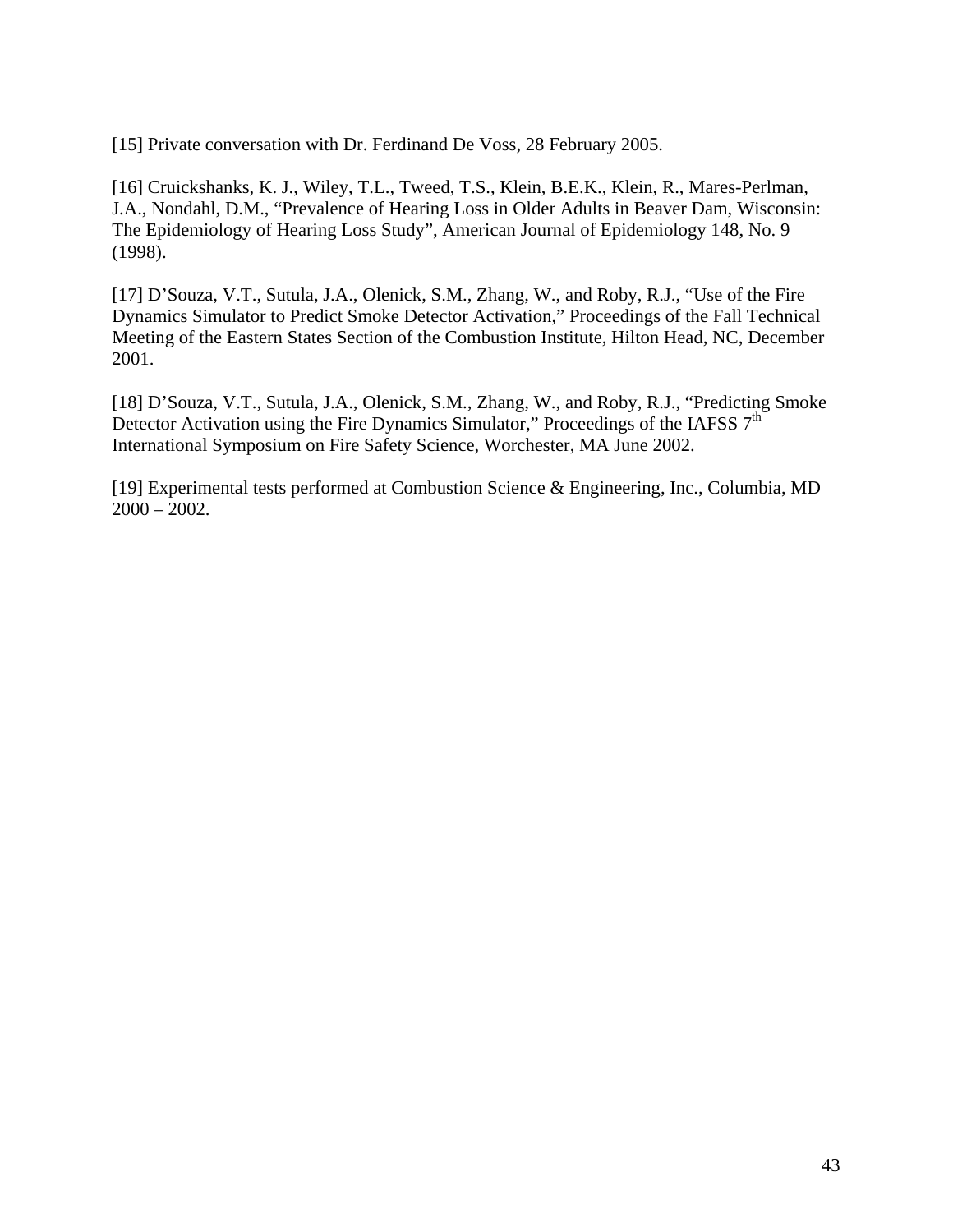[1] Lucas, J.W., Schiller, J.S., and Benson, V. "Summary Health Statistics for U.S. Adults," *Vital Health Statistics*10 (218):5,34-37 (2004).

[2] Nober, H., Well, A., and Moss, S., "Smoke Alarms for the Hearing Impaired," *Fire Journal*, January/February (1990).

[3] Ahrens, M., "The U.S. Fire Problem Overview Report: Leading Causes and Other Patterns and Trends," NFPA Publication, 2003.

[4] Levin, B.M. and Nelson, H.E., "Firesafety and Disabled Persons," *NFPA Journal*, v. 75, No. 5 (1981).

Literature," National Bureau of Standards Comsumer Sciences Division publication, NBSIR 78-1484(HEW),1978. [5] Pezoldt, V.J., and van Cott, H.O., "Arousal from Sleep by Emergency Alarms: Implications from the Scientific

[6] "Sleep Stages", http://www.sleepdisorderchannel.net/stages, September 2004.

[7] Bonnett, M. H. and Johnson, L.C., "Relationship of arousal threshold to sleep stage distribution and subjective estimates of depth and quality of sleep," *Sleep*, 1:161-168 (1978).

[8] Bruck, D. and Horasan, M., "Non-arousal and Non-action of Normal Sleepers in Response to a Smoke Detector Alarm," *Fire Safety Journal*, 25:125-139 (1995).

[9] Nober, E.H., Pierce, H., and Well, A., "Waking Effectiveness of Household Smoke and Fire Detection Devices," National Bureau of Standards Center for Fire Research Publication, NBS-GCR-83-439 (1983).

[10] Kahn, Michael, "Detection Times to Fire-Related Stimuli by Sleeping Subjects," National Bureau of Standards Center for Fire Research publication, NBS-GCR-83-435 (1983).

[11] "Subject 1971: Report of Research on Emergency Signaling Devices for Use by the Hearing Impaired", Underwriter's Laboratories, Inc. (March, 1991).

[12] National Fire Alarm Code. NFPA 72 Section 6-4.4.3.2. (1977).

[13] "Profiles of General Demographic Characteristics, 2000", U.S. Census Bureau Publication (May 2001).

[14 ] Marshall, S., "Fatal Residential Fires, Who Dies and Who Survives?", JAMA 279, No. 20 (1998).

[15] Private conversation with Dr. Ferdinand De Voss, 28 February 2005.

[16] Cruickshanks, K. J., Wiley, T.L., Tweed, T.S., Klein, B.E.K., Klein, R., Mares-Perlman, J.A., Nondahl, D.M., "Prevalence of Hearing Loss in Older Adults in Beaver Dam, Wisconsin: The Epidemiology of Hearing Loss Study", American Journal of Epidemiology 148, No. 9 (1998).

[17 ] D'Souza, V.T., Sutula, J.A., Olenick, S.M., Zhang, W., and Roby, R.J., "Use of the Fire Dynamics Simulator to Predict Smoke Detector Activation," Proceedings of the Fall Technical Meeting of the Eastern States Section of the Combustion Institute, Hilton Head, NC, December 2001.